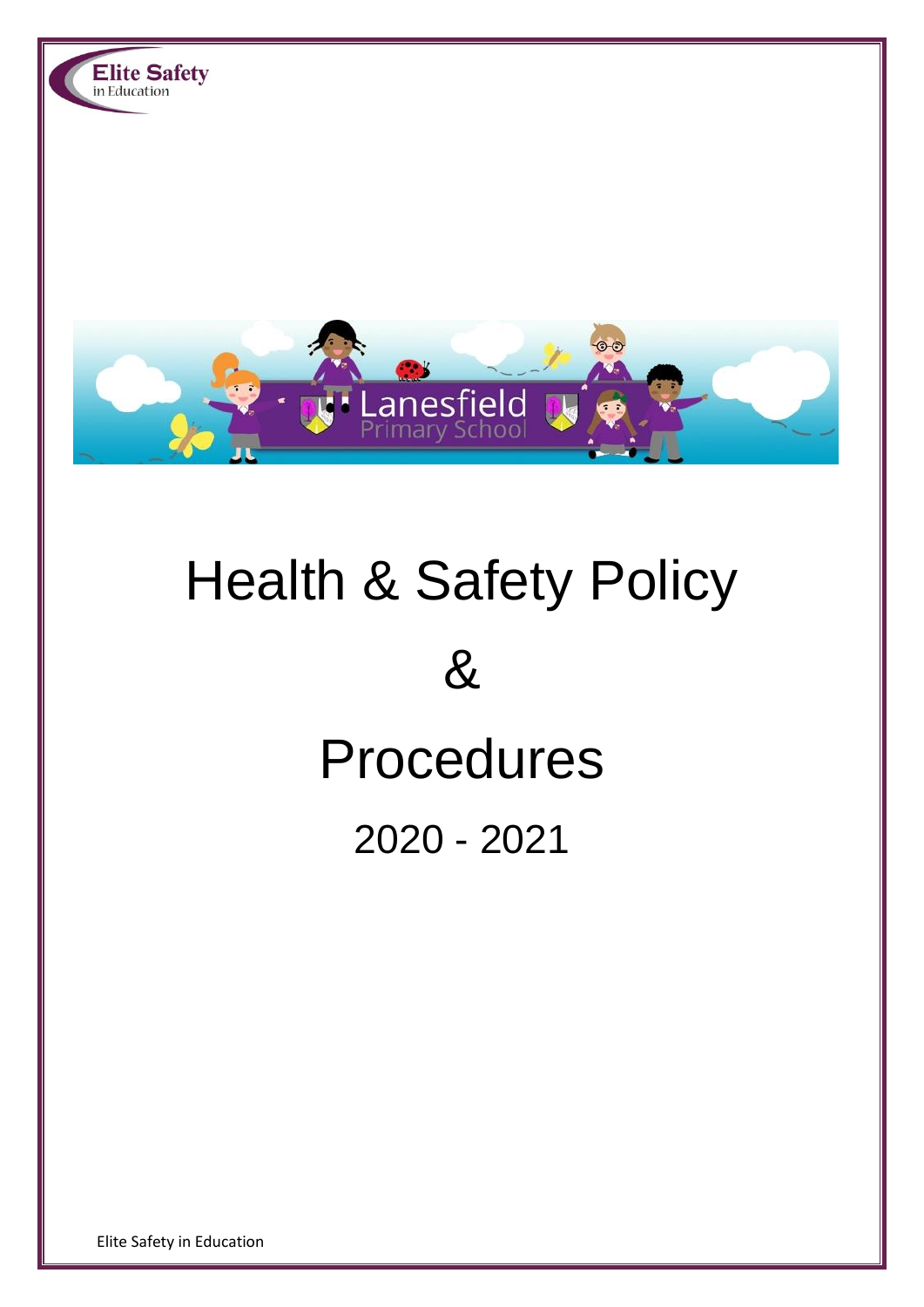# **Statement of Local Health and Safety Intent**

# **Lanesfield Primary School**

We will meet all the requirements set out in the corporate health and safety policy and actively promote the safety and health of our school staff and students as an equal objective to our other school objectives.

As a school within the directorate of Wolverhampton Council, we will adopt a planned and systematic approach to the local implementation of the corporate health and safety management standards. Through this statement of intent and we will:

- ❖ Plan for health and safety within our school improvement planning activity.
- ❖ Ensure relevant safety actions are included during the staff appraisal process.
- ❖ Develop and maintain local arrangements and procedures that interpret health & safety legislation and guidance that apply to this school.
- ❖ Review with the Governing Body all progress against our plans and take appropriate action.
- ❖ Provide an environment in which school staff can carry out their tasks without fear of intimidation, harassment, violence or the negative aspects of stress.
- ❖ Assess and control risks to all school staff.
- ❖ Monitor accident trends throughout the school to further inform the health and safety aspects of the school improvement plan.
- ❖ Monitor our performance against plans.
- ❖ Copy this statement to all staff members.

Head Teacher: Chair of Governors:

Date: **Date:** Date: **Date:** Date: **Date: Date: Date: Date: Date: Date: Date: Date: Date: Date: Date: Date: Date: Date: Date: Date: Date: Date: Date: Date: Date: Date: Date: Dat**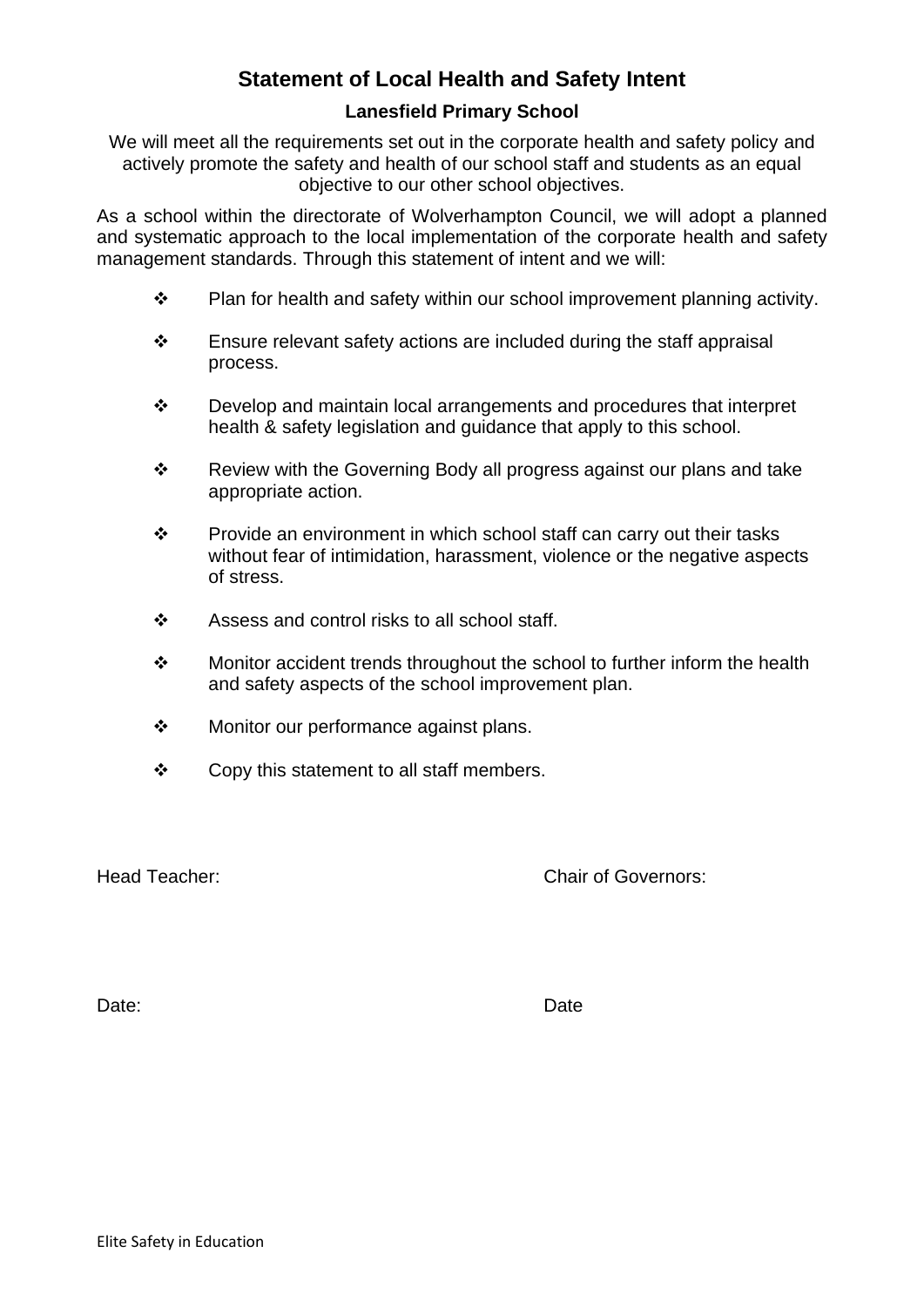# **Lanesfield Primary School Health and Safety Policy**

Good health and safety management will be an integral part of the operation of the school, the Governing Body, Head Teacher, employees, partners and all other people with whom we do business.

Our school will ensure compliance with minimum legal standards/approved codes of practice, along with health and safety guidance provided by Wolverhampton Council where relevant. Wherever possible and where statutory standards and requirements are not in place the school will meet best practice standards.

This document details the organisation and arrangements required to maintain and continuously improve our school's health and safety management system.

The contents include a list of our local procedures for this school and the document control system we use.

#### **The Aim of The Policy is to**:

- Ensure that all reasonably practicable steps are taken to ensure the health, safety, and welfare of all persons using the premises.
- Ensure that all reasonably practicable steps are taken to ensure the health and safety of staff, pupils, and other supervising adults participating in off-site visits.
- Establish and maintain safe working procedures amongst staff and pupils.
- Make arrangements for ensuring safety and absence of risks to health in connection with the use, handling, storage, and transport of articles and substances.
- Develop safety awareness amongst staff, pupils, and other supervising adults.
- Formulate and implement effective procedures for use in the event of fire and other emergencies.

The responsibilities and duties for the management of health and safety within the scope of this policy are allocated as follows:

#### **Governors**

- The safety of plant equipment, buildings, and safe systems of work.
- Safe arrangements for the use, handling, storage, and transport of articles and substances.
- Appropriate information, instruction, training, and supervision to assist all staff, pupils, and visitors to avoid hazards and to contribute positively to their own health and safety whilst on school premises.
- A safe workplace and safe access and egress.
- A healthy working environment.
- Procedures for fire evacuation, first aid cover and other emergency situations.
- A school safety policy is produced, and the policy is regularly reviewed in the Governors Committee, ensuring that the requirements of health and safety legislation are met, that corporate health and safety standards are met, where relevant, and to promote best practice;
- The safety policies will be brought to the notice of all employees.
- The school's staffing structure appropriately reflects the responsibilities for carrying out the arrangements for health and safety.
- Health and safety issues concerning the school are identified and appropriate action taken.
- Ensuring effective communication with the Head Teacher, Wolverhampton Council, staff, parents and pupils in respect of health and safety matters;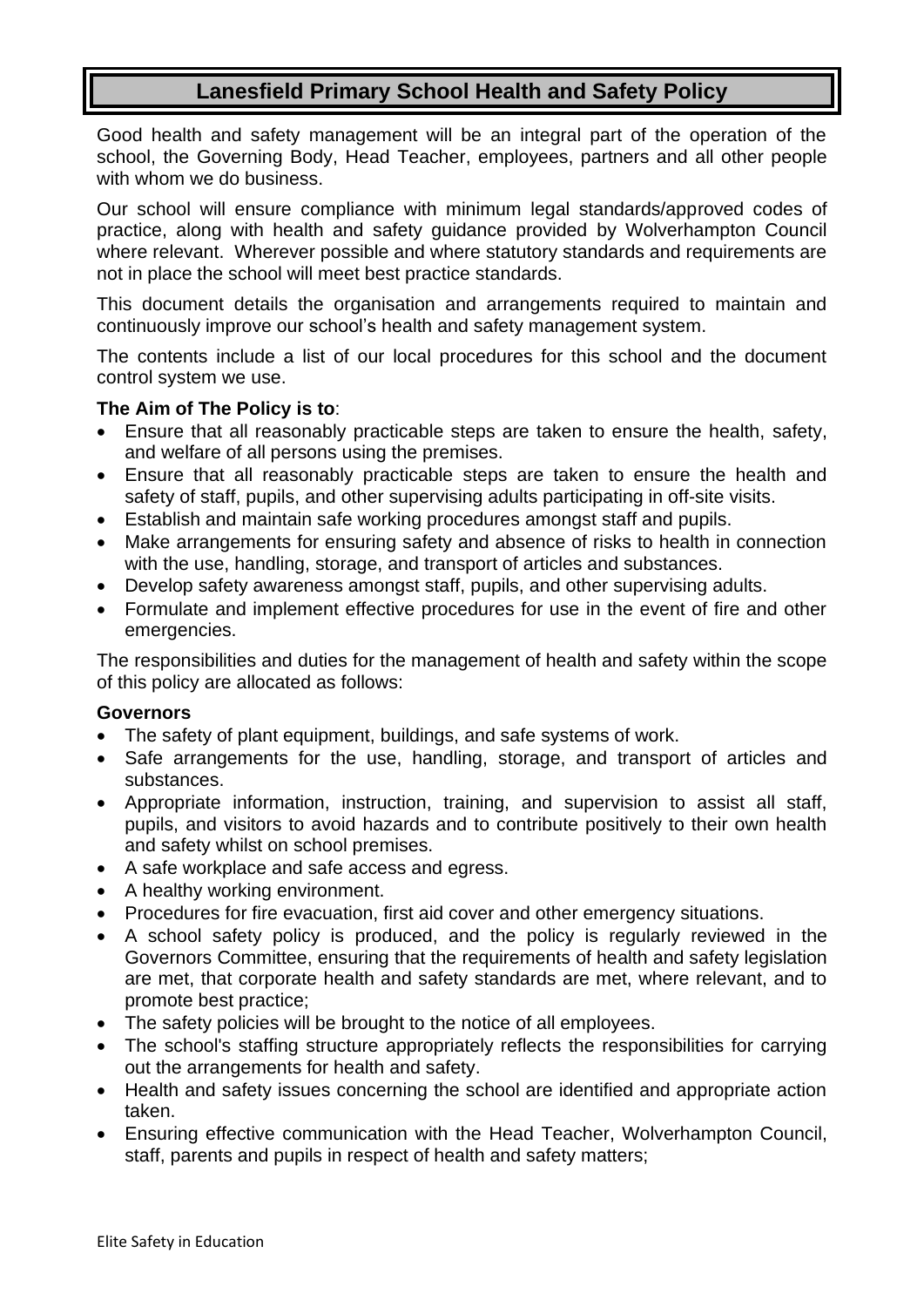- Ensuring that the Governing Body and Head Teacher recognise and set out the roles of specialists (e.g. Health and Safety Officers, Education Advisors, Fire Officers, etc.) and the means of effectively liaising with them;
- Regular safety reports are provided by the Head Teacher so that safety arrangements can be monitored and evaluated.
- Appropriate facilities for accredited Union Safety Representatives are provided to enable them to fulfil their duties.
- All reasonable facilities and information are provided to Inspectors of the Health and Safety Executive and any other health and safety official.

In practice, this Governing Body will delegate the functions necessary to discharge these responsibilities to the Head Teacher and Leadership and Management Team of our school; however, they will ensure that they have adequate monitoring of these functions in place.

# **Head Teacher:**

Wolverhampton Corporate Health and Safety and School Governors have placed responsibility on the Head Teacher to achieve the objectives of the health and safety policy.

The Head Teacher will ensure that:

- Policies and procedures with regard to health, safety, and welfare matters within the school are established in writing, and approved by the Governing Body, and that the policies and procedures are known, understood, and followed by all members of staff, including temporary/supply staff.
- Any health and safety matters raised, and guidance from Wolverhampton Corporate Health and Safety, are brought to the attention of the Governing Body.
- Regular reviews of the safe performance of all departments of the school are undertaken with appropriate action when necessary and are reported to the Governing Body.
- Accidents, incidents, and dangerous occurrences are reported, investigated, and, where appropriate, preventive measures are taken. Adequate first aid provision is made for staff and pupils and other persons, whilst on school premises and when working away from the school, in accordance with relevant guidance.
- Training needs are identified, and arrangements are made for those needs to be met.
- Necessary arrangements are made to ensure that Union Safety Representatives can effectively carry out their functions, and that consideration is given to reports on inspections carried out by Safety Representatives.
- All parts of the premises, plant and equipment for which the Governors have responsibility for purchase and/or repair, are regularly inspected and maintained in safe working order.
- Goods purchased comply with necessary safety standards and that all purchased equipment is safely installed.
- Any unsafe items which are reported to the Site Manager and any item which constitutes a health and safety hazard are taken out of use.
- Staff and volunteer helpers organising and taking part in visits, journeys and holiday excursions have the necessary knowledge, experience and skills so that they will be aware of, and have made arrangements to deal with, any risks involved.
- Working arrangements are agreed with contractors working on the premises and are closely monitored to ensure that the working practices do not endanger the health and/or safety of employees, pupils or other persons working on the premises.
- Awareness and co-operation amongst staff with regard to health and safety matters is actively encouraged.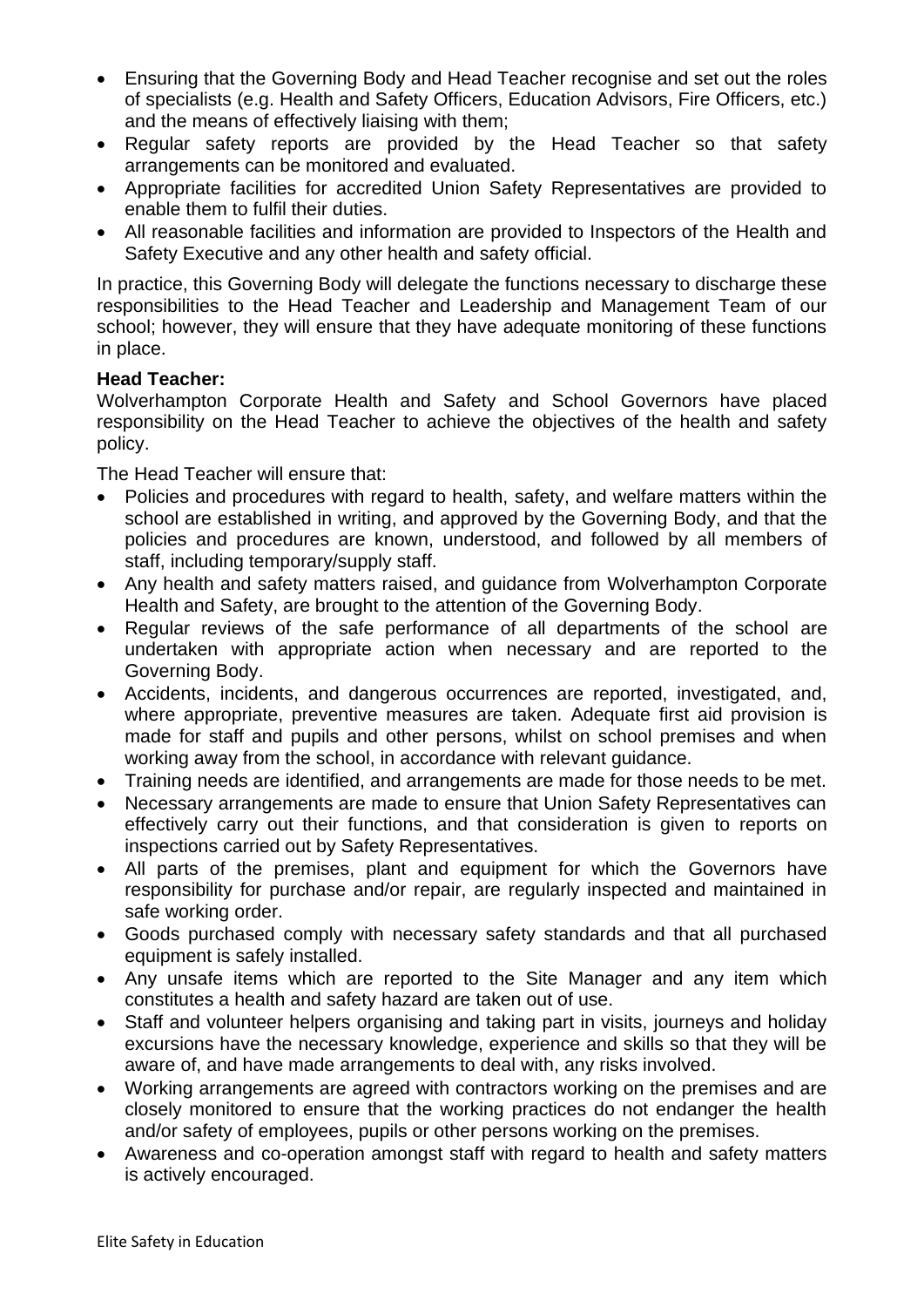# **Teaching and Non-Teaching Staff holding Posts of Responsibility**

Staff holding posts of special responsibility, such as Deputy Head Teachers, Business Manager, leadership Team, are responsible to the Head Teacher for the implementation of the Health & Safety Policy within their area of work. To fulfil their responsibilities, they will assist the Head Teacher:

- Undertake risk assessments for all activities undertaken in areas under their control and that professional knowledge and input is provided, as required;
- Ensure that health and safety is considered in routine meetings with staff;
- Identify any employee health and safety training needs and ensure that these are communicated to the Head Teacher;
- Take immediate appropriate action in respect of any work situation (including contractors) within their control, which they consider to pose a serious and immediate risk to health and safety;
- Ensure that all injuries, occupational illness, fires, incidents of aggression at work and near misses are immediately reported to the Head Teacher;
- Ensure that the Head Teacher is made aware of any breach of statutory regulations or unsafe practices which cannot be dealt with effectively by them;
- Ensure that all defective equipment or plant is taken out of use or disabled until repaired or replaced;
- Ensure that protective clothing or equipment is issued and used when necessary;
- Ensure that all areas of work are maintained to a high standard of housekeeping;
- Respond appropriately to all hazards brought to their attention by employees;
- Undertake appropriate health and safety training courses.

## **Site Manager**

- Ensuring security of the school site and that the site is clean and tidy
- Ensuring that the school fire alarm and equipment are properly maintained and checked regularly
- Monitoring of work by contractors on site
- That hazardous substances are suitably stored; the COSHH assessments have been carried out, up to date, and the assessment sheets available to staff who need them;
- All staff using chemicals have been informed of the dangers from the chemicals they use and the control measures that are in place to prevent them or others from being harmed;
- Staff using chemicals are informed of the first aid treatment required in the event of them coming into contact with the chemicals;
- Risk assessments have been carried out on all hazardous activities undertaken by the department i.e. using ladders, entering boiler rooms etc. Assist in the development of other school risk assessments.
- Undertake all relevant checks relating to the swimming pool in accordance with training undertaken
- The fire log book is up to date and all fire alarm related checks and inspections are undertaken
- Use and maintain in a good condition all personal protective equipment issued by the school.

# **Educational Visits Coordinator (EVC)**

Follow guidance provided where full responsibilities are outlined:

- Liaising with the employer, through the Education Health and Safety Manager.
- Ensuring a suitable and sufficient risk assessment is carried out for all educational visits carried out by the school.
- Attend Training courses and ensure Visit Leaders are competent and approved to support the planning and running of visits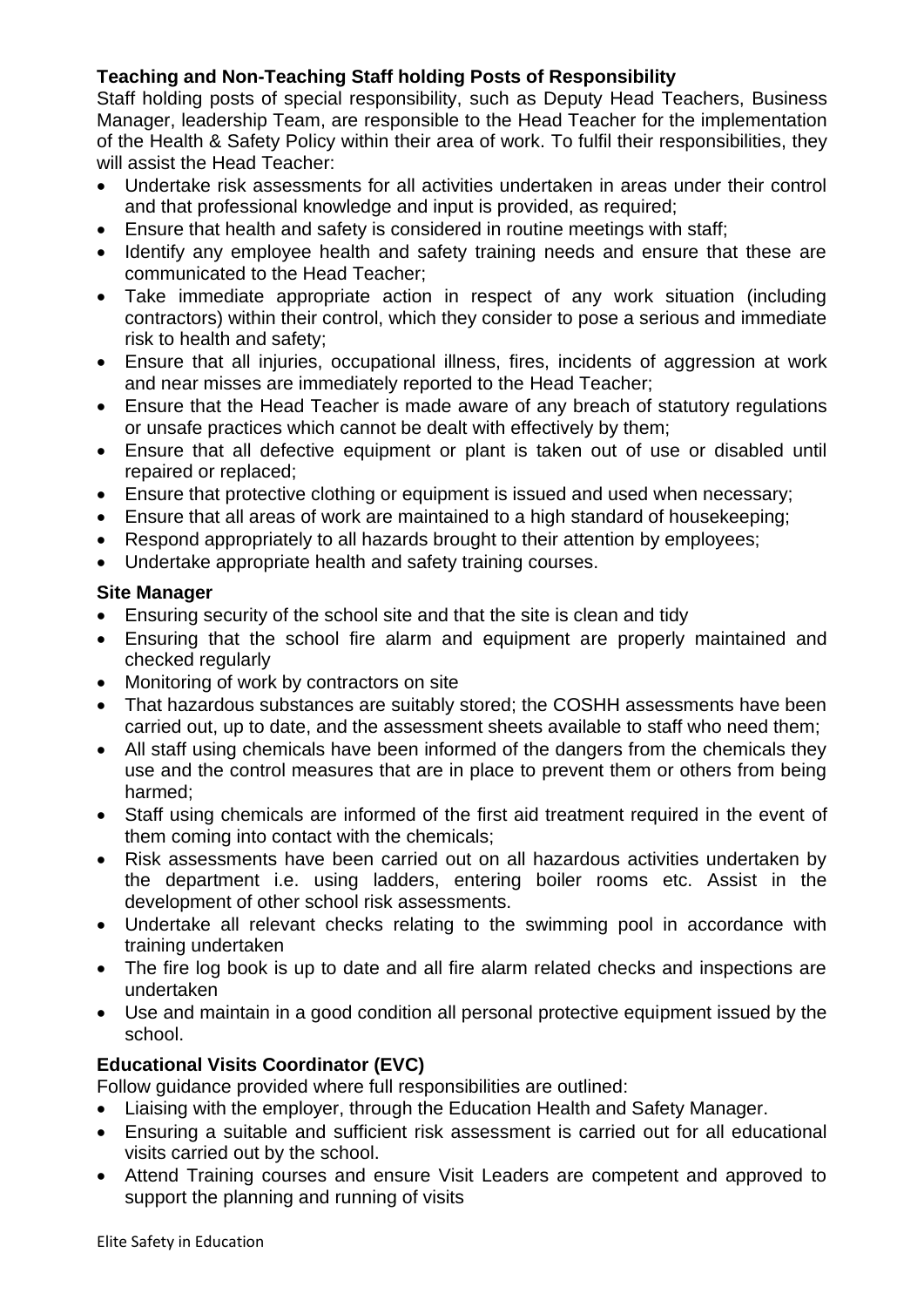- Undertaking the functions outlined in the DfE publication "Health and Safety of Pupils on Educational Visits" and National Guidance for Educational Visits
- The school uses Evolve recording systems.

# **Class Teachers**

Staff timetabled to be in charge of classes have the following responsibility to assist the Head Teacher:

- To follow safe working procedures personally.
- To ensure the safety of pupils in classrooms and other areas of the school whilst in their charge.
- To be aware of and to adopt safety measures within their teaching areas.
- To request special safe working procedures, protective clothing, quards, etc, where necessary and ensure they are used.
- To make recommendations to the Head Teacher regarding the safety of equipment or tools, in particular any equipment or machinery, which is potentially dangerous?
- To be aware of emergency procedures in respect of fire, first aid, accident etc. and to carry them out.

# **Employees General Responsibilities**

All employees have a general duty under the Health and Safety at Work Act 1974 to:

- Take reasonable care of their personal safety and that of other persons.
- Co-operate with the employer on health and safety matters to enable the employer to carry out their own responsibilities successfully.
- To use correctly any equipment provided for his/her safety.
- Report any defective equipment to his/her supervisor or other appropriate person, i.e., safety representative.
- Report accidents or dangerous occurrences at the earliest possible opportunity.
- Be familiar with and observe at all times all safety policies and procedures.
- Take reasonable precautions to ensure the safety of all persons in their charge.

# **Health and Safety Committee**

# **The terms of reference of the committee are:**

- To monitor the implementation of Health and Safety Policies and safety procedures throughout the school.
- To review safety measures and to advise the Head Teacher and Governing Body of any necessary changes to those measures.
- To advise on arrangements for the dissemination of information on health and safety matters to all staff and pupils.
- To receive reports of accidents and dangerous occurrences and to draw the attention of the Head Teacher and Governors to any necessary preventative/remedial action.
- To receive reports from the Wolverhampton Corporate Health and Safety, safety representatives and external health and safety agencies.
- To advise on arrangements to protect the health, safety and welfare of staff, pupils and visitors to the school, and to review these as necessary.
- To receive auditing and monitoring reports and advise the Governors and Head Teacher of any necessary preventative and/or remedial action arising from those reports.
- To assist in the regular reviews of the School Safety Policy.

# **Arrangements for Health and Safety**

(See local arrangements section)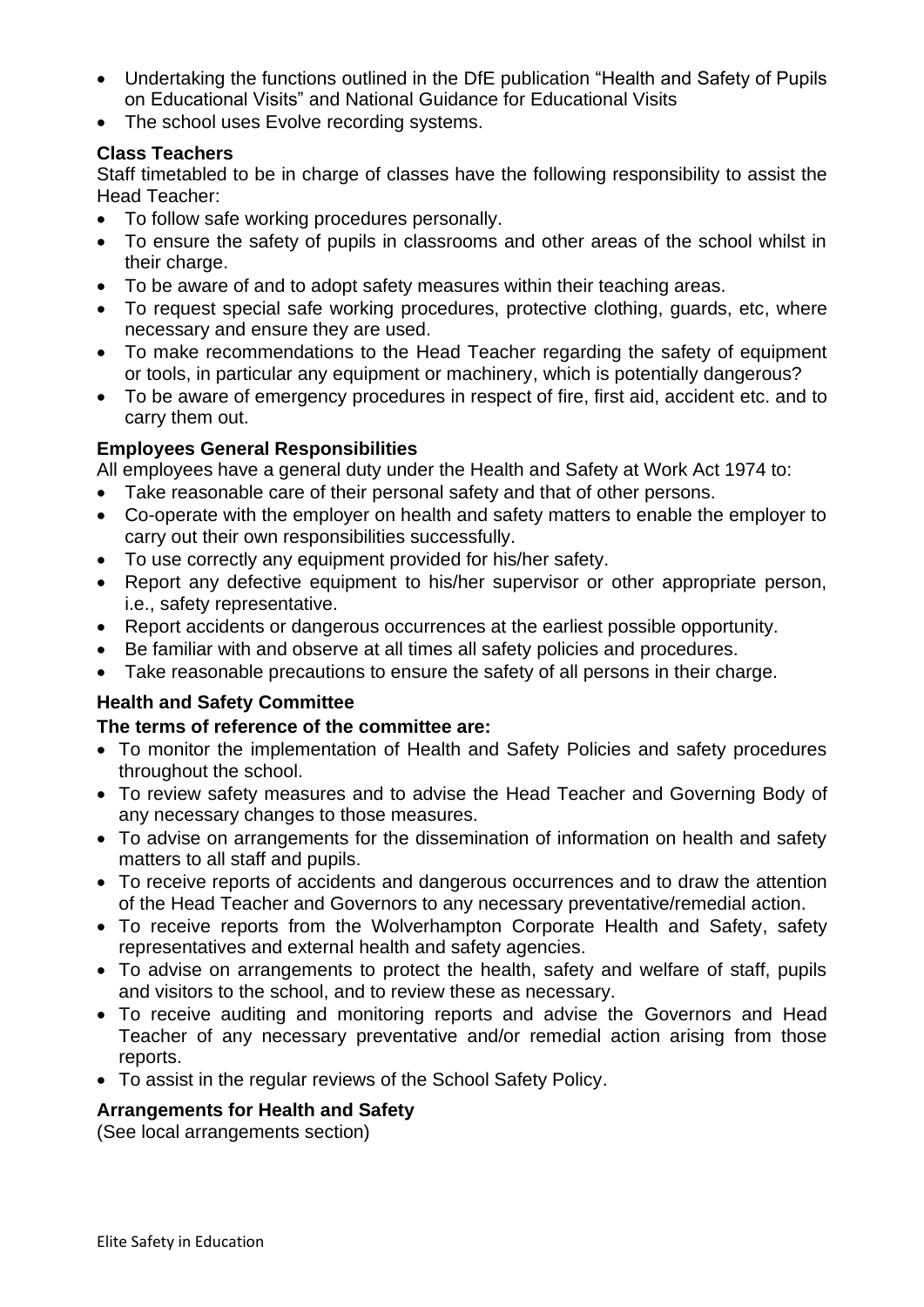## **Document Control**

We will develop and maintain local documentation. Changes including re-issues and deletions to local school documentation will be authorised by the Head Teacher.

#### **Co-operation**

Local systems and documentation will be implemented following consultation through our school's health and safety governance meetings.

#### **Communication**

Local systems and documentation will be held electronically and in a hard copy format which will be made accessible to staff members.

Communication channels have been established for the exchange of health and safety knowledge and information. Where necessary, these communications will be recorded, to include:

- Line management meetings and staff meetings at site;
- Provision of information relating to safe systems of work and risk assessments:
- Communication of advice from schools Advisors and Educational Officers;
- Communication of health and safety bulletins or information from Wolverhampton Corporate Health and Safety;
- Communication of Wolverhampton Corporate Health and Safety and City Council advice, guidance and policies;
- Communications with relevant specialist advisors.

Where health and safety issues cannot be resolved at local level, they will be escalated through the management structure as appropriate.

#### **Financial Resources**

The Governors will review the school budget to determine, in the light of past performance, if adequate resources are being deployed to ensure adequate health and safety and will take appropriate action.

#### **Competence**

The school has competent persons in place to provide health and safety guidance to cover the areas of induction, identification of health and safety training needs and the provision and delivery of health and safety training.

School staff will continually develop their own competence through CPD activities including health and safety training on induction, refresher training and specific training where necessary, e.g. risk assessment techniques.

## **Planning & Prioritising (Setting Standards)**

## **School Health & Safety Plans**

School health and safety planning will be part of our school improvement planning process.

Planning will be carried out at regular intervals and will involve objective setting, identification of expected outcomes and allocation of resources.

#### **Risk Assessments**

Job and specific risk assessments will be carried out by staff within the school in accordance with the relevant local arrangements, e.g. manual handling, fire, hazardous substances, display screen equipment etc.

#### **Local Arrangements**

We will develop and maintain a range of local arrangements to achieve specific actions required for health and safety in the school (see local arrangements section).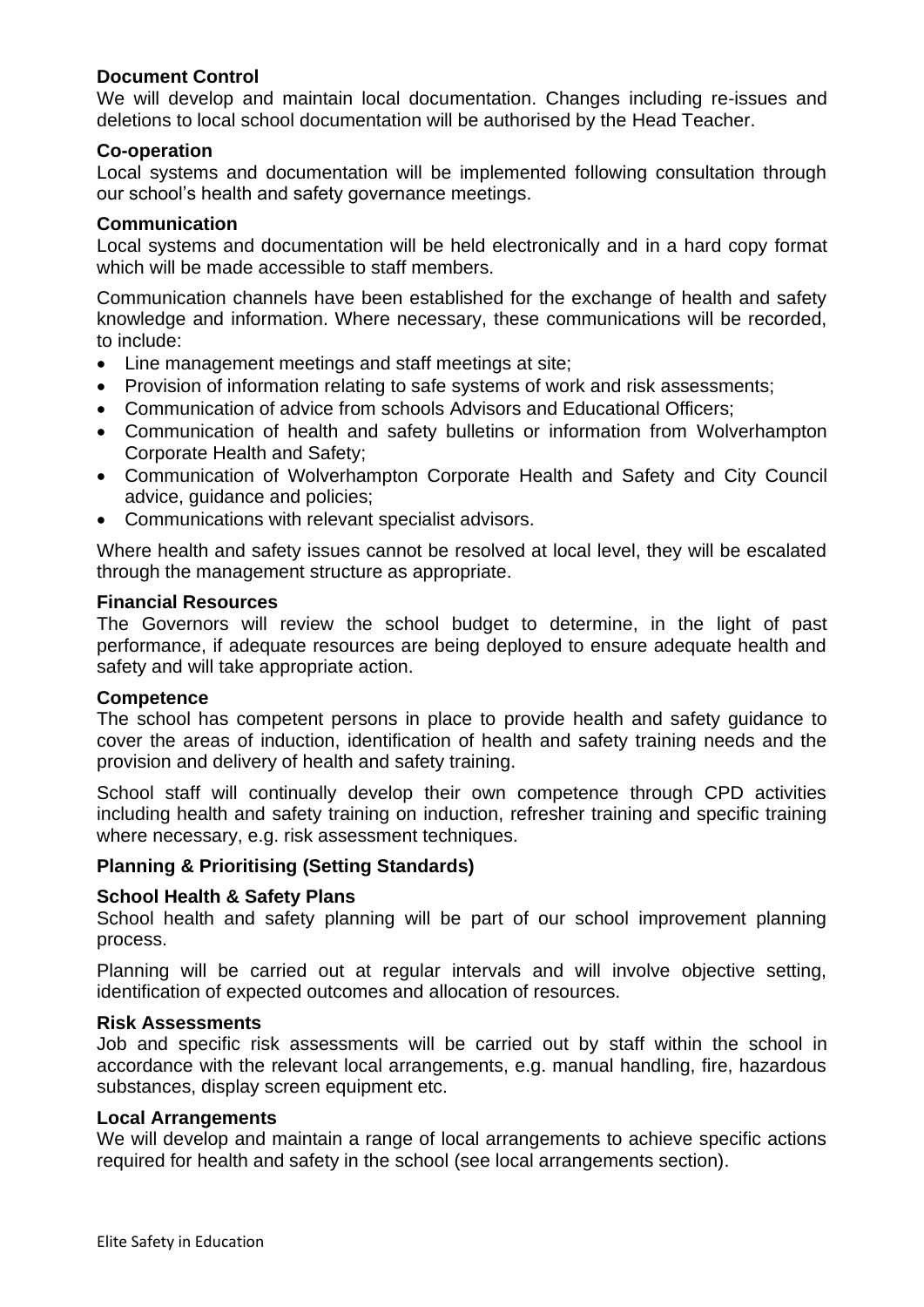# **Measuring H&S Performance**

# **Active Monitoring**

Our school management team will oversee active monitoring to include workplace inspections in accordance with our local arrangement for this.

The school will receive monitoring inspections from the following:

- OFSTED
- Health & Safety (Wolverhampton Corporate Health and Safety)
- Elite Safety in Education

Actions arising from third party audit/inspection will be incorporated within the school action plan with appropriate target dates for completion.

## **Reactive Monitoring**

The school management team will oversee reactive monitoring to include accidents, near misses, and hazard reports in accordance with our local arrangements and report relevant findings to our Governing Body.

## **Reviewing Health & Safety Performance**

Performance indicators used for the review of health and safety performance will include identification of areas where risk controls are inadequate or absent, the extent of achievement of specific health and safety objectives and an analysis of accident and illhealth data.

The school health and safety performance will be reviewed by the school management team quarterly and reported to school Governors.

#### **Auditing/Inspecting Health & Safety Performance**

Once the health and safety systems have been set up and introduced into the school it is a requirement that it is regularly checked to ensure that it remains up to date and effective. Health and safety auditing/inspecting will be carried out on a regular basis by the Governors and senior management (with assistance from Elite Safety in Education).

The purpose is to ensure the system remains effective. During the audit, the management procedures shown in the safety policy are checked to ensure that they are still put into practice and that the staff, are aware of them.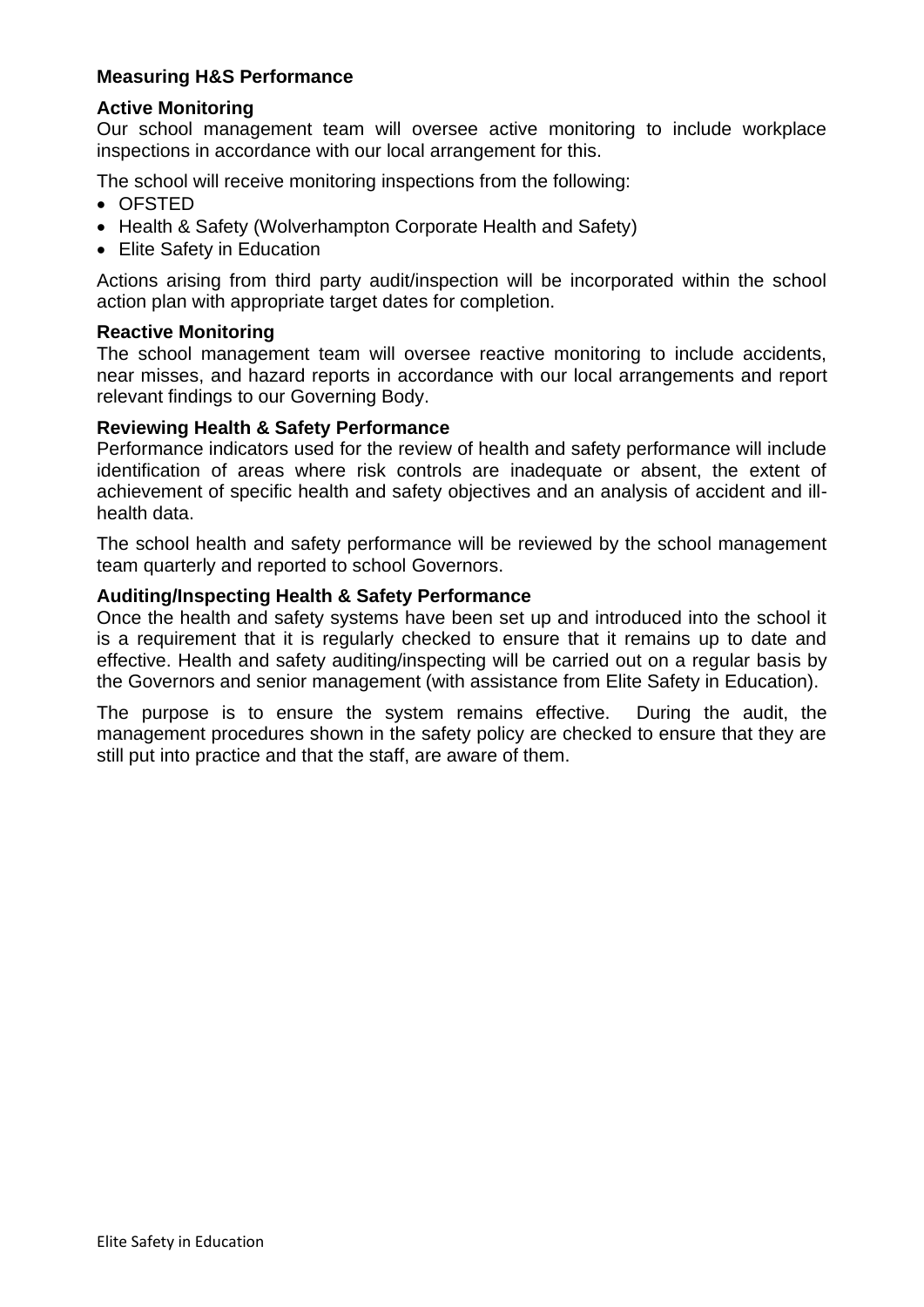# <span id="page-8-0"></span>**Local Arrangements**

| Appendix 1  |                              | <b>Accident Reporting Procedures</b>                    |
|-------------|------------------------------|---------------------------------------------------------|
| Appendix 2  |                              | <b>Asbestos</b>                                         |
| Appendix 3  | -                            | <b>Communication</b>                                    |
| Appendix 4  | -                            | <b>Contractors</b>                                      |
| Appendix 5  | -                            | <b>Control of Substances Hazardous to Health</b>        |
| Appendix 6  |                              | <b>Curriculum</b>                                       |
| Appendix 7  | $\overline{\phantom{0}}$     | <b>Display Screen Equipment</b>                         |
| Appendix 8  | ۳                            | <b>Driving at Work</b>                                  |
| Appendix 9  | -                            | <b>Educational Visits</b>                               |
| Appendix 10 | -                            | <b>First Aid and Medication</b>                         |
| Appendix 11 | $\blacksquare$               | <b>Fire Evacuation and other Emergency Arrangements</b> |
| Appendix 12 |                              | <b>Fire Prevention, Testing of Equipment</b>            |
| Appendix 13 | $\overline{\phantom{0}}$     | <b>Health and Safety Information and Training</b>       |
| Appendix 14 | $\overline{\phantom{0}}$     | <b>Health and Safety Monitoring and Inspections</b>     |
| Appendix 15 | $\qquad \qquad \blacksquare$ | <b>Infection Control</b>                                |
| Appendix 16 | $\blacksquare$               | Legionella                                              |
| Appendix 17 | -                            | <b>Lone Working</b>                                     |
| Appendix 18 | $\qquad \qquad \blacksquare$ | <b>Mobiles/Communication Technology</b>                 |
| Appendix 19 | -                            | <b>Moving and Handling</b>                              |
| Appendix 20 | $\overline{\phantom{0}}$     | <b>New &amp; Expectant Mothers</b>                      |
| Appendix 21 |                              | <b>Noise</b>                                            |
| Appendix 22 |                              | <u>Premises Work Equipment</u>                          |
| Appendix 23 |                              | <b>Risk Assessments</b>                                 |
| Appendix 24 |                              | <b>Security</b>                                         |
| Appendix 25 |                              | <b>Stress</b>                                           |
| Appendix 26 |                              | <b>Sun Protection</b>                                   |
| Appendix 27 |                              | <b>Vehicles</b>                                         |
| Appendix 28 |                              | <b>Violence</b>                                         |
| Appendix 29 |                              | <b>Volunteers in School</b>                             |
| Appendix 30 |                              | <b>Work at Height</b>                                   |
| Appendix 31 |                              | <b>Work Experience/Young Inexperienced workers</b>      |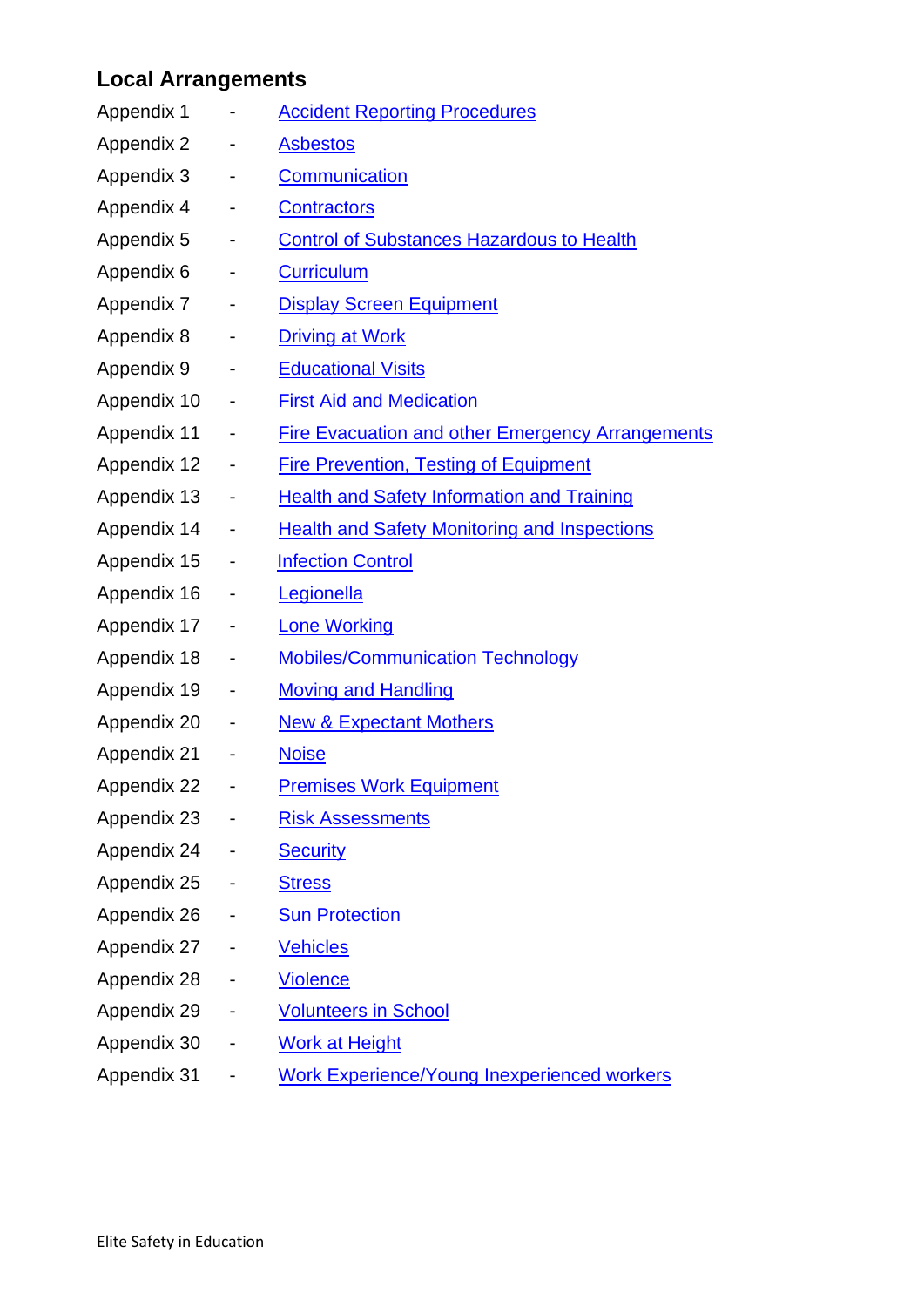# <span id="page-9-0"></span>**Accident Reporting Procedures**

In accordance with the Governors accident/incident reporting procedure employees must report accidents, violent incidents, dangerous occurrences, and near misses on the relevant forms.

The Head Teacher will ensure that Health and Safety accidents and incidents are reported and monitored in line with the guidance and procedures.

Minor accidents are recorded in the first aid folders which is located in the first aid/medical room.

Major injuries are recorded on Wolverhampton City Council IR1 Forms and reported to the LA. Incidents to staff and visitors are also recorded on these incident forms.

Wolverhampton City Council policy requires that all accidents to staff and accidents to the public; which includes pupils, visitors, clients etc. where the cause of the accident is related to the way we work, the level of supervision, or the condition of our premises, etc. are reported to the Health & Safety Team. (Please note: accidents arising due to a medical condition, are not reportable) This can be done by emailing the completed IR1 form to [healthandsafety@wolverhampton.gov.uk](mailto:healthandsafety@wolverhampton.gov.uk)

Reporting to the HSE is undertaken by the LA.

In addition, incidents of work related violence to staff must also be reported. The H&S Team at WCC is only required to record violent incidents to staff by the public or by other members of staff where the incident is in connection with their work. The following are not reportable.

- Staff on staff incidents (non-school related) these should be dealt with using the Discipline, Grievance and Capabilities Procedures.
- Staff on public incidents these should be dealt with using the Discipline, Grievance and Capabilities Procedures.
- Public on public (for example pupil on pupil) incidents these should be recorded locally as they are outside the remit of health and safety and do not need to be reported to the health and safety team.

WCC also has a number of statutory duties in relation to accident/incident reporting and we therefore urge reports to be sent to the H&S Team within 5 days.

## **Accident Investigation Procedure**

All accidents will be investigated, and reasonable measures put in place to prevent a recurrence. The investigation and prevention of accidents is regularly reviewed by the Site Manager, Head Teacher and if required the Health & Safety Governors.

The extent of the investigation should be proportionate to the risk/outcome of the incident.

## **EVERYONE IS RESPONSIBLE FOR SAFETY WITHIN SCHOOL**.

- School accident reports will be monitored for trends and a report made to the Governors, as necessary.
- The Head Teacher, or their nominee, will investigate accidents and take remedial steps to avoid similar instances recurring. Faulty equipment, systems of work etc. must be reported and attended to as soon as possible.
- The school will still be required to keep a record of all over three day injuries this will be recorded on the school's accident/incident form.
- Copies of reports are maintained in the relevant personal file of the injured.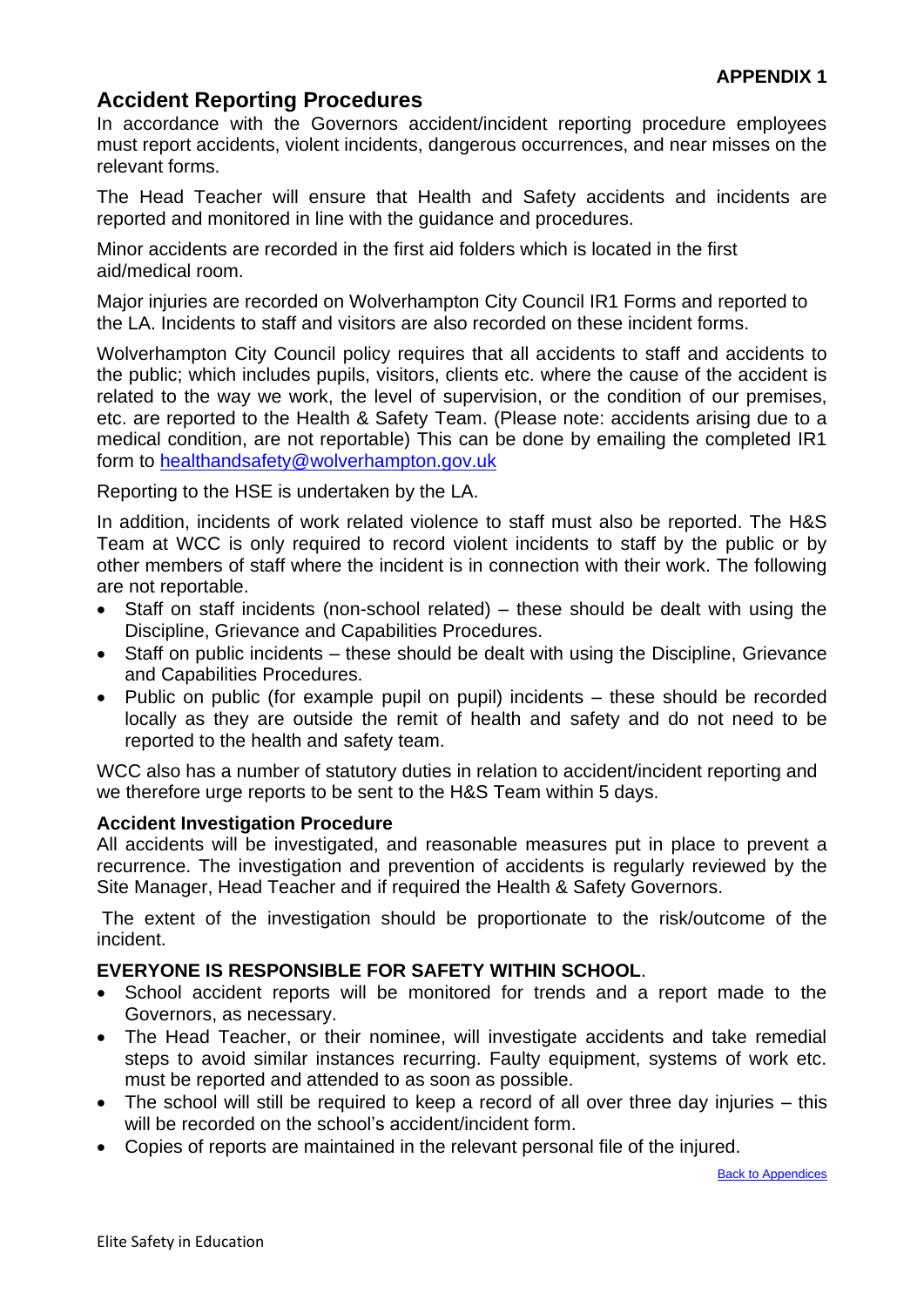# <span id="page-10-0"></span>**Asbestos**

An asbestos management survey has been carried out by competent contractors to identify where asbestos/ ACMs are present within the school.

The significant findings of the survey report have been shared with all staff within the school.

Contractors are not allowed to start any work (especially that which involves disrupting the fabric of the building) without producing a method statement and having seen the asbestos survey report.

Regular formal visual checks are carried out (and recorded) of all pillars, ceilings etc.; where asbestos / ACM's have been identified.

Any areas of the school that are found to have damage to the fabric of the building (where ACM's are identified), are taken out of use immediately and the area is made secure/inaccessible and sealed off to all persons.

Access to the ceiling voids is not permitted.

## **Release of Asbestos Containing Materials**

In the event of accidental release of known or suspected asbestos fibres, the area must be evacuated immediately and if possible sealed to prevent unauthorised access. A sign should be displayed to inform persons to stay out of the area.

The Head Teacher must be contacted immediately who will contact Wolverhampton Council and subsequently, the relevant agencies (asbestos registered contractors) to arrange for a sample to be taken and relevant remedial works carried out.

Any contractor who is suspected to be carrying out unauthorised work on the fabric of the building must be reported to the Head Teacher.

Wolverhampton Council are contacted immediately when it is suspected that fibres have been liberated and licensed contractors are used to carry out any remedial works.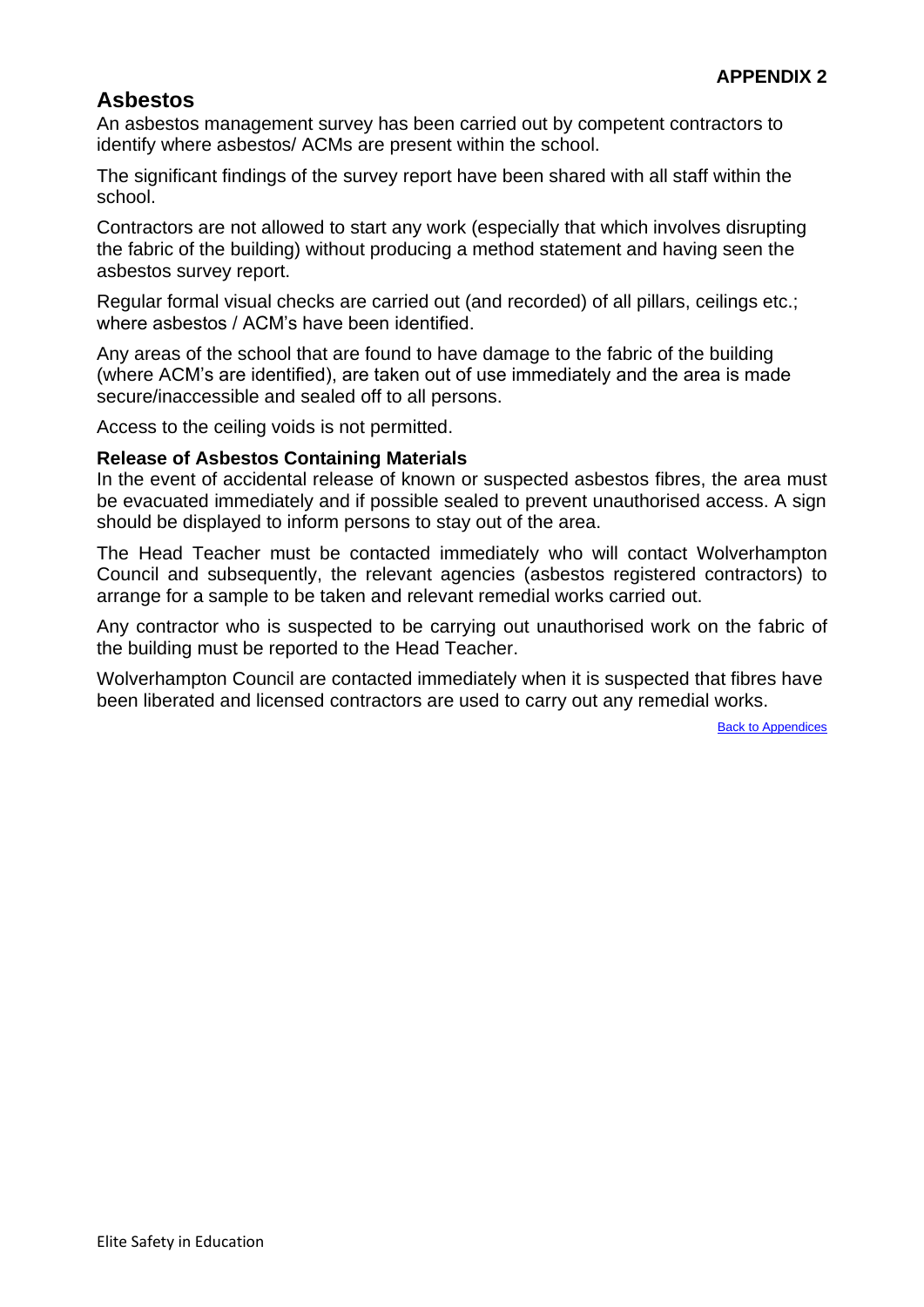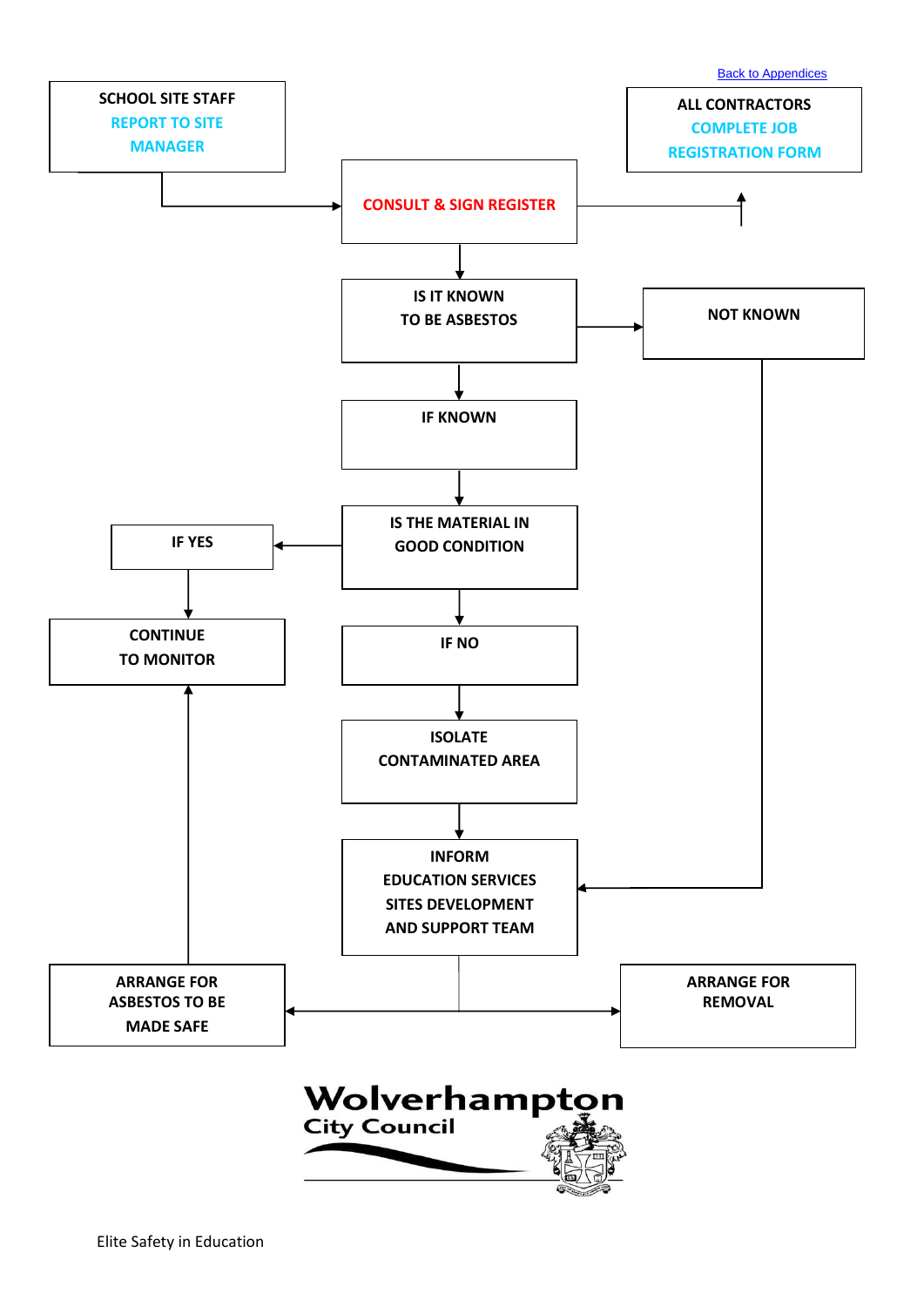# <span id="page-12-0"></span>**Communication**

The Head Teacher will be responsible for disseminating information on health and safety issues. Staff will be made aware of how they can assess information such as outcomes of inspections and risk assessments, and local procedures for health, safety, and fire during inductions and at regular update meetings. Health and safety will also be a regular item on the agenda of team / committee meetings.

The Health and Safety Law poster is displayed in the staff room.

Where appropriate, the Learning Platform will be used to communicate health and safety information in order to keep the school staff updated on the preventive and protective measures taken by the school.

A copy of the Health & Safety Policy will be uploaded to the learning Platform. The Head Teacher will ensure that all new employees know where to find copies of the health and safety policy.

Staff are reminded of this during induction and during termly health and safety updates completed on INSET days or staff training. Staff, receive updates about procedures such as manual handling, working at heights etc. and fire procedures during these meetings.

Temporary/agency/volunteer staff given information about health and safety prior to commencing work or on the day of commencement. Staff are aware of who the competent person is for health and safety advice and how to raise health and safety concerns (verbally if urgent to the designated member of the Leadership group or to the Site Manager).

All, staff are consulted on new procedures in staff meetings and reminders are given at the start of each term. Representatives from shared users (catering and cleaning) of the site can raise health and safety issues to the Head Teacher or Site Manager. Staff; also have access to health and safety documentation in paper format located in the Business Manager's office.

The Head Teacher will report on School Buildings and premises items each term in her report to the Full Governing Body.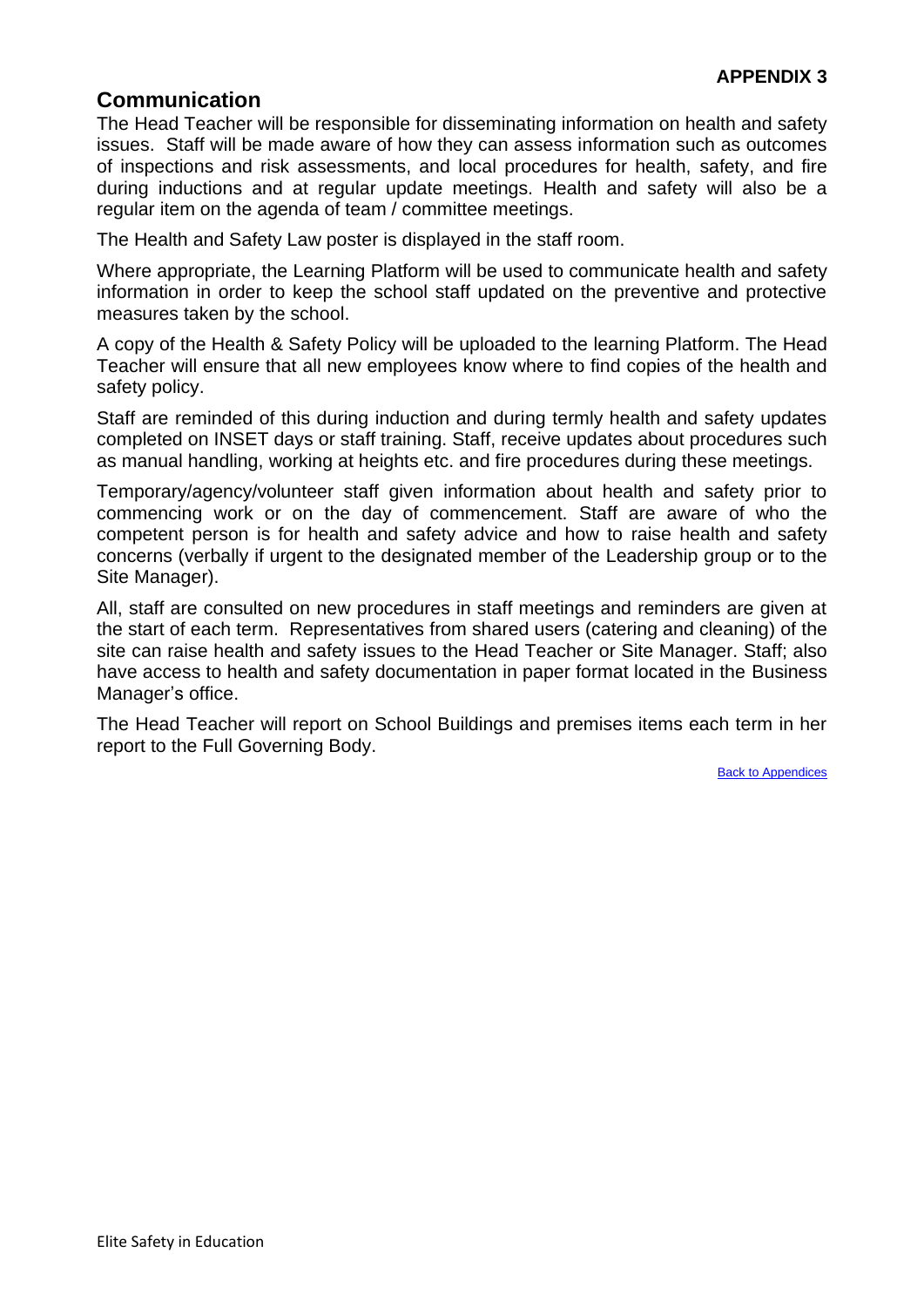# <span id="page-13-0"></span>**Contractors**

All contractors used by the school shall ensure compliance with relevant health and safety legislation, guidance and good practice. Contractors are provided with information on any matter that may affect their health and safety while working in the School, including fire arrangements and arrangements for responding to situations of serious and imminent danger such as gas leaks etc.

All contractors are required to report to school office/reception where they will be asked to sign in using the electronic system and wear an identification badge.

The Site Manager is responsible for monitoring areas where the contractor's work may directly affect staff and pupils and for keeping records of all contractor work.

Risk assessments are carried out before any routine maintenance is undertaken by external contractors and technical staff are consulted where relevant prior to work, with respect to possible hazards or services. WCC and school will to procure contractors and on occasions get their own. Pre-contract meetings are held before work commences on site. Contractors are informed of safety issues prior to work starting.

Method statements and risk assessments are obtained from the contractors in order to assess their ability to undertake work safely before any work commences.

Contractors may need to obtain a 'permit to work' before carrying out some work activities around the school e.g. hot work. Permits are issued through Local Authority supported by Local Authority.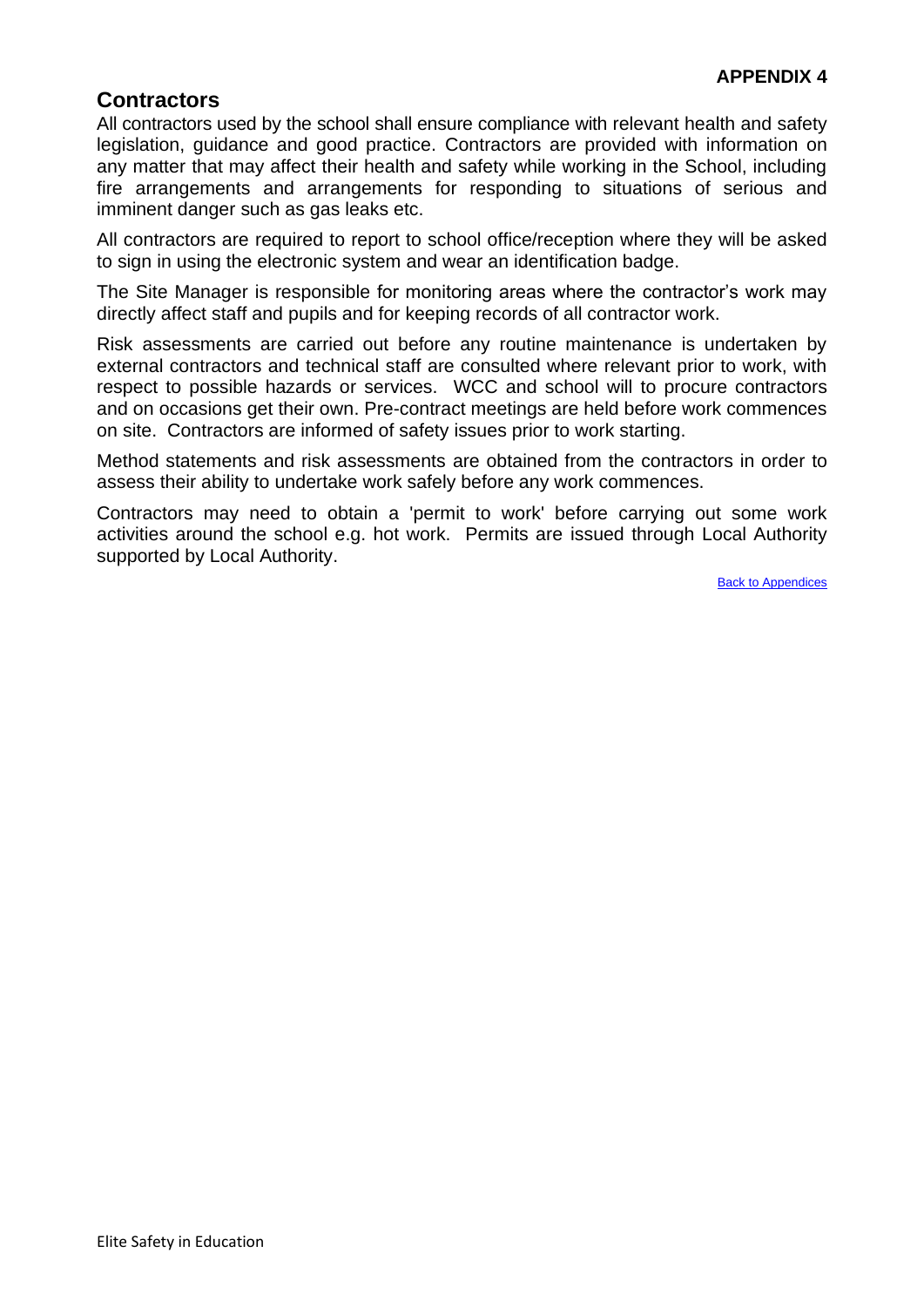# <span id="page-14-0"></span>**Control of Substances Hazardous to Health**

Every attempt will be made to avoid, or choose the least harmful of, substances which fall under the "Control of Substances Hazardous to Health Regulations 2002" (as amended).

Risk assessments are carried out and specific safety rules are identified and applied. Any area using substances which fall within COSHH Regulations must take adequate precautions to prevent injury to health, in particular with regard to the safe handling and storage of the substances.

When new substances are purchased, material safety data sheets are obtained by the Site Manager at the time of ordering and placed inside the COSHH folder.

The school has a substance register and reviewing the risk assessments based on substances used.

#### **Guidelines:**

- Teachers should not keep their own small stocks of hazardous substances e.g. cleaning solutions. Staff room cleaning materials should be kept securely in the appropriate staffroom cupboard.
- Chemicals and cleaning chemicals should ideally be stored in their own container and clearly labelled with warnings showing clearly on the container.
- Never use food or drink containers to store chemicals.
- Keep only small quantities of the chemicals.
- Any spillages should be cleaned up at once.
- Teach pupils to recognise the red and black warning symbols (orange for older products), which they may come across on household containers, such as bleach, disinfectants, lavatory cleaners, oven cleaners, paint stripper's etc., and warn of the dangers.
- Ensure protective clothing is available when using chemicals.
- COSHH assessments must have been carried out before using chemicals and the user informed of the dangers and control measures to be in place for that chemical. There should also be suitable first aid arrangements available for treating chemical splashes.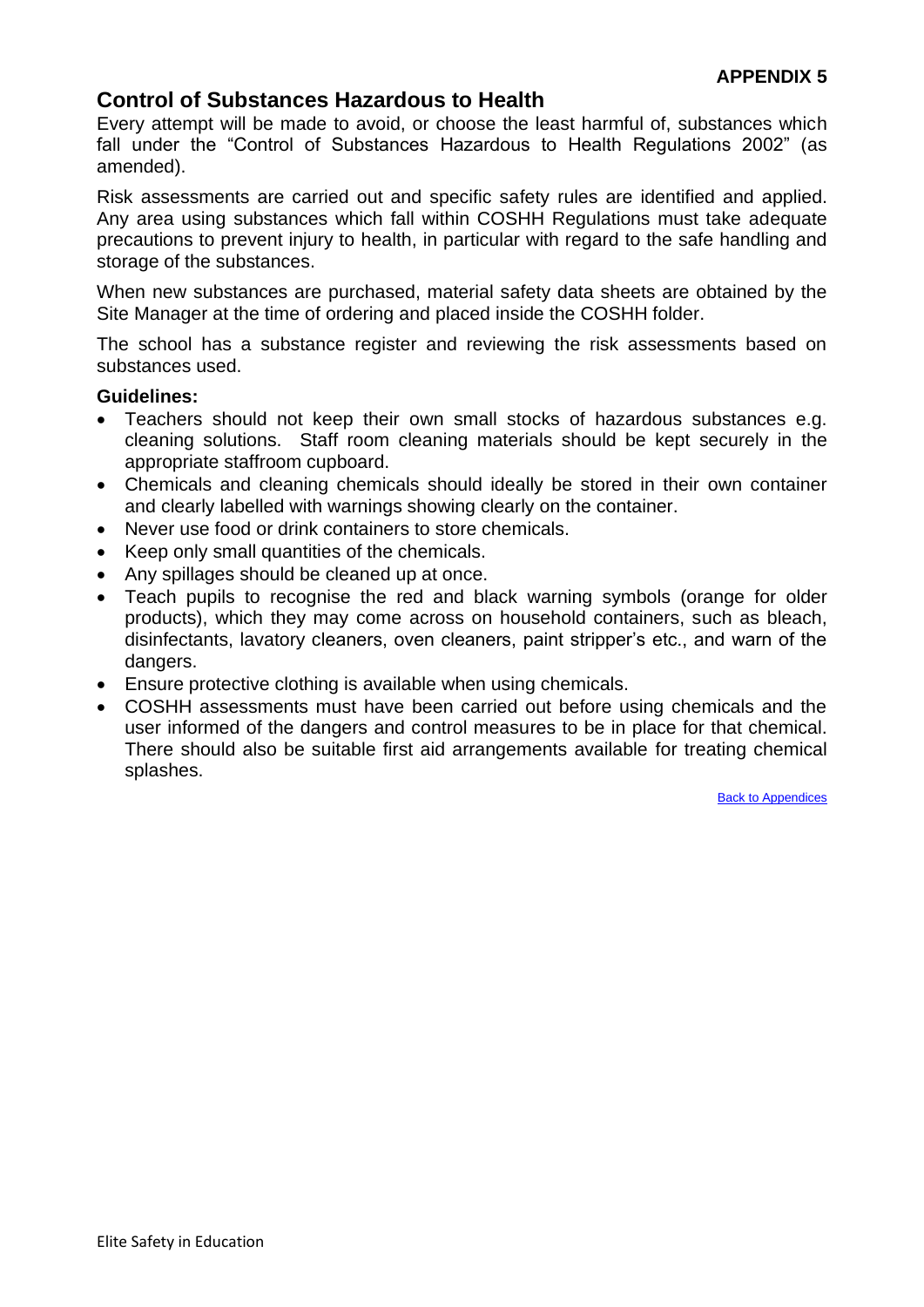# <span id="page-15-0"></span>**Curriculum**

Health and safety arrangements for Science, PE, Design & Technology, and Art are detailed in the individual curriculum policies. Please refer to the specific curriculum files for further details.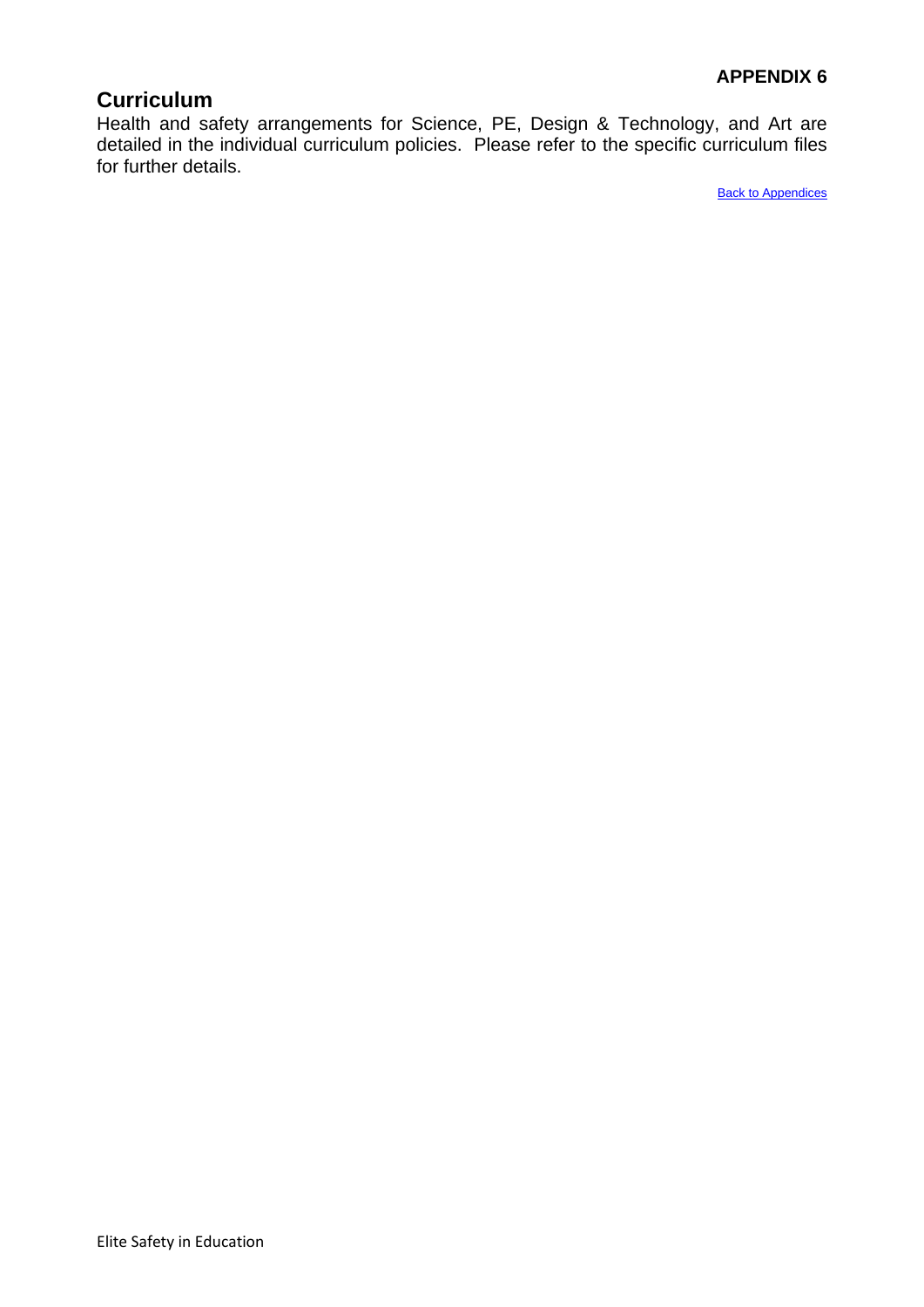# <span id="page-16-0"></span>**Display Screen Equipment (DSE)**

All staff who habitually use computers as a significant part of their normal work (significant is taken to be continuous / near continuous spells of an hour at a time) e.g. admin staff, office manager and Head Teacher etc. shall carry out a self-DSE assessment.

All workstations, chairs, and associated equipment shall comply with the requirements of the Health and Safety (Display Screen Equipment) Regulations 1992 and current British Standards. School office staff will be responsible for checking this when ordering.

A designated person is responsible for coordinating display screen equipment assessments.

Where the results of an assessment indicate a risk to the user of such equipment, all reasonable steps are undertaken by the school to eliminate these risks or otherwise reduce them to avoid the adverse health effects.

Those staff identified as DSE users shall be entitled to a free eyesight test for DSE use every 2 years by a qualified optician.

Where necessary a contribution can be made towards the cost of lenses. Details of this can be obtained from the Head Teacher.

Suitable training and information is given to users of display screen equipment to recognise the hazards associated with non-interrupted use of such equipment and the appropriate precautions to be taken.

#### **Pupil Workstations**

Best practice guidelines will be adopted when setting up pupil workstations. Pupils use display screen equipment for short durations.

- Staff are responsible for connecting and disconnecting computers/iPads etc.
- Food and drink should not be consumed by students near the computers.
- Students are regularly reminded by staff of the importance of not spending too many hours in front of a monitor.
- Any problems with the equipment should be reported to the ICT Network Manager.

#### **SEN Students and Computers:**

Some SEN students may be provided with individual equipment. Teaching staff should liaise with the SEN department and ascertain the arrangements that have been set up with the student for printing etc. Where a student has physical disabilities, staff must be aware of any implications for computer work, before that work arises, to avoid any embarrassment for the student.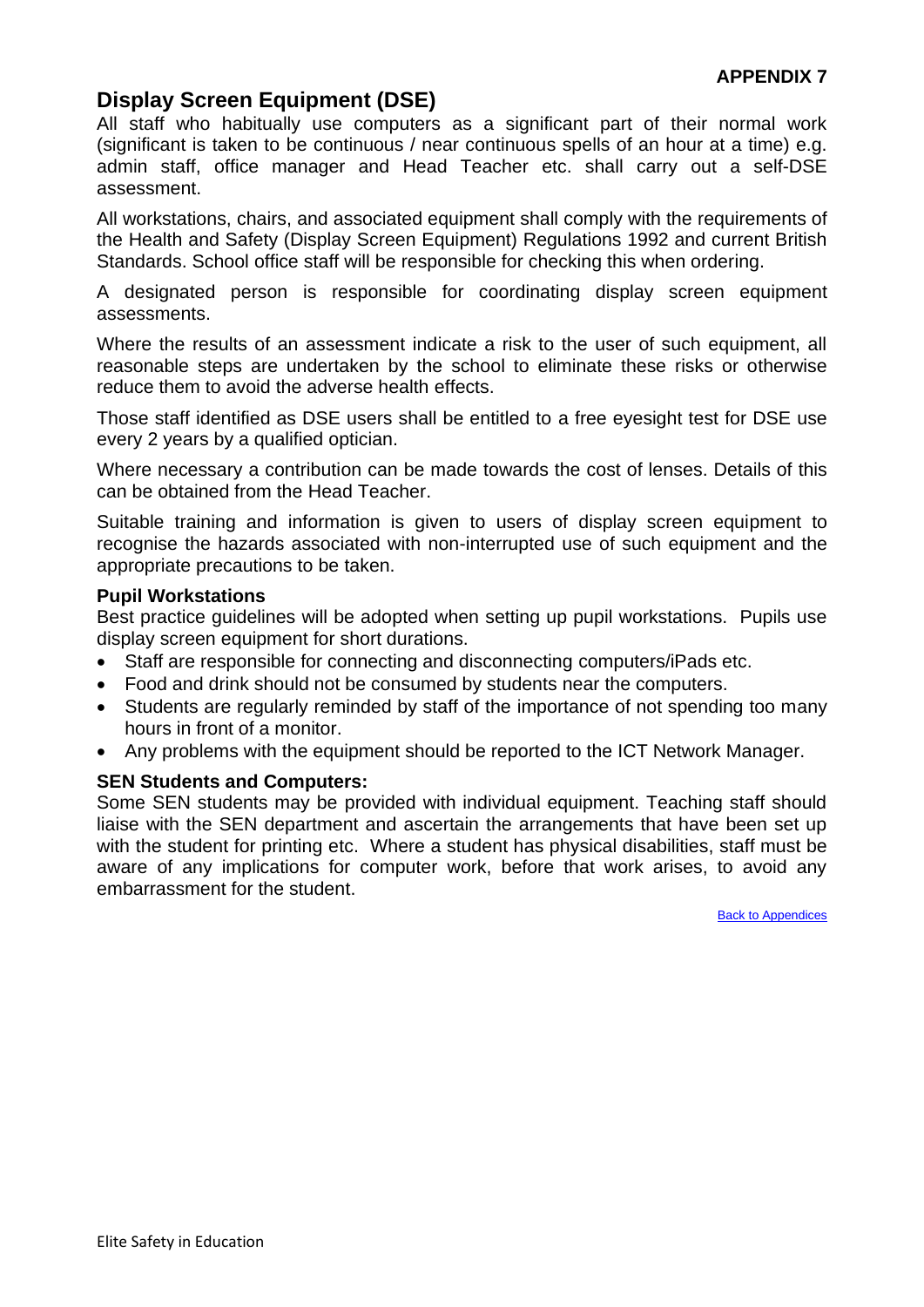# <span id="page-17-0"></span>**Driving at Work**

The Head Teacher will ensure that persons who drive their own vehicle as part of school business (this does not include a journey to and from the place of work from home) have been informed of their responsibilities to have business insurance.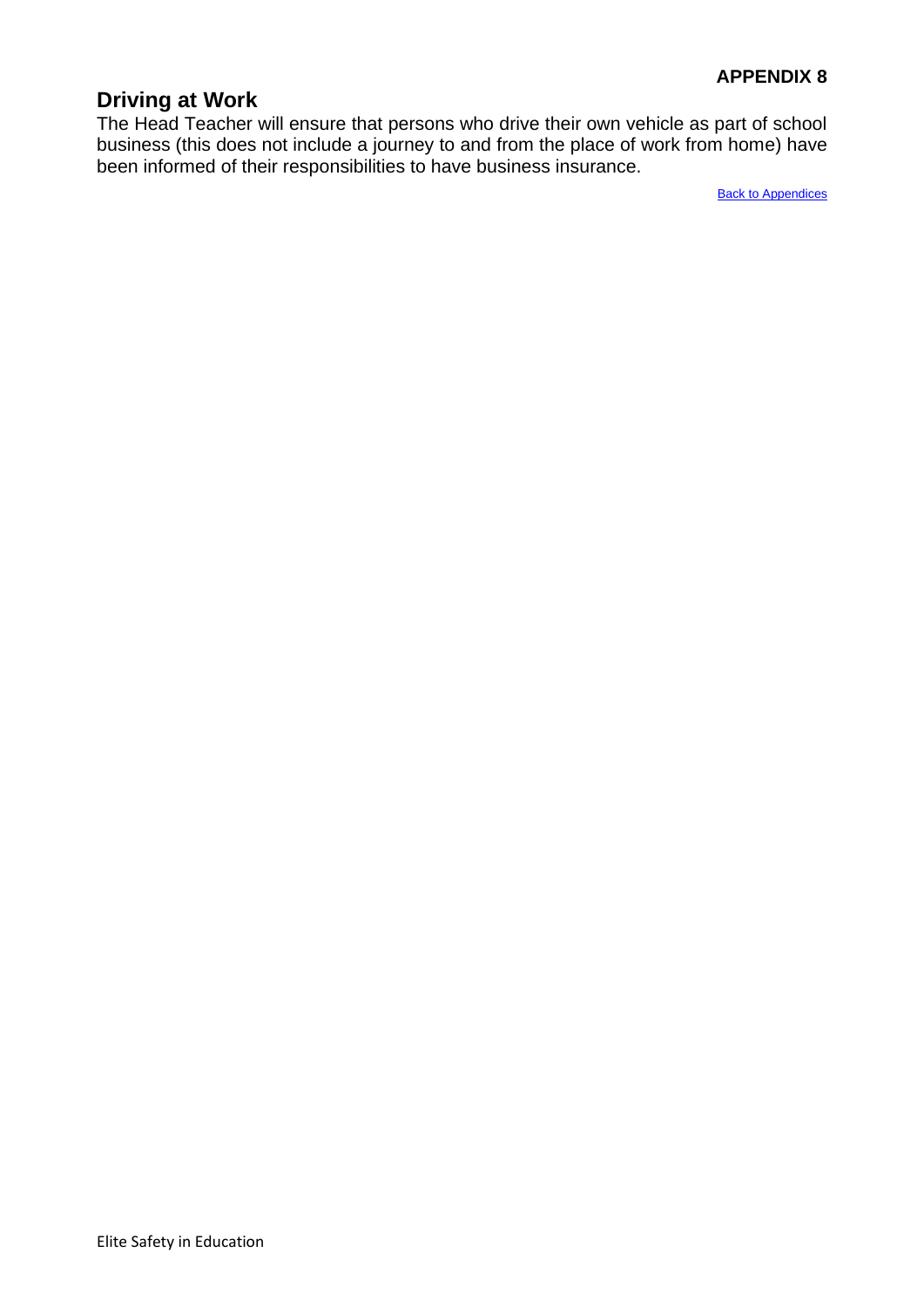# <span id="page-18-0"></span>**Educational Visits Introduction**

## Educational visits are activities arranged by or on behalf of the school, and which take place outside the school grounds. The Governors and teaching staff believe that off-site activities can supplement and enrich the curriculum of the school by providing experiences which would otherwise be impossible. All off-site activities must serve an educational purpose, enhancing and enriching our children's learning experiences.

In this policy we seek to establish a clear and coherent structure for the planning and evaluation of our off-site visits, and to ensure that any risks are managed and kept to a minimum, for the safety and health of all pupils at all times. Within these limits we seek to make our visits available to all pupils, and wherever possible to make them accessible to those with disabilities. The visits usually take place within the school day.

# **Aims**

The aim of our off-site visits is to:

- Enhance curricular and recreational opportunities for our children.
- Provide a wider range of experiences for our pupils than could be provided on the school site alone.
- Promote the independence of our pupils as learners to enable them to grow and develop in new learning environments.
- Include all Years in short excursions and longer residential visits.
- The visits are carefully planned to enable our children to progress in skills and knowledge of the curriculum and of life skills.

# **Curriculum Links**

At Lanesfield Primary School, we will endeavour to ensure that off-site visits are linked to the Curriculum. For most subjects, there is a corresponding programme of activities. These activities are in line with guidance published by the Local Authority:

- English-theatre visits, visits by authors, poets and theatre groups.
- Science-use of the school grounds, visits to botanical gardens etc.
- Mathematics-use of shape and number trails in the local environment.
- History-castle visits, study of local housing patterns, local museums.
- Geography-use of the locality for field work etc.
- Art and Design-art gallery visits, use of the locality etc.
- PE-a range of sporting fixtures, extracurricular activities, visits by specialist coaches.
- Music-a variety of specialist music teaching, extracurricular activities.
- RE-visits to local centres of worship, visits by clergy.
- PSHE and Citizenship- visit to the fire station or an old people's residential home, visits by local police officers and health workers.

# **Residential Activities**

Pupils in the school will have the opportunity to take part in a residential visit.

At Lanesfield Primary, children have the opportunity to take part in residential visits. The residential visits enable children to take part in outdoor and adventure activities. These visits are undertaken with the written agreement of the Local Authority. The cost of these visits will be subsidised by the school and pupils are invited to contribute towards the balance.

The amount of the subsidy will be decided on a trip-by-trip basis. All residential visits, other than Wolverhampton approved sites must have completed the appropriate signed paperwork for the visit.

Category A. Local visits, museums, theatres etc. Signed by Head Teacher and sent to LA (no response will be sent back)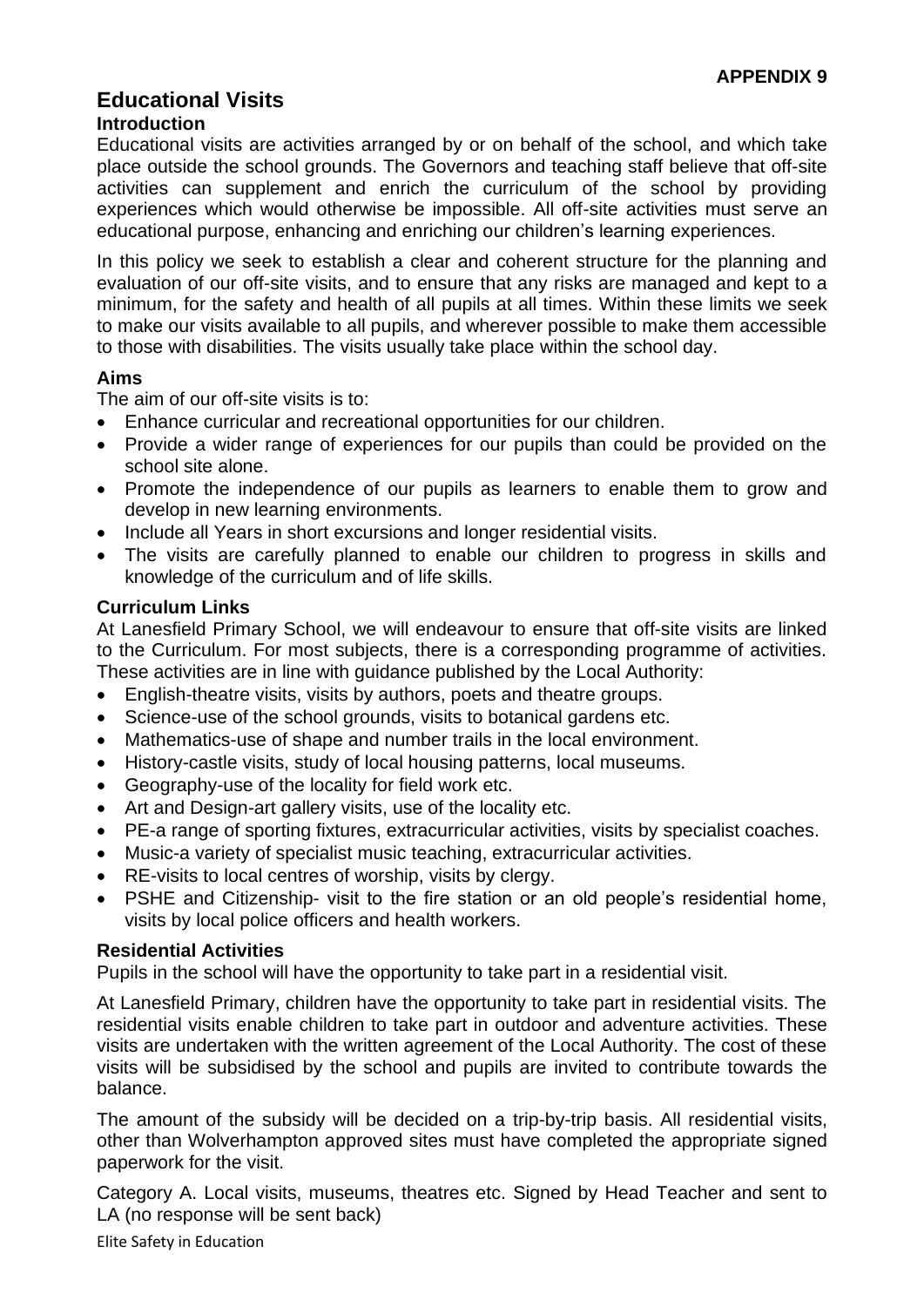Category B. Adventure activities, residential, etc. Signed by Head Teacher, Governor, and Approval from the LEA Education advisor.

Category C. All visits and residential abroad. Signed by Head Teacher, Governing Body and the Director of Learning.

**All visits** must be notified to the Director of Learning:

A visits – Approved in school and sent to LA (no response will be sent back)

B visits – Approval by LA – reply will be sent back to the school to confirm approval

C visits – Approval by LA – reply will be sent back to the school to confirm approval

For residential visits a folder must be set up with the appropriate documentation of children's names, contact numbers, Approved signature documentation, medical lists, Emergency procedure plan, and venue details.

All visits must be recorded on the EVOLVE system and Cat B and C approved by Wolverhampton Visits Advisor (or other competent person).

All off site visits are put on Evolve and LA and National guidelines are followed.

## **How Visits May Be Authorised**

The Head Teacher will appoint a group leader to be responsible for running the activity. This will normally be a teacher employed at the school with responsibility for the year group attending the visit.

The school's educational visits coordinator will be involved in the planning and management of off-site visits.

S/he will:

- Ensure that risk assessments are completed
- Support the Head Teacher and Governing Body in their decisions on approval
- Organise related staff training
- Verify that all accompanying adults, including private car drivers, have had satisfactory security checks, and use approved coach companies.
- Make sure that all necessary permissions and medical forms are obtained
- Keep records of visits, and ensure there are regular generic assessments of the risks (for example road-crossing) where there are frequent visits to local venues (for example a swimming facility)

Appropriate child car seats must be used if a private car is being used on a regular basis and not in an emergency situation.

Staff arranging or otherwise involved in off-site activities must familiarise themselves with the regulations, advice and procedures published by the Local Authority.

All off-site activities must take place in accordance with the guidance given.

Where, staff are proposing to arrange an off-site activity, they must seek and obtain the approval of the Head Teacher before any commitment is made on behalf of the school. A comprehensive visit plan should be provided by the member of staff to allow for an informed decision to be made.

It is our policy that all children should be able to participate in educational visits. Where a child with a disability is eligible for a trip, we will make every effort to ensure that s/he is included. We may seek guidance from parents to help us adapt our programme, and we will make any reasonable adjustments to our itinerary to include a child with disabilities. Any such adjustments will be included in the risk assessment.

## **Risk Assessment**

A comprehensive risk assessment is carried out by the group leader before the proposed visit. It will assess the risks which might be encountered on the visit and will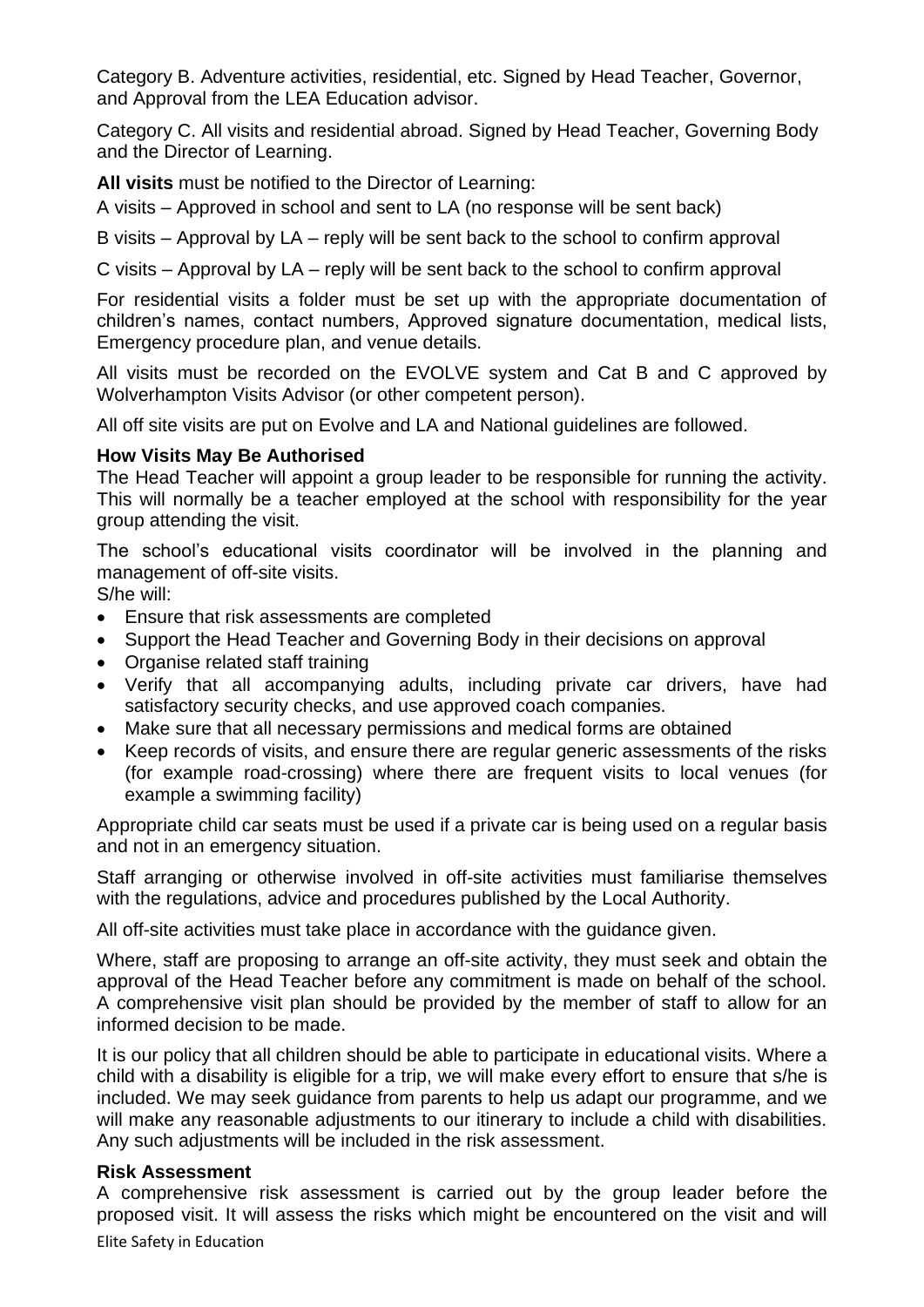indicate measures to prevent or reduce them. The risk assessment should be based on the following considerations:

- What are the hazards?
- Who might be affected by them?
- What safety measures are needed to reduce risks to an acceptable level?
- Can the group leader put the safety measures in place?
- What steps will be taken in an emergency?

Staff planning an off-site activity should make a preliminary visit to the venue, in order to carry out an on-site risk assessment. It is important to take into account the probable weather conditions at the time of year proposed for the trip, and the party leader should take careful account of the facilities available, with due regard to the proposed size of the group. They should also assess the site's suitability with regard to the age and any particular needs of the pupil's. They will also consider the venue's own approach to security and to health and safety. Venues providing instructor-led activities will have their own risk assessments for particular sessions, and these assessments may be adopted if it is impractical for the group leader to experience the activity beforehand, or if s/he lacks the skills required to make informed judgements about the risks it may involve. The Head Teacher/Governing Body will not give its approval for the visit unless it is satisfied with the venue, its instructors, and their risk assessment procedures.

It is important to assess and record any health, safety, or security issues that are identified during the preliminary visit. Any such issues will be taken into account when the final decision is taken on whether the visit should proceed, and the visit plan must state both the extent of any risks involved, and the measures that will be taken to reduce or eliminate them. The cost of these preliminary visits will be borne by the school and should be built into the overall financial arrangements for the visit itself.

An activity should normally have sufficient adults taking part to provide the following minimum ratios:

- 1 adult to 6 pupils in Years 1 to 3:
- 1 adult to between 10 and 15 pupils in Years 4 to 6;

Without special safeguards or control measures, these ratios will **not** be adequate to meet the needs of most residential or more complex visits.

The Early Years Foundation Stage (EYFS) Statutory Framework no longer sets out different requirements for minimum ratios during outings from those required on site. As with other age groups, ratios during outings should be determined by risk assessment, which should be reviewed before each outing. The appropriate ratio on an outing is always likely to be lower than the legal minimum that applies otherwise (for children aged three and over in early year's settings either 1:8 or 1:13 and 1:30 in infant school reception classes in maintained schools). It is not unusual for a ratio of 1:1 to be necessary.

A useful framework for assessing requirements for ratios and effective supervision is **SAGED**:

- **St**affing requirements Trained? Experienced? Competent? Ratios?
- **A**ctivity characteristics Specialist? Insurance Issues? Licensable?
- **G**roup characteristics Prior Experience? Ability? Behaviour? Special and Medical Needs?
- **E**nvironmental conditions Like Last Time? Impact of Weather? Water Levels?
- **D**istance from support mechanisms in place at the home base Transport? Residential?

Any trip will require a minimum of two adults. However, these are minimum requirements, and may not provide adequate supervision in all cases.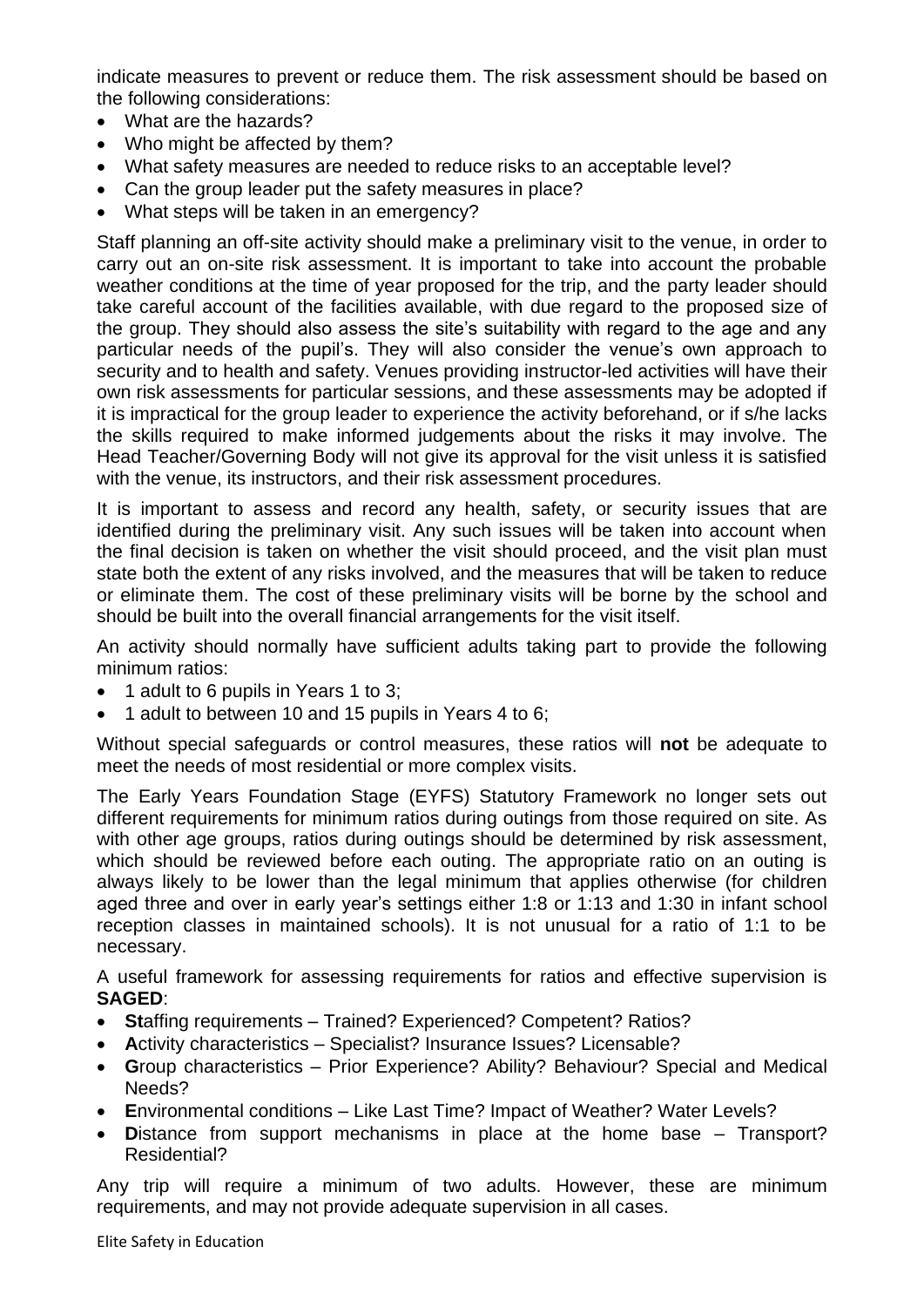A risk assessment must also cover transport to and from the venue.

A copy of the completed risk assessment will be given to the Head Teacher, the Governing Body, and the educational visits coordinator, and all adults supervising the trip.

# **Transport**

The costing of off-site activities should include any of the following that apply:

- Transport
- Entrance fees
- Insurance
- Provision of any special resources or equipment
- Costs related to adult helpers
- Any refreshments the school has opted to pay for

Transport arrangements will allow a seat for each member of the party. It is our policy only to use coaches fitted with seat or lap belts, and to insist that they be worn by all those participating in the visit.

Where private cars are used for transport, the group leader is responsible for checking that the insurance (business Insurance) of each driver covers such journeys and doublechecking that each driver has been subject to the normal Disclosure and Barring checks.

Legislation on car seats must be taken into consideration when using cars, private hire vehicles etc.

Booster seats purchased prior to February 2017 (without back supports) can still be used and there is no requirement to replace these unless general wear and tear or they have been involved in an accident. [https://www.gov.uk/government/news/new-child-car](https://www.gov.uk/government/news/new-child-car-seat-rules-no-change-for-existing-booster-seats)[seat-rules-no-change-for-existing-booster-seats](https://www.gov.uk/government/news/new-child-car-seat-rules-no-change-for-existing-booster-seats)

The school makes a charge to parents if their children are transported by means of transport provided by the school. The charge covers the expenses of the journey only; we do not make any profit from this.

## **Communication with Parents**

The parents of children taking part in an off-site activity should be provided with all appropriate information about the intended visit. Parents must give their permission in writing before a child can be involved in any off-site activities.

Funding for off-site activities is provided mainly by parental contributions. This must be made clear to parents in all correspondence about an educational visit at the planning stage.

The timetable for the payment of contributions should allow for the Head Teacher making a decision about the financial viability of the activity in reasonable time.

## **Further Health and Safety Considerations**

All adults accompanying a party must be made aware, by the party leader, of the emergency procedures which will apply. Each adult should be provided with an emergency telephone number. This will normally be the school number, but where an activity extends beyond the normal school day the home telephone number of a designated emergency contact should be provided.

Before a group leaves the school, office should be provided with a list of everyone, children, and adults, travelling with the party, together with a programme and timetable for the activity.

The school has a texting service in operation that keeps parents updated on off site visits also regular updates via social media:- Twitter and Facebook.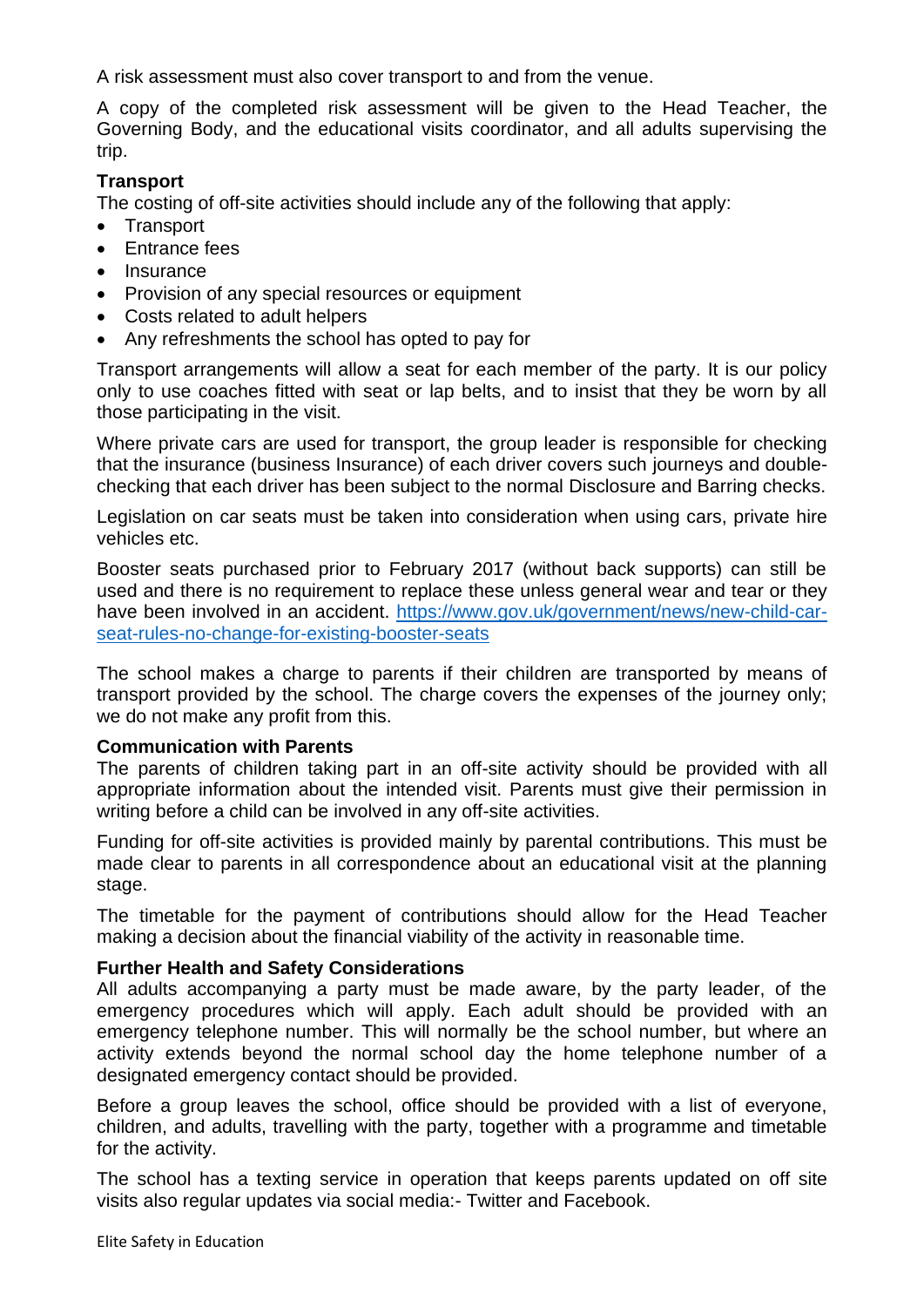The safety of the group, and especially the children, is of paramount importance. During the activity the group leader must take whatever steps are necessary to ensure that safety. This involves taking note of any information provided by medical questionnaire returns and ensuring that children are both safe and well looked after at all times.

Prior to an activity, if it is felt that the behaviour of an individual pupils likely to compromise the safety of others or the good name of the school, the party leader should discuss with the Head Teacher the possibility of excluding that pupil from the activity.

# **Visit Plan**

The visit plan for intended educational visits must include the following:

- Risk assessment
- Report on preliminary visit
- Applications for approval of visit
- General information
- Names, ages, contact details, permission forms, medical records and other relevant details of all those going on the visit
- Travel schedule
- Accommodation plan (if applicable)
- Full plan of activities
- Fire precautions and evacuation procedures
- Intended arrangements for supervision
- Insurance arrangements for all members of the group
- Emergency contacts and procedures
- General communications information
- Guidance for party leaders
- Guidance for the emergency contact and Head Teacher
- Medical questionnaire returns
- Any medication that may be required
- First-aid boxes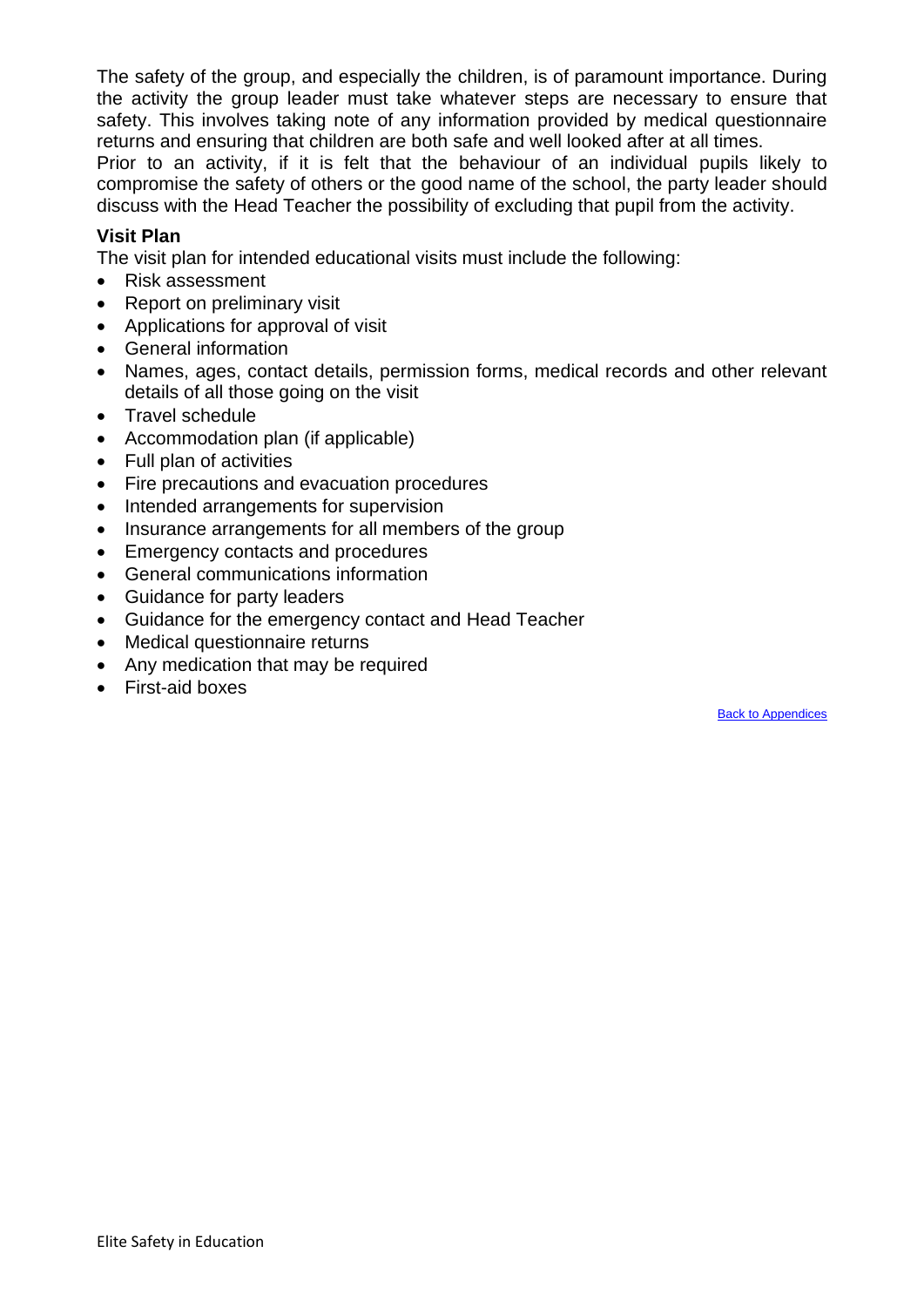# <span id="page-23-0"></span>**First Aid & Medication**

Lanesfield Primary School has risk assessed its requirements for first aid and ensures that there is adequate provision to meet those requirements.

All of the first aiders within Lanesfield Primary School are designated first aiders, holding a current first aid certificate Paediatric first aid work.

The EYFS Framework requires a list of staff first aiders to be displayed or staff Paediatric certificates displayed and made available to Parents.

A list of first aiders is displayed in the first aid room.

A nominated first aider will ensure that there is a sufficiently stocked first aid box. They will reorder and replenish as necessary. The nominated person also ensures that all first aid stocks are within date.

During morning break and lunchtimes there are designated first aiders available.

All accidents are reported on the relevant accident forms, dependent upon whether the injured is an adult or child. The forms are located in the first aid room.

Injuries to children are notified to parents at the end of the day, and head injuries require immediate parental contact and attention where necessary and an Accident/Incident/Illness Report slip will be given to the parents.

# **Transport to Hospital:**

If the first aider or Head Teacher considers it necessary, the injured person will be sent directly to hospital (normally by ambulance). Parents and/or guardians will also be informed. No casualty should be allowed to travel to hospital unaccompanied and an accompanying adult will be designated in situations where the parents cannot be contacted.

## **Administration of Medicines**

All medication will be administered to pupils in accordance with the DfE document [https://www.gov.uk/government/uploads/system/uploads/attachment\\_data/file/484418/su](https://www.gov.uk/government/uploads/system/uploads/attachment_data/file/484418/supporting-pupils-at-school-with-medical-conditions.pdf) [pporting-pupils-at-school-with-medical-conditions.pdf](https://www.gov.uk/government/uploads/system/uploads/attachment_data/file/484418/supporting-pupils-at-school-with-medical-conditions.pdf)

The only medication kept and administered within school are those prescribed and on occasions with the Headteachers authorisation unprescribed specifically for a pupil and would require administering 4 x a day or long-term health needs only at the request of the parent/guardian and with the consent of the Head Teacher.

Records of administration of medicines will be kept in the first aid room.

No member of staff should administer any medicines unless a request form has been completed by the parent/guardian.

All medications kept in school are securely stored in the Staffroom Fridge.

Children suffering from conditions such as asthma may have to receive medication, usually in the form of an inhaler, during the school day. Written details of the treatment must be provided by the parent, the medication should be administered by the child under supervision of an adult.

Asthma Inhalers and auto injection pens for adrenalin are kept in the pupil's classroom with their name clearly displayed.

## **Visit Procedures:**

It is the responsibility of the visit leader to ensure that there is sufficient first aid provision for that visit.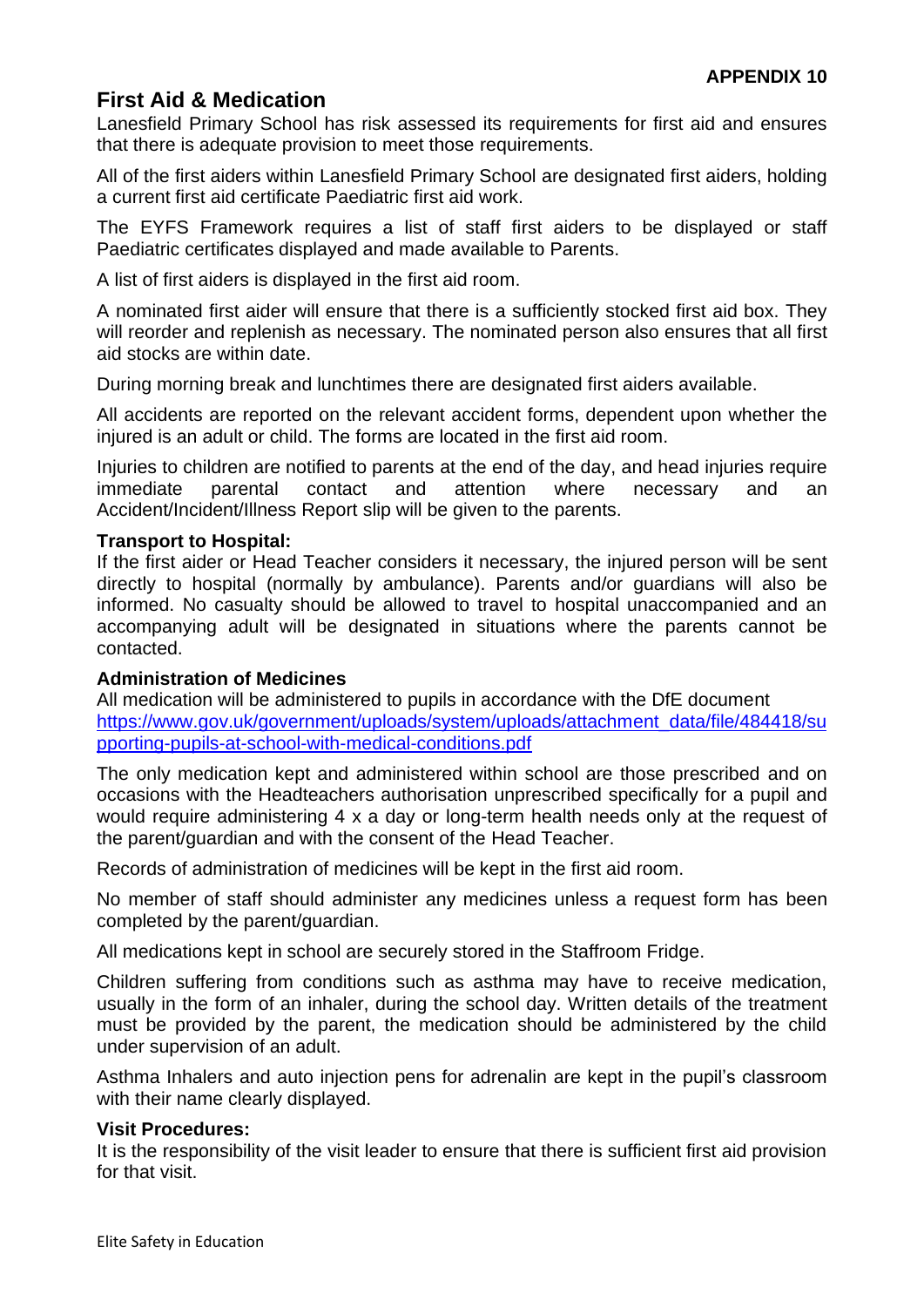Please ensure that pupils who suffer from asthma have their inhaler with them throughout the visit.

#### **Health Care Plans**

Health care plans are in place for those pupils with complex medical needs e.g. chronic or on-going medical conditions (e.g. diabetes, epilepsy, anaphylaxis etc.)

These plans are reviewed annually, and written precautions/procedures made available to staff.

Staff under-go specific training related to health conditions of pupils and administration of medicines (e.g. diabetes, epilepsy, anaphylaxis etc.) by a health professional as appropriate.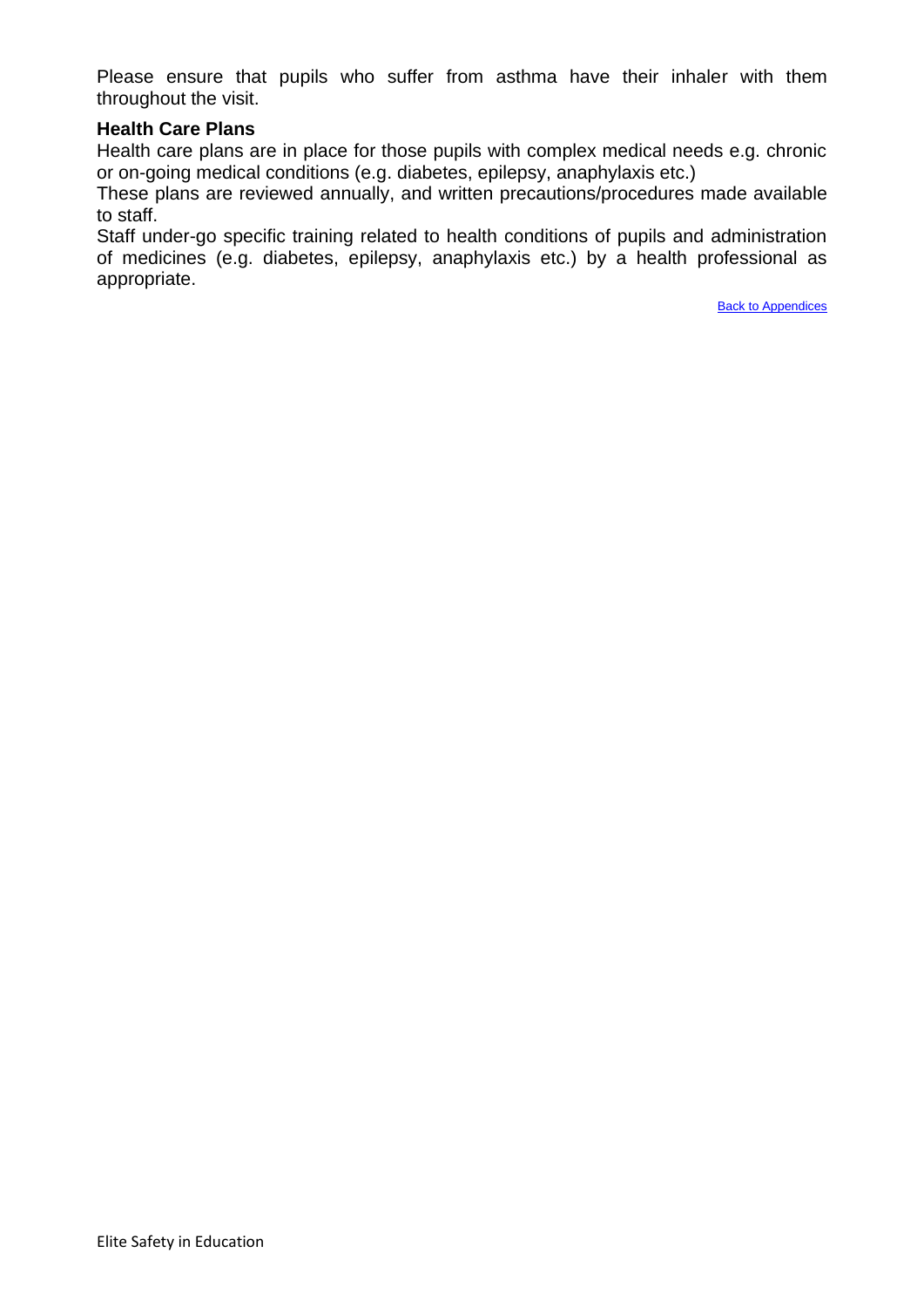# <span id="page-25-0"></span>**Fire Emergency Plan & Guidance General Prevention information**

The Head Teacher is responsible for ensuring the fire risk assessment is undertaken and implemented.

The fire risk assessment and the accompanying emergency plan will be reviewed annually and after any significant changes such as changes to the building and room use.

## **Flammable Substances.**

Flammable substances are stored in a Flam-cab within the internal boiler room.

The site is kept as a non-smoking site this also includes the use of all form's electronic cigarettes

Where possible external storage of, items or waste disposal is kept at a distance from the buildings, intentionally 8m.

Electrical installation is tested on a 5-yearly programme.

Checks and maintenance are carried out on the fire alarms, smoke/heat detectors etc. as identified by statutory requirements. Records are retained in the Fire Logbook.

Measures are implemented for Staff and other personnel at increased risk from fire. A review of training in the use of fire fighting equipment and for fire marshals will be conducted on a regular basis.

Personnel with specific responsibilities are given appropriate instruction and training, this includes procedures for the fire alarm panel, and how to interpret the information displayed.

Where there are any staff or pupils who are at increased risk during an emergency situation due to reduced mobility (either permanently or temporarily) a 'Personal Emergency Evacuation Plan' (PEEP) will be developed.

Appropriate instruction and training for staff, pupils, disabled persons, visitors, and contractors is given and reviewed at regular intervals. (An example of this is that an audience is given the information prior to the start of a show). All training is recorded.

Regular fire drills are held, including for out of normal hours occupation. A debrief session is held after each exercise and is recorded.

Any fire event is logged even if it is a false alarm.

Precautions are taken to prevent arson. For example, doors and windows are locked promptly at the end of the school day to prevent access to the site,

## **Training & Training Provision.**

All class teachers are responsible for registering pupils at the fire assembly points.

Office staff will bring out printed registers etc.

Annual fire awareness training takes into account the need for all staff to have sufficient instruction and training for fire evacuation. The staff handbook contains instruction in this area, NQT induction covers this area, and there is fire evacuation procedures posted in each area of the school.

The posting of evacuation procedures in school areas, the regularity of fire drill practices and pre-contract meetings etc. aim to ensuring visitors and contractors have sufficient information on procedures in the event of an emergency evacuation.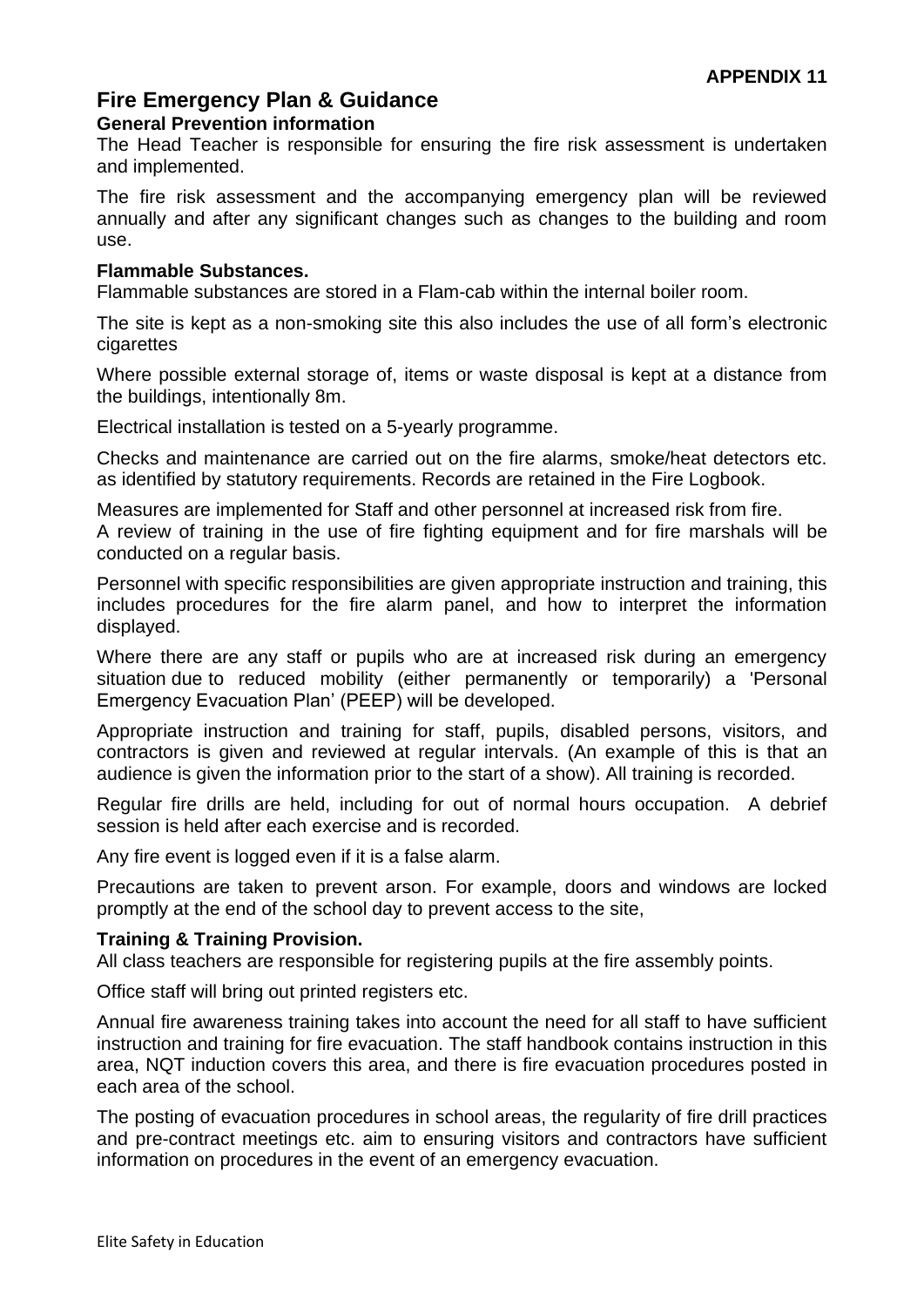## **Information Distribution**

Staff are instructed of the methods and routes of escape through permanent posted notices around the school, annual updates and termly drills.

Termly training is undertaken with all staff to ensure that evacuation is a safe and efficient procedure.

All emergency exits have signage which conforms to current statutory requirements.

Fire action notices are posted in all areas of the school that they are clearly visible and accessible to staff and pupils.

## **Emergency Evacuation Plan**

#### **Immediate Actions to Take on Discovering a Fire.**

At whatever time of occupation, if a fire is discovered, the alarm will be raised and evacuation to a safe place following the signage will take place.

Trained personnel will tackle the fire only where appropriate, using the correctly designated extinguishers, or, in the case of the kitchen area, the fire blanket.

All staff will check the toilets, shut doors, as they leave their areas.

## **Special Fire Fighting Equipment Provided**

Fire Extinguishers are provided in various sites around the school. Extinguishers for use with electrical fires are strategically placed in areas of usage. A fire blanket is provided in the kitchen areas and staff room.

#### **Methods of Raising the Alarm**

The Alarm is raised by operating the nearest fire alarm control point.

The alarm in the event of fire is indicated throughout the ringing of a continuous fire tone, audible throughout the school building.

#### **Contact Emergency Services**

It is the responsibility of the school to contact the emergency services.

The emergency services will be raised by means of telephone. In event of a power failure a mobile telephone will be used.

## **Processes, Machines or Power That Must Be Shut Down.**

Staff responsible for working with any hot work equipment, such as in the school kitchen, must ensure all equipment is turned off before evacuating the building.

Any class involved in cookery or food technology must ensure that the cooker is switched off.

## **Specific Arrangements for any High-Risk areas.**

#### **Boiler Room**

The failsafe system will isolate the gas supply. The gas room doors must be kept locked at all times.

#### **Chemical Storage**

Within the main school building and must be kept locked at all times in order to isolate the chemical contents

## **Arrangements for a Safe Evacuation**

Evacuate the building via the nearest safest exit.

## **Assembly Points**

The location of the assembly point is on the playground, at the point furthest away from the building. All visitors and contractors must also assemble there. The assembly area is identified through signage attached.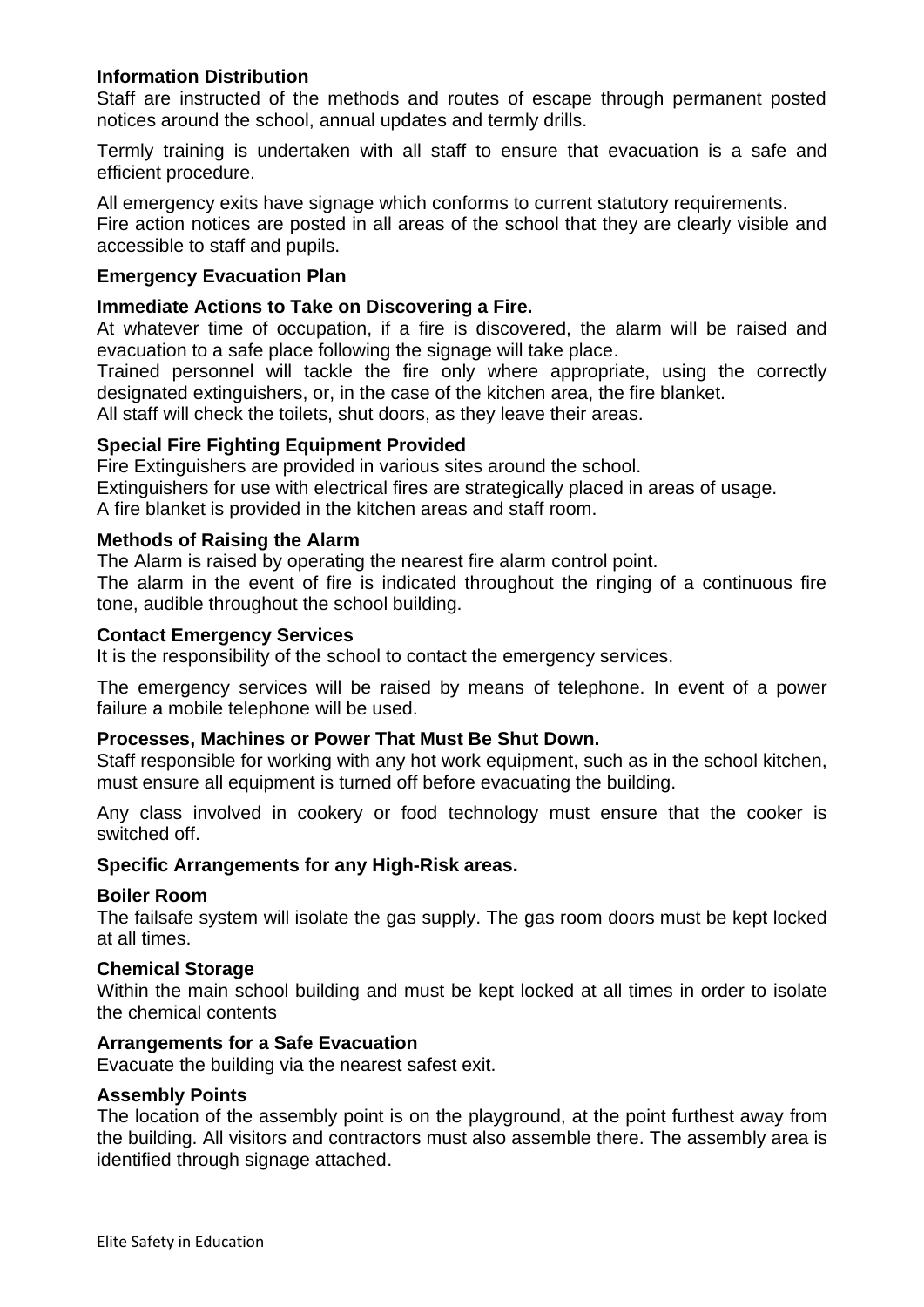- Pupils should leave in single file when instructed by the teacher in charge of the class. Pupils should leave by the nearest available escape route. The last person to leave the classroom must close the door.
- Pupils should walk in their subject/class groups and remain with their teacher at the assembly point.
- If a pupil is not in a classroom when the alarm sounds, he/she must walk to the assembly point leaving the building by the nearest marked escape route.

# **A Calm Orderly Exit Is Essential Walk quickly – DO NOT RUN or stop to collect belongings**

- On arrival at the assembly area pupils must stand in their class groups while staff check pupil numbers.
- Visitors' information etc. will be taken out to the assembly point by the office staff. The result of this check must be reported to the Head Teacher/senior member of staff as soon as it is completed.

All staff should report to the Head Teacher/SLT that corridors/buildings are cleared.

- The Head Teacher/SLT and fire marshals will liaise with each other to ensure all children, staff and visitors are accounted for and safe.
- The Head Teacher or a member of the SLT will liaise with the fire brigade on their arrival.
- The building must not be re-entered until staff, are notified it is safe to do so by the fire brigade/Head Teacher/ senior member of staff.
- If the building cannot be reoccupied following an evacuation, the school Emergency plan procedures will be implemented.

All classes should assemble in lines in silence. All staff must remain with their children. All employees should assemble by the children and assist in supporting of the pupils.

In the event of a bomb threat follow the evacuation procedures as above.

The Regulatory Reform (Fire Safety) Order 2005

# **GENERAL EVACUATION FOR PEOPLE WITH SPECIAL NEEDS**

## **Mobility Impairment**

Those people who require only limited assistance should evacuate the building using the nearest exit. If they have to move at a slower pace they should allow other persons to exit the building before them and then continue their evacuation to a place of safety. A responsible member of staff will be nominated to escort those who need assistance from the building. Pupils/staff who use a wheelchair and are on the first floor when the alarm sounds will await assistance in the "safe zone". (Unless conditions require immediate evacuation, staff will assist in moving person out of the building)

# **Visual Disability**

People with a visual disability will usually require the assistance of one person.

## **Hearing disability**

People with a hearing disability should be escorted out of the building by staff.

In the event of staff with a hearing impairment joining then they may require additional means of being warned in the event of an alarm e.g. pager that vibrates when alarm is activated, flashing beacon linked to alarm etc.

## **Persons at Risk**

At times there will be lone workers and contractors within the school. This may occur after the close of the school day or during holidays. The person indicated must ensure s/he is familiar with the evacuation procedure and alerting the emergency services.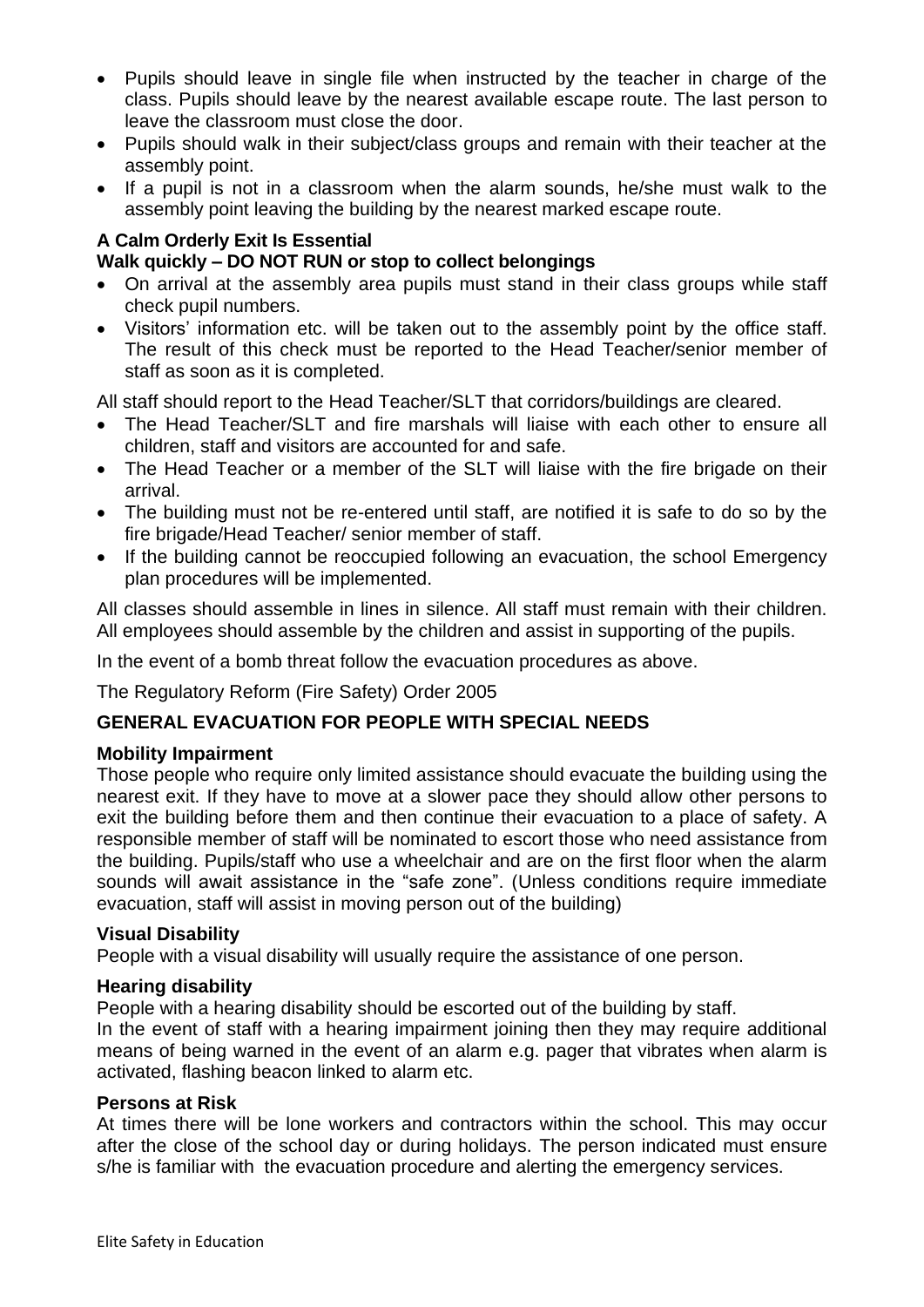The 'Personal Emergency Evacuation Plan' will identify the method of ensuring that persons with any impairment affecting mobility (permanent or temporary) during an emergency are evacuated.

#### **Visitors**

This section includes the following: Visitors on site for open evenings, school plays etc. All visitors will be evacuated safely through using fire training prior and/or during an event. The training will focus on escape routes, assembly points, and evacuation procedures. Visitors will be accounted for by the use of registers/numbers compiled prior to the event.

Methods of control will include: using ushers for school performances, at every performance, registers compiled prior to the performance and a manual head count at the point of entry, a buddy system for people with impairments, effected by seating arrangements etc.

#### **Overall Control.**

The Head Teacher is in overall control of the emergency situation during the course of the school day and at any point when s/he is on the school premises. The responsibilities of the Head Teacher are to ensure the smooth evacuation of all adults and pupils from the building, the accountability of all persons, liaison with the emergency services as appropriate, and the determination of each step of the situation. The Head Teacher will record the emergency situation and the actions to be taken. In the absence of the Head Teacher the Deputy Head will assume this role or the person designated 'in charge' by the Head Teacher.

## **Fire Fighting**

Site Manager will be trained to use the fire fighting equipment. Staff responsibility is to evacuate pupils in event of a fire.

## **Details of service isolation points (i.e. gas, water, electricity)**

**Electricity**: TBC **Gas**: School Kitchens **Wate**r: Ext. boiler room

#### **Fire Control Panel**

The Site Manager or the office staff will check the fire panel and inform the Head Teacher who will then liaise with the emergency services. In the absence of the Site Manager this role will be undertaken by the Head Teacher.

#### **Responsibilities for Persons at Special Risk**

The relevant teaching assistant is responsible for ensuring that adults and children at special risk are conducted to a place of safety or refuge until they can be evacuated in safety? Have they had any specific training e.g. using the 'evacuation chair'?

#### **Emergency Services Liaison Procedures**

The Head Teacher or a member of the SLT will liaise with the emergency services on arrival. They will have a clear idea of the number of pupils evacuated, taken from the calling of registers, the number of visitors evacuated, taken from the electronic system and the number of staff accounted for, taken from the computer print- out.

Additionally, the Head Teacher will have some idea about the location of the fire. The Head Teacher or nominee will meet the appropriate services at the school car park entrance and direct them to the emergency.

## **Specific Information for the Emergency Services**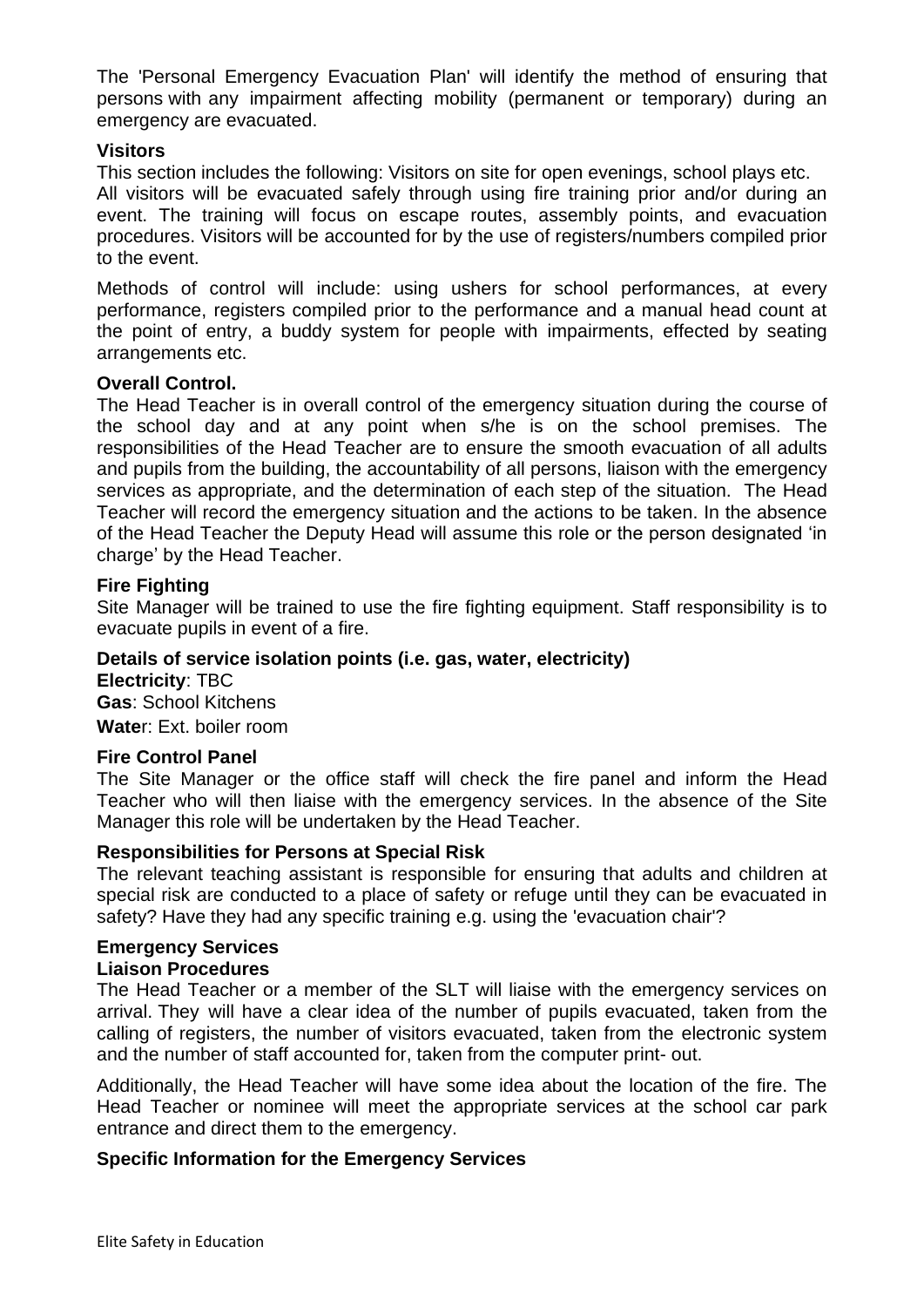The emergency services will be told the location of the fire if known. Missing persons will be identified by name and last known location and the flammable material stores will be identified by location on the school map.

#### **Location of Information**

The information needed will be held near the fire panel.

## **Re-Entering the Building**

People will be prevented from re-entering the building due to all fire doors closing behind each class evacuated. Control and discipline within pupil lines will ensure that they stay close to their teachers.

People will know when they can re-enter the building through instruction from the Head Teacher, or in absence, the Deputy Head. If the emergency services have been called then the Senior Officer is responsible for giving permission for re-entry to the building.

#### **Procedures to Follow If the Building Cannot Be Re-Entered.**

Arrangements in place to use another school building until parents can be contacted and collect pupils.

Staff to monitor/escort the pupils during this time, are each class teacher and teaching assistant. It is their responsibility to ensure that all pupils arrive at the relocation point.

Parents or guardians will be contacted by telephone if the pupils are to be sent home.

Pupils who cannot be safely sent home early will remain in the charge of a member of staff until such time as a parent can be contacted.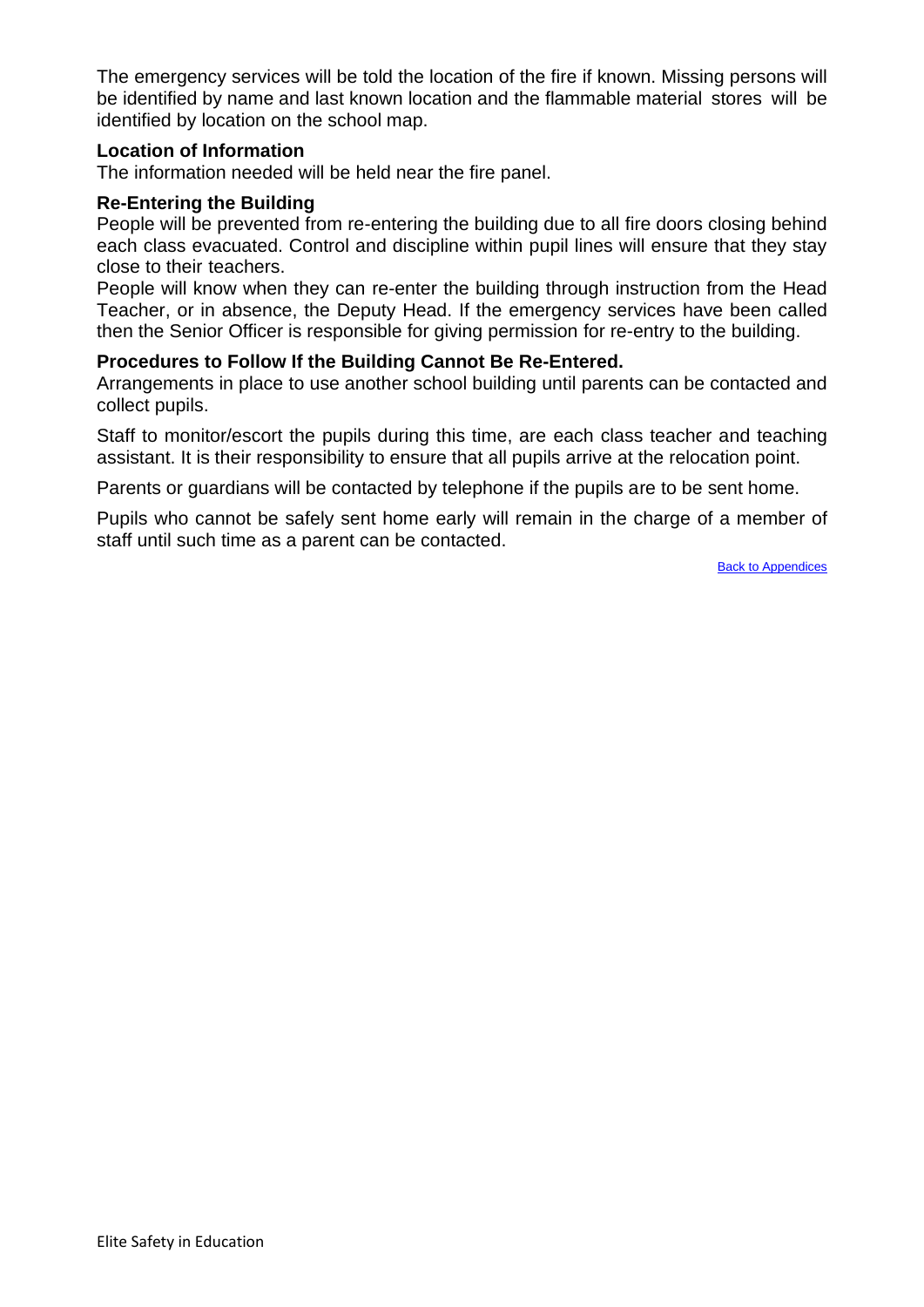# <span id="page-30-0"></span>**Inspection/Maintenance of Emergency Equipment**

## **Testing of the Fire Alarm System**

Fire alarm call points will be tested weekly in rotation by the Site Manager and a record kept in the fire logbook.

#### **Green Door Release Boxes**

These will be tested regularly by the Site Manager.

#### **Emergency Red Pull Cords**

These will be tested regularly by the Site Manager.

#### **Emergency Lighting**

These systems will be checked for operation monthly in house by the Site Manager and annually by an approved competent contractor.

Test records are located in the site's record book.

Any defects on the system will be reported immediately to the alarm contractor/ electrical engineer.

A fire alarm maintenance contract is in place and the system will be tested by a competent contractor.

#### **Inspection of Fire Fighting Equipment**

An approved competent contractor undertakes an annual maintenance service of all firefighting equipment. Weekly checks are carried out to ensure that all fire-fighting equipment is available for use and operational and for any evidence of tampering.

Defective equipment or extinguishers that need recharging should be taken out of service and reported direct to the approved contractor.

#### **Means of Escape**

Daily checks for any obstructions on exit routes are carried out and all final exit doors are operational and available for use.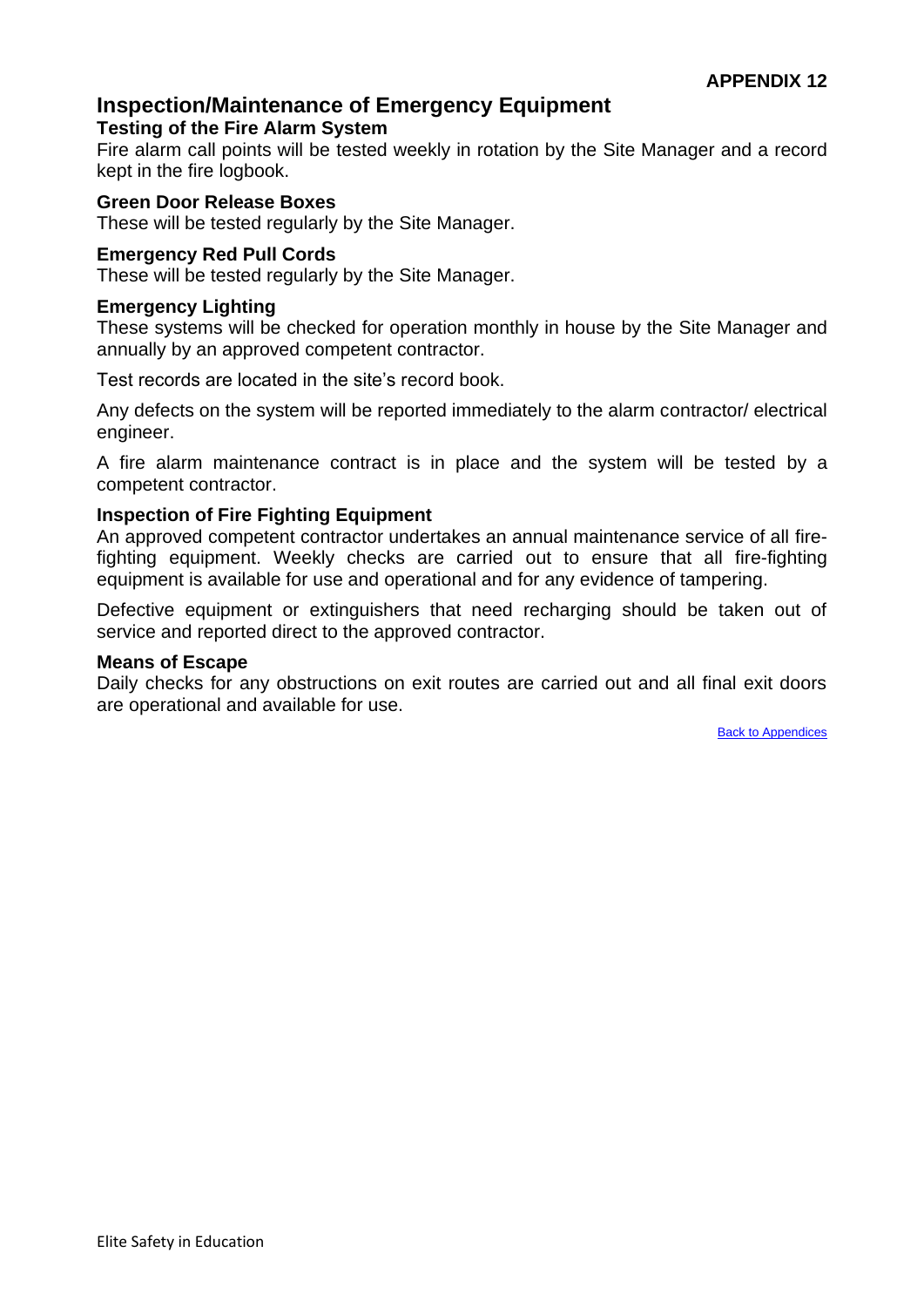# <span id="page-31-0"></span>**Health & Safety Information & Training Health and Safety Training**

Health and safety induction training will be provided and documented for all new employees by the Head Teacher or his/her nominee.

The Head Teacher is responsible for ensuring all staff, are provided with adequate information, instruction and training and identifying the health and safety training needs of staff.

All employees will be provided with:

- Induction training in the requirements of this policy.
- Update training in response to any significant change.
- Training in specific skills needed for certain activities, (e.g. use of hazardous substances, work at height etc.)
- Refresher training where required

Staff are required to sign to say that they have read the policy and that they agree to follow the procedures.

Training records are held in a training folder and the Business Manager will be responsible for co-ordinating health and safety training needs and for including details in the training and development plan. This includes a system for ensuring that refresher training (for example in first aid) is undertaken within the prescribed time limits. The Head Teacher will be responsible for assessing the effectiveness of training received.

The Head Teacher will complete the training matrix as necessary and report on training to the Governors monitoring committee at least annually.

Each member of staff is also responsible for drawing the Head Teachers attention to their own personal needs for training and for not undertaking duties unless they are confident that they have the necessary competence.

Details of all health and safety training will be recorded in the training folder/database by the Head Teacher.

## **Agency/Students**

A nominated member of staff will be responsible for ensuring all temporary workers receive the relevant health and safety information through the issue of the Induction Sheet at the commencement of the work period.

## **Young Workers**

A young person is defined as anyone who is under 18 years of age. The school will ensure that young persons are protected from risks to their health and safety as a consequence of their lack of experience, absence of awareness of existing or potential risk or the fact that they have not yet fully matured. This will include young people who are participating in work experience. Risk Assessments for all work activities will be carried out for young/inexperienced persons before they start work.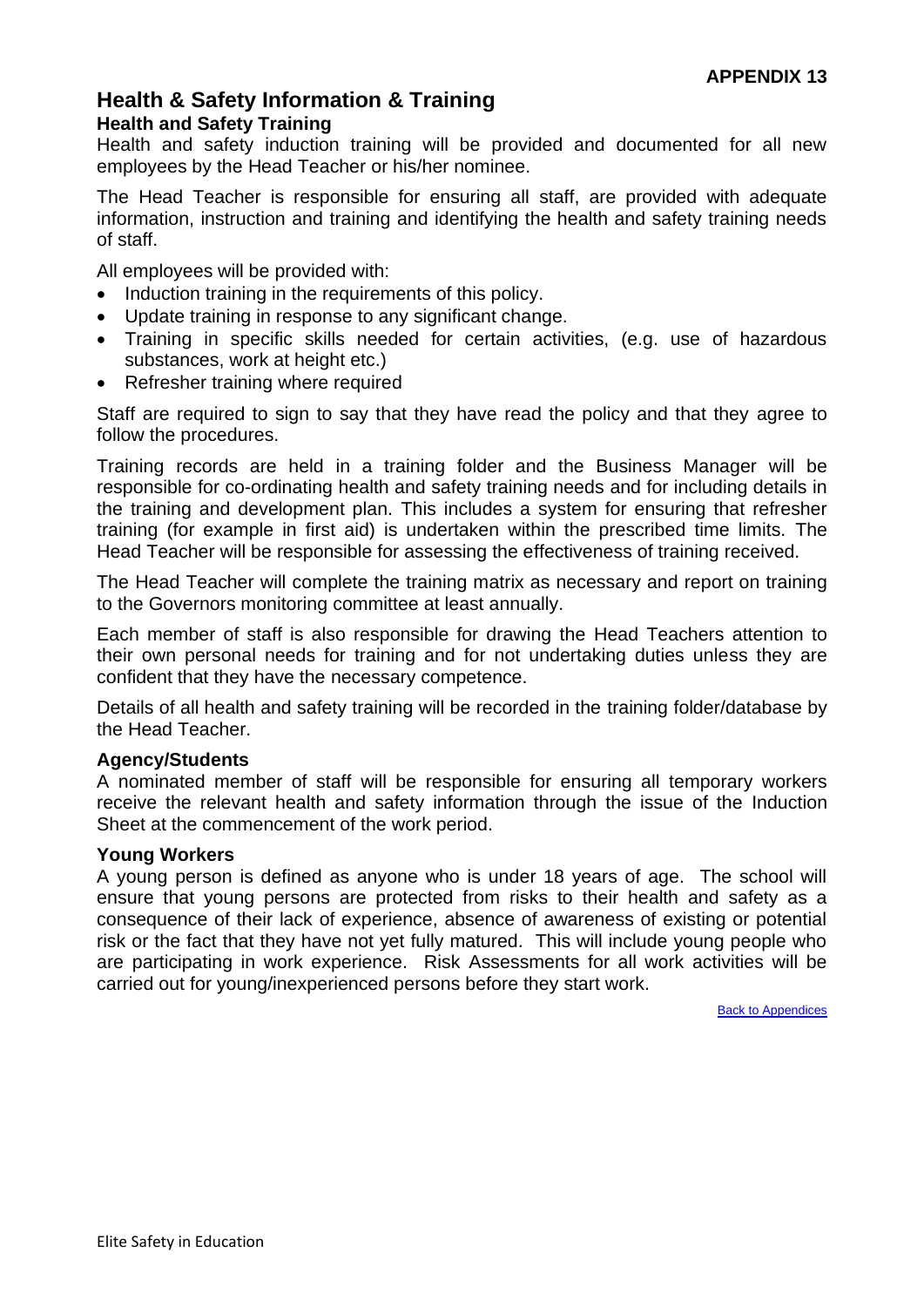# <span id="page-32-0"></span>**Health & Safety Monitoring and Inspection**

A general inspection of the site will be conducted termly and be undertaken/co-ordinated by the Head Teacher and Elite Safety in Education.

This monitoring will also cover management systems in addition to inspecting the premises.

Termly Inspections will be conducted jointly with the Site Manager.

The Site Manager will inspect the school daily for such interim hazards and record any findings.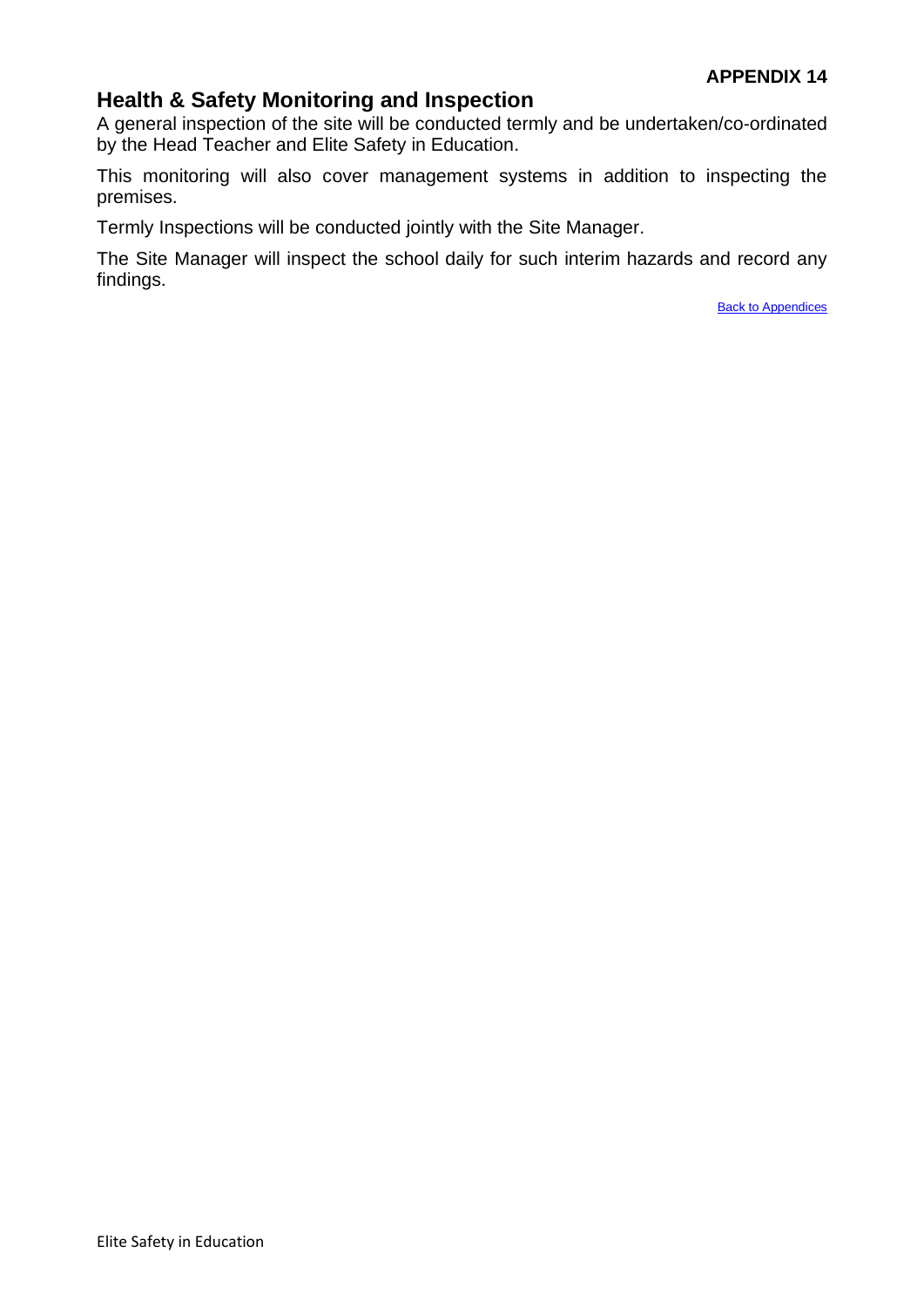# <span id="page-33-0"></span>**Infection Control**

## **Introduction**

This policy has been written following guidance from Public Health England guidance on infection control and winter readiness.

# **Aim and Objectives**

This policy aims to provide the school community with guidance when preparing for, and in the event of an outbreak of an infection such as pandemic influenza or any contagious illness.

# **Principles**

The school recognises that infections such as influenza pandemics are not new. No-one knows exactly when the school will be faced with having to deal with a potentially contagious illness amongst its community.

We recognise the need to be prepared. Infections are likely to spread particularly rapidly in schools and as children may have no residual immunity, they could be amongst the groups worst affected. We recognise that closing the school may be necessary in exceptional circumstances in order to control an infection. However we will strive to remain open unless advised otherwise. Good pastoral care includes promoting healthy living and good hand hygiene. School staff will give pupils positive messages about health and well-being through lessons and through conversations with pupils.

# **Planning and Preparing**

In the event of the school becoming aware that a pupil or member of staff has an infectious illness we would direct their parents to report to their GP and inform Public Health England During an outbreak of an infectious illness such as pandemic influenza the school will seek to operate as normally as possible but will plan for higher levels of staff absence.

The decision on whether school should remain open or close will be based on medical evidence.

This will be discussed with the Health Protection Agency and the Government.

It is likely that school will remain open but we recognise the fact that both the illness itself and the caring responsibilities of staff will impact staff absence levels.

The school will close if we cannot provide adequate supervision for the children.

## **Infection Control**

Infections are usually spread from person to person by close contact, for example

Infected people can pass a virus to others through large droplets when coughing, sneezing.

Through direct contact with an infected person: for example if you shake or hold their hand and then touch your own mouth, eyes, nose without first washing your hands or even talking at a close distance.

Viruses can also survive longer on hard and soft surfaces.

## **Staff and children are given the following advice about how to reduce the risk of passing on infections to others:**

- Wash hands regularly, particularly after coughing, sneezing or blowing your nose.
- Minimise contact between your hands and mouth/nose
- Cover your nose and mouth when coughing and sneezing or in crook of elbow.
- Do not attend school if you have an infectious illness.

These messages are promoted through posters around the school, in assemblies and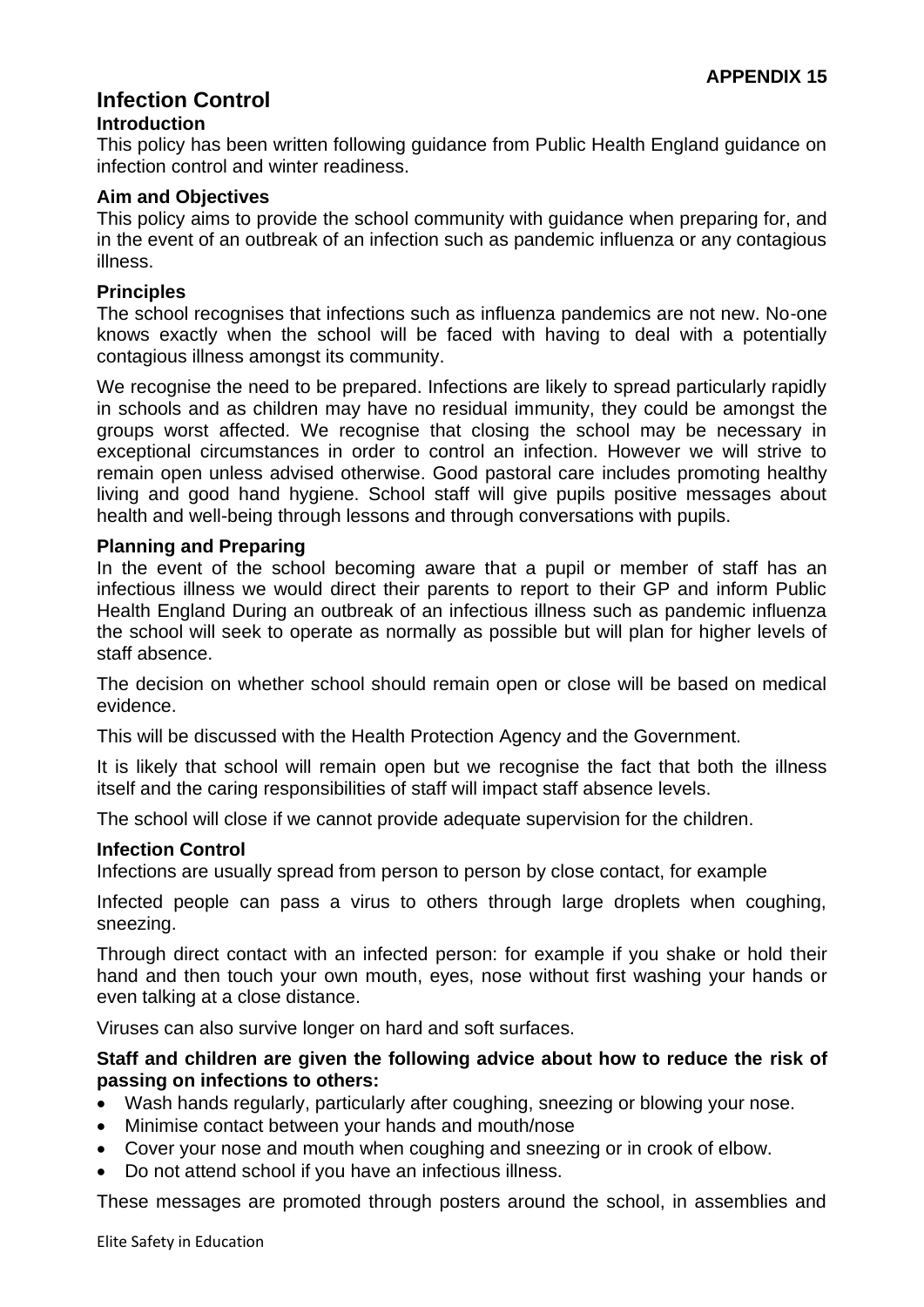through Personal and Social Education lessons.

# **HAND WASHING IS THE SINGLE MOST IMPORTANT PART OF INFECTION CONTROL IN SCHOOLS**

## **Minimise Sources of Contamination**

- We will ensure staff have received training or competent in food handling.
- We store food that requires refrigeration, covered and dated within a refrigerator at a temperature of 5°C or below
- We wash hands before and handling foods
- Food is brought from reputable sources and used by recommended date.

# **To Control the Spread of Infection**

- We ensure good handwashing procedures (toilet, handling animals, soil food)
- Children encouraged to wipe and blow their own noses and dispose of soiled tissues in waste bins.
- We wear protective clothing when dealing with accidents and incidents.

# **Personal Protective Equipment (PPE)**

Disposable non-powdered vinyl or latex-free CE-marked gloves, face coverings (if advised) and disposable plastic aprons are worn where there is a risk of splashing or contamination with blood/body fluids (for example, nappy or pad changing) by all staff.

#### **Cleaning of the Environment**

Cleaning throughout the school is frequent and thorough including the cleaning of all toys and equipment in class. Cleaning of the environment, cleaning equipment such as buckets are colour coded and cleaned and replaced as needed. Cleaning contracts are monitored regularly and ensure cleaners have access to PPE.

#### **Cleaning of Blood and Body Fluid Spillages**

All spillages of blood, faeces, saliva, vomit, nasal and eye discharges are cleaned up immediately (with staff wearing PPE). When spillages occur, they are cleaned using a product that combines both a detergent and a disinfectant to be effective against bacteria and viruses and suitable for the surfaces used on. Mops are never used for cleaning up blood and body fluid spillages – disposable paper towels are used and waste is disposed in secure bins along with nappies.

#### **Vulnerable Children**

Some medical conditions make children vulnerable to infections that would rarely be serious in most children, these include those being treated for leukaemia or other cancers, on high doses of steroids and with conditions that seriously reduce immunity.

The school will have been made aware of such children.

These children are particularly vulnerable to chickenpox, measles or parvovirus B19 and, if exposed to either of these, the school will contact the parent/carer and inform them promptly and further medical advice sought. It may be advisable for these children to have additional immunisations, for example pneumococcal and influenza.

## **Female Staff – Pregnancy**

If a pregnant woman develops a rash or is in direct contact with someone with a potentially infectious rash, this should be investigated according to PHE guidelines by a doctor. The greatest risk to pregnant women from such infections comes from their own child/children, rather than the workplace. Some specific risks are:

**Chicken Pox** can affect the pregnancy if a woman has not already had the infection.

Report exposure to midwife and GP at any stage of exposure.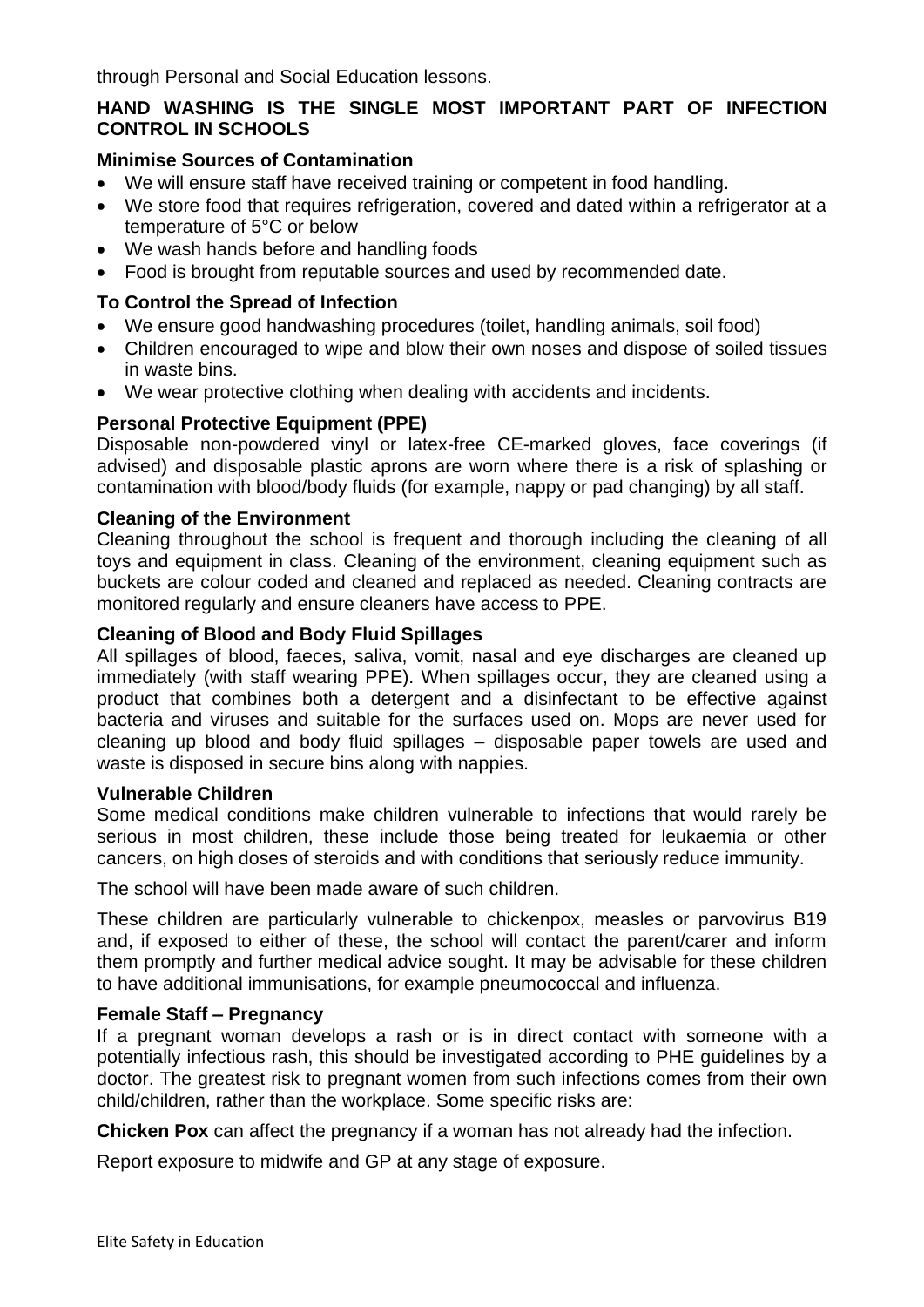The GP and antenatal carer will arrange a blood test to check for immunity. Shingles is caused by the same virus as chickenpox, so anyone who has not had chickenpox is potentially vulnerable to the infection if they have close contact with a case of shingles.

**German Measles** (rubella). If a pregnant woman comes into contact with German Measles she should inform her GP and antenatal carer immediately to ensure investigation. The infection may affect the developing baby if the woman is not immune and is exposed in early pregnancy. Measles during pregnancy can result in early delivery or even loss of the baby. If a pregnant woman is exposed, she should immediately inform whoever is giving antenatal care to ensure investigation.

**Slapped Cheek Disease** (parvovirus B19) can occasionally affect an unborn child. If exposed early in pregnancy (before 20 weeks), inform whoever is giving antenatal care as this must be investigated promptly.

This advice also applies to pregnant students.

In school we follow the guidelines set by the Health Protection Agency, regarding the recommended period of time that pupils should be absent from school.

Detailed information about many conditions is available at: [http://www.hpa.org.uk/.](http://www.hpa.org.uk/)

It is important to note that the school are unable to authorise absence on medical grounds or illness for conditions where the guidelines state that no period of absence is recommended, e.g. head lice.

#### **Meningitis**

Meningitis most commonly affects babies, young children and teenagers, but can also be harmful to older people and adults with lower immunity. It can be very serious, even fatal, if it is not treated quickly, as it infects the protective membranes surrounding the brain and spinal cord. It can cause blood poisoning and permanent brain and nerve damage.

Symptoms may include a high temperature, vomiting, headaches, a rash that does not fade when rubbed over with a glass, stiff neck, an aversion to bright lights, drowsiness and fits. These symptoms may occur in any sequence and sometimes not all of them will be experienced at all.

Bacterial and virus meningitis are contagious and can be spread through sneezing, coughing, kissing, sharing cutlery and utensils, and spending considerable time with an infected person, so schools are one of the prime locations where the infection can spread. It can be caught from people who carry the virus or bacteria but are not ill themselves.

Vaccinations are available for several types of meningitis but practicing good personal hygiene (washing hands and coughing/sneezing into tissues etc), and not sharing drinks and cutlery will also help reduce the risk of contagion.

#### **Coronavirus Disease – COVID-19**

Coronavirus disease (COVID-19) is an infectious disease caused by a newly discovered coronavirus.

Most people infected with the COVID-19 virus will experience mild to moderate respiratory illness and recover without requiring special treatment. Older people and those with underlying medical problems like cardiovascular disease, diabetes, chronic respiratory disease, and cancer are more likely to develop serious illness.

The best way to prevent and slow down transmission is be well informed about the COVID-19 virus, the disease it causes and how it spreads.

Protect yourself and others from infection by washing your hands or using an alcoholbased rub frequently and not touching your face.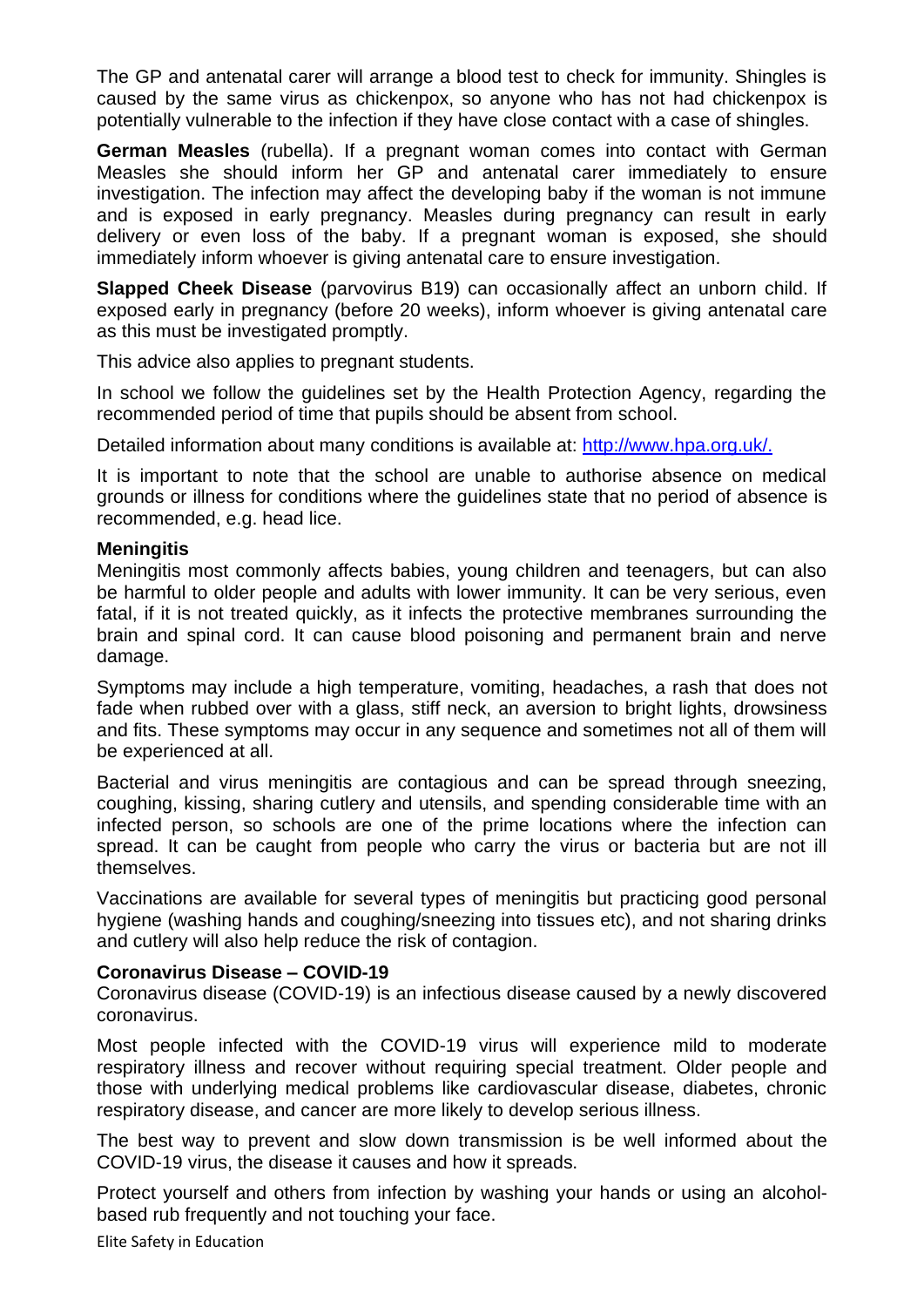The COVID-19 virus spreads primarily through droplets of saliva or discharge from the nose when an infected person coughs or sneezes, so it's important that you also practice respiratory etiquette (for example, by coughing into a flexed elbow). Up to date advice can be found [https://www.gov.uk/government/publications/actions-for-schools-during-the-coronavirus](https://www.gov.uk/government/publications/actions-for-schools-during-the-coronavirus-outbreak/guidance-for-full-opening-schools)[outbreak/guidance-for-full-opening-schools](https://www.gov.uk/government/publications/actions-for-schools-during-the-coronavirus-outbreak/guidance-for-full-opening-schools)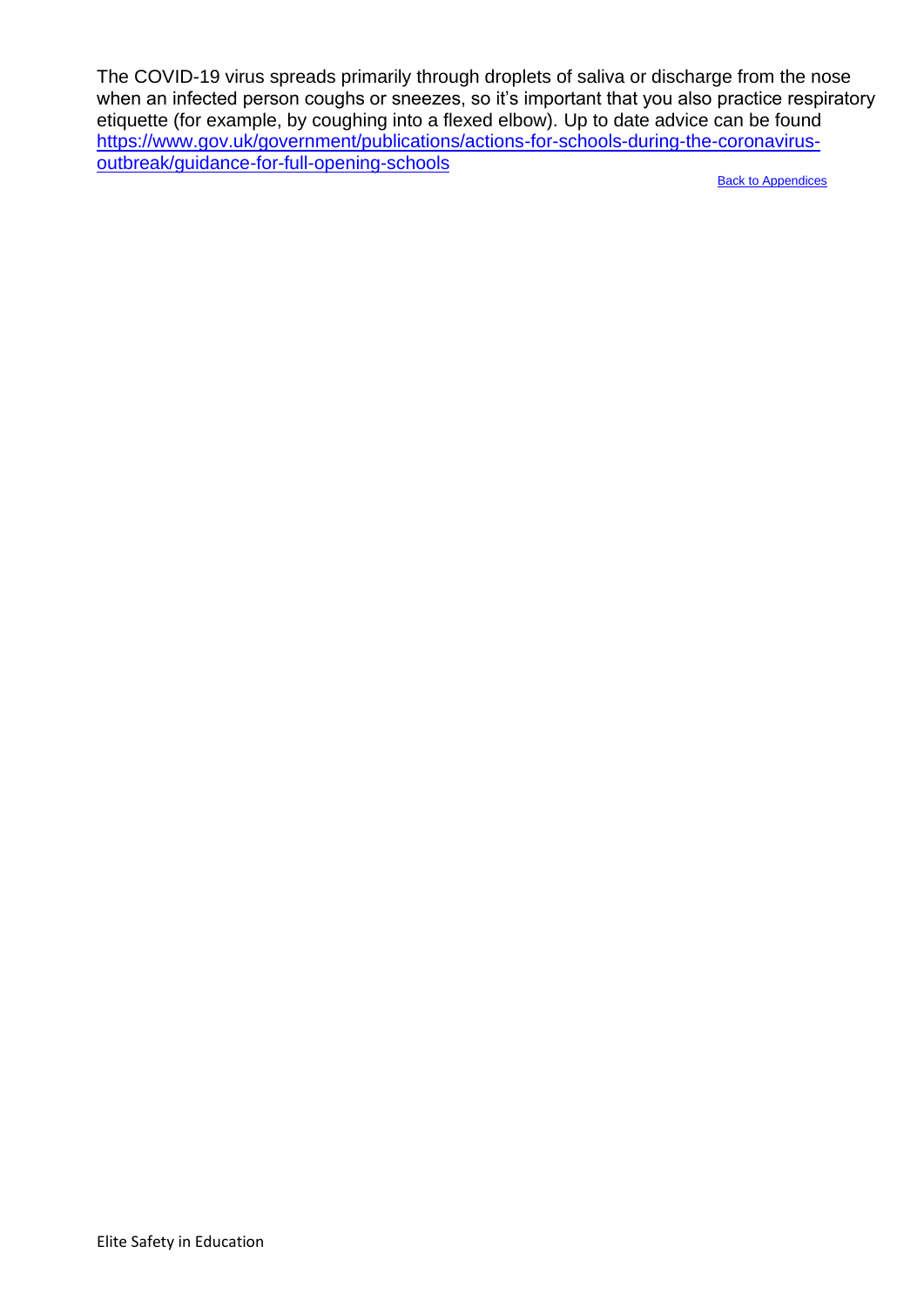# <span id="page-37-0"></span>**Legionella**

The school complies with advice on the potential risks from legionella as identified in guidance from the HSE.

Lanesfield Primary School employs the services of external contractors to provide the school with water hygiene assessments.

The Contractor will be responsible for ensuring monthly monitoring of temperatures carried out and recorded.

The Site Manager will also be responsible for flushing of little used outlets and recording the findings.

Thermo-static mixing valves are tested and inspected on an annual basis by the contractor.

The Site Manager receives all Legionella work sheets and any actions forwarded to the Head Teacher by the appropriate channels.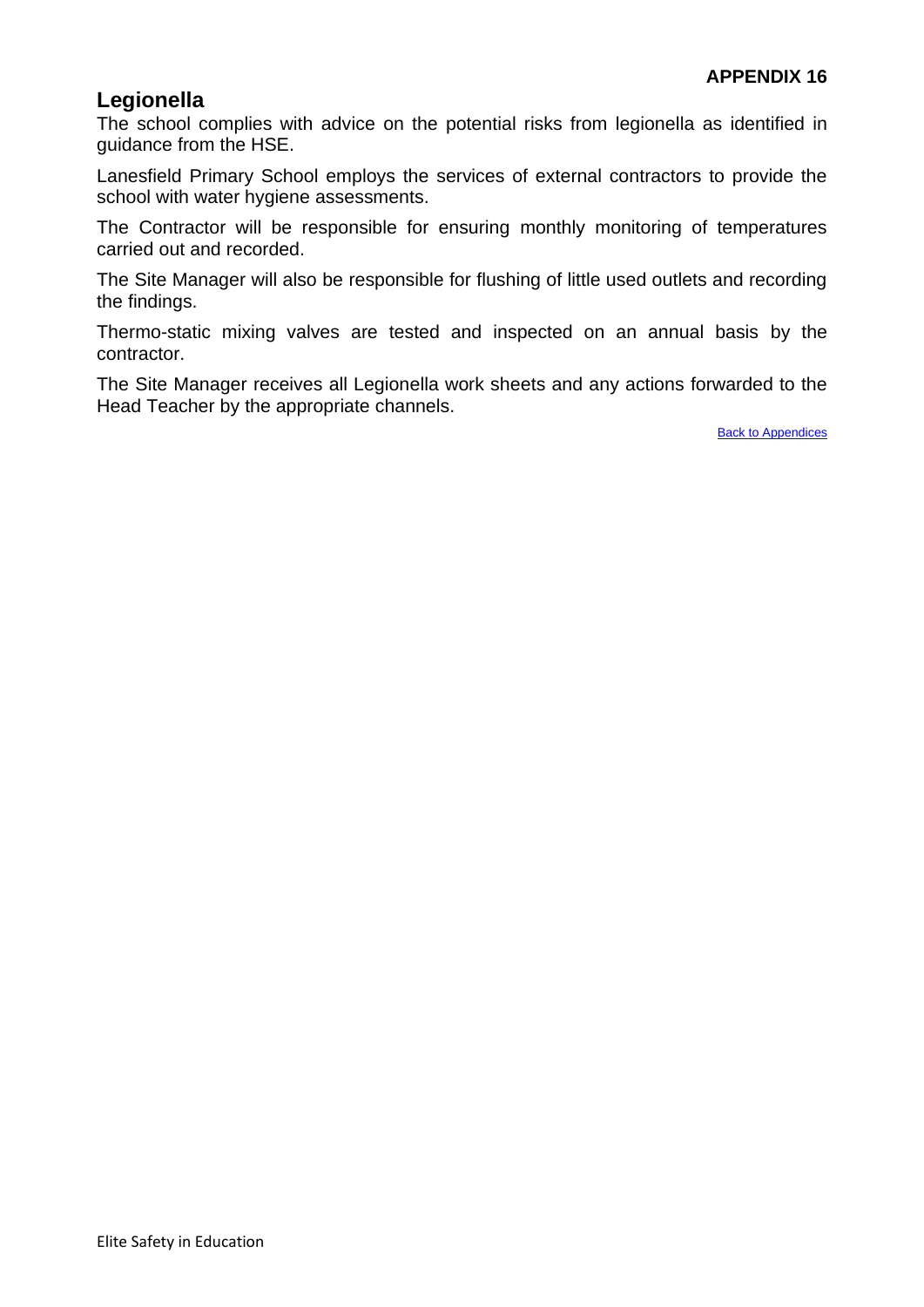# <span id="page-38-0"></span>**Lone Working**

Lone working can be defined as a wide variety of situations including:

- Travelling alone on foot, by car or public transport
- Peripatetic (mobile) working visiting people in their homes, visiting business premises, attending meetings or even work on the highway
- Use of interview rooms effectively, working alone.
- Arriving at or leaving premises the first person in/last out is in effect working alone
- Out of hour's activities cleaning, maintenance, etc.

Lone working is undesirable but, in some circumstances, it cannot reasonably be avoided.

Suitable risk assessments of working practices will be carried out to determine the level of risk for each member of staff lone working.

# **Definition of Lone Working**

Where staff are engaged in work (either outdoors or indoors) where there are no other people who could reasonably be expected to come to their immediate aid in the event of an incident or emergency.

It is the responsibility of the Head Teacher to ensure members of staff are aware of the risks of Lone Working.

Hazards identified will be evaluated by the Head Teacher for the likelihood of the hazard causing harm. Measures will be introduced if the assessment shows that existing precautions are inadequate to eliminate or adequately control the hazard. The risk assessment will be subject to review to ensure it is relevant and current to the workings of the school.

## **Controls**

Staff should seek the permission of the Head Teacher to work alone in the building outside of normal school hours.

The experience and training of all staff and the activities to be undertaken will be taken into consideration before allowing lone working. Lone workers must be considered capable of responding correctly in an emergency situation.

Whenever possible it is recommended that staff work with a colleague.

A staff member must seek permission to work alone and contact the Head Teacher by e.g. text message, the staff member must receive a response before lone working. If a reply is not received from the Head Teacher, the member of staff must ideally contact another member of staff or a family member as the default position.

Good practice would be to liaise with other staff during school holidays, but in the absence of doing so, the member of staff should ensure a family member is aware s/he will be working alone on the school premises. At weekends and during school holidays, it is the staff member's personal responsibility to ensure someone is aware. If exceptions to this are identified, then the policy will be reviewed. The staff attendance log in must be maintained.

Staff should not enter the school premises if there are signs of intruders but are advised to immediately call the police.

Staff should lock the outer doors when lone working and ensure that areas of the school not in use are kept secure. Staff must not place themselves in danger by challenging intruders or vandals but should call the police for assistance.

Staff should not work alone if they have medical conditions that might cause incapacity or unconsciousness.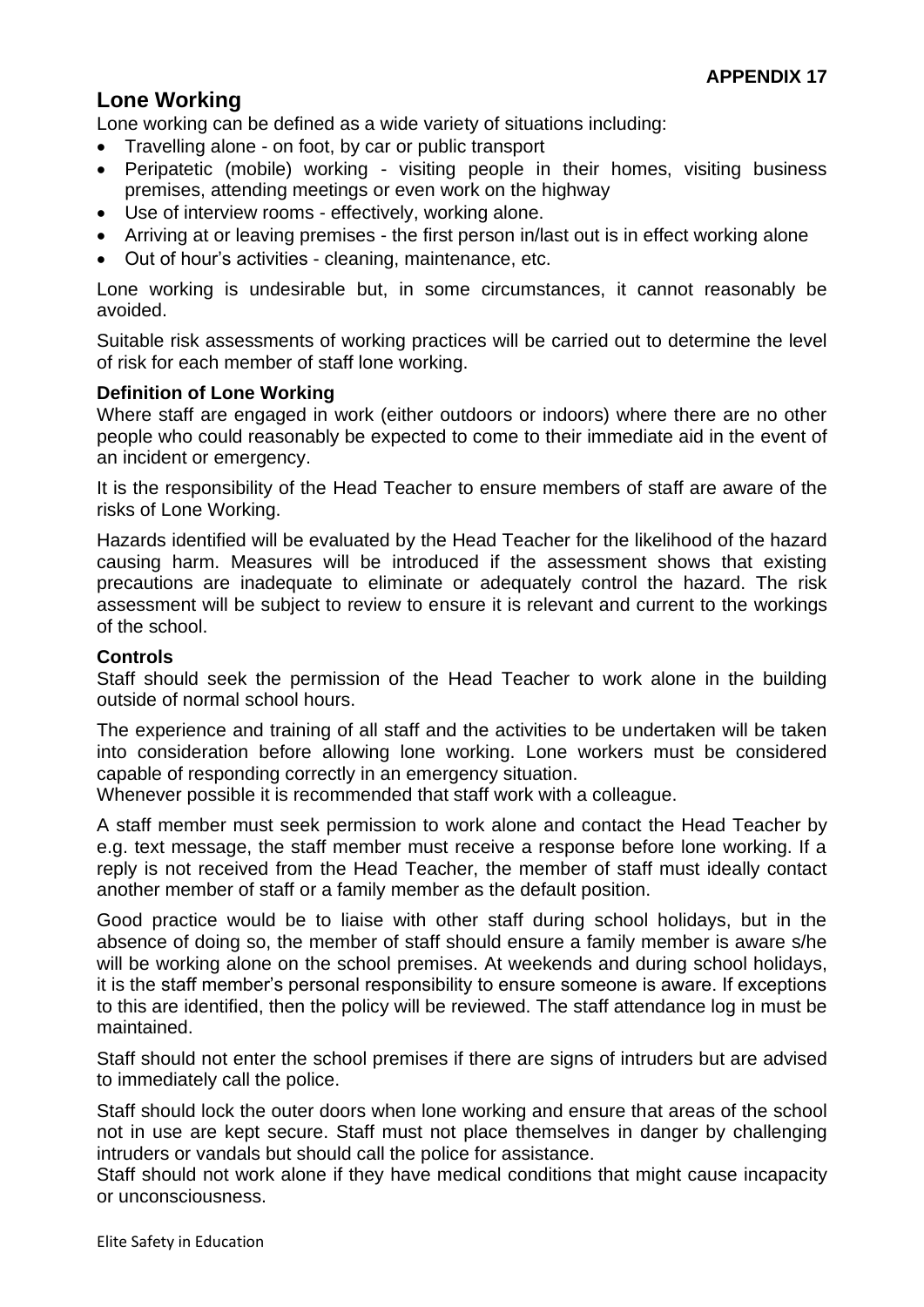All lone working staff should establish their own checking in and out system with family, friends, or work colleagues. It is advised that lone workers provide a relative or friend with a telephone contact number (Head Teacher's or SLT's mobile phone numbers) to call if the lone worker fails to return home at the expected time.

It is not normally practicable for the Head Teacher to periodically visit and visually monitor people working alone.

Staff will receive information and/or training to help ensure they understand the risks associated with lone working and to minimise these risks. All lone workers, in an otherwise unoccupied building, should follow the school's Fire and Emergency Procedures. Staff have a responsibility for making themselves familiar with and following the school's safety procedures and location of safety equipment.

Contractors should have access to their own first aid kit suitable for treating minor injuries.

If, staff rely on mobile phones they must ensure that their network has good reception within school. Although phones can give extra reassurance, they do not provide complete protection and staff should still be alert for their own personal safety at all times.

In the situation where two or more people are working in isolated areas of an otherwise unoccupied building, personnel should keep each other informed about their movements.

Lone workers should not undertake activities that involve the handling of money, working at height, any task that has been identified as medium or high risk, or which are potentially hazardous given their own level of experience and the nature of the task.

All school personnel are reminded about the importance of maintaining a healthy work/life balance.

It is the responsibility of all school personnel and contractors to adhere to the lone working procedures and to report any difficulties, failure of equipment or general concerns on health and safety to the Head Teacher. If members of staff fail to follow procedures designed to protect their safety, this could result in a disciplinary matter as they will have contributed to their injury and any compensation claims for damages or unfair dismissal may be reduced accordingly.

The School respects the right of the employee, under the Health and Safety at Work etc. Act 1974, to refuse to carry out work where there is a serious and imminent risk of danger. They also can advise others to do the same without being dismissed as a result. Staff should be proactive in bringing to the attention of Head Teacher any aspect of work related risks.

The Head Teacher will regularly monitor the implementation of these procedures. Following any incident an investigation will be carried out and its findings used to inform change to procedures and working practices.

Staff are encouraged not to work alone in school. Work carried out unaccompanied or without immediate access to assistance should be risk assessed to determine if the activity is necessary. Work involving potentially significant risks (for example work at height) **should not** be undertaken whilst working alone.

Where lone working cannot be avoided staff should:

- Obtain a senior member of staff's permission and notify him/her on each occasion when lone working will occur.
- Where, staff are working alone in offices the door must be secured to ensure there is no access by unauthorised persons.
- Ensure they do not put themselves or others at risk.

Elite Safety in Education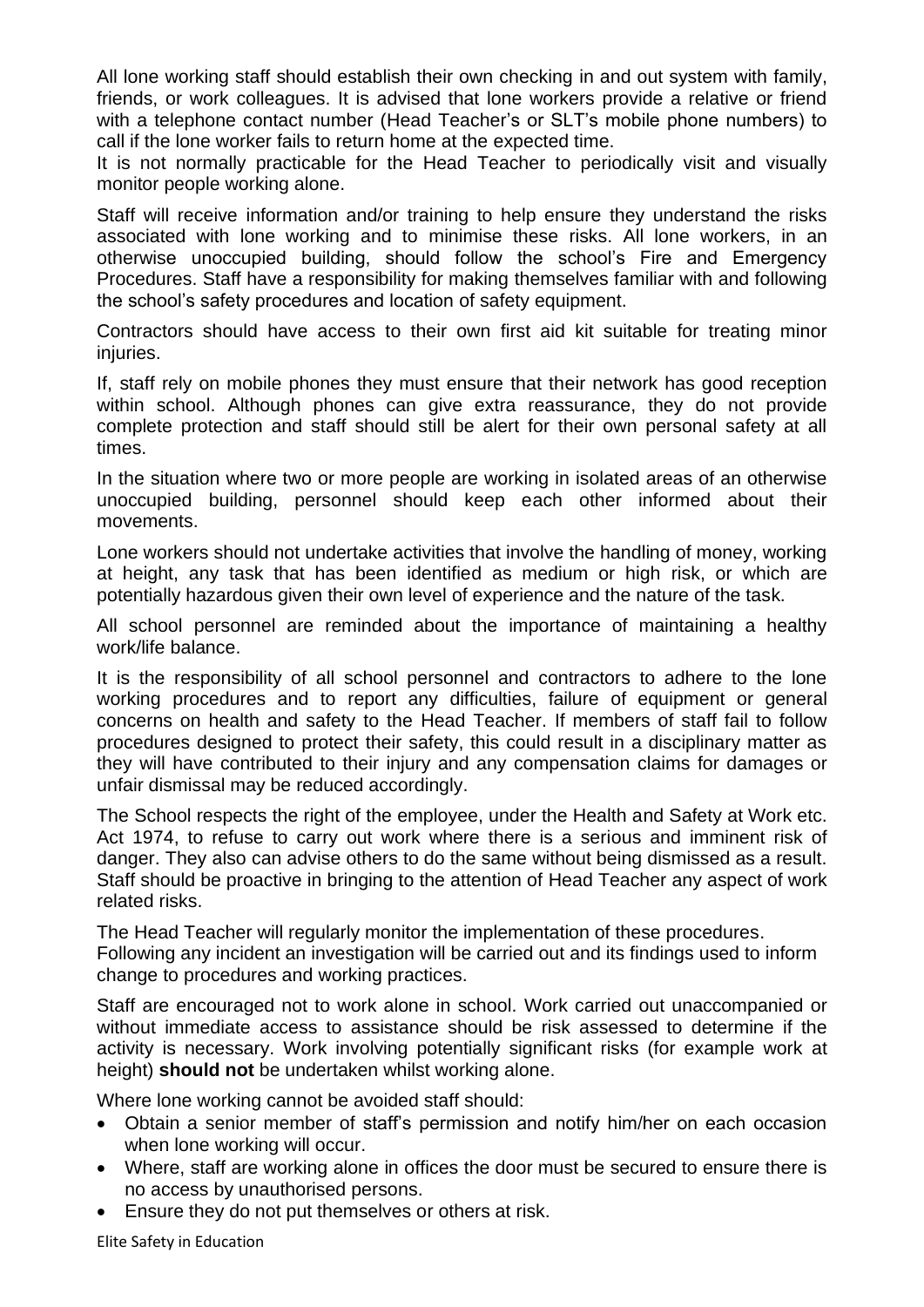- Ensure they have means to summon help in an emergency e.g. access to a telephone or mobile telephone etc.
- An outside security contractor will be used if the alarm is activated in "night hours"
- The Site Manager will ask for assistance to attend if the alarm is activated in daylight hours.
- All visits to pupil's homes will be carried out in pairs.
- Report any incidents or situations where they may have felt "uncomfortable" or immediately telephone the emergency services 999.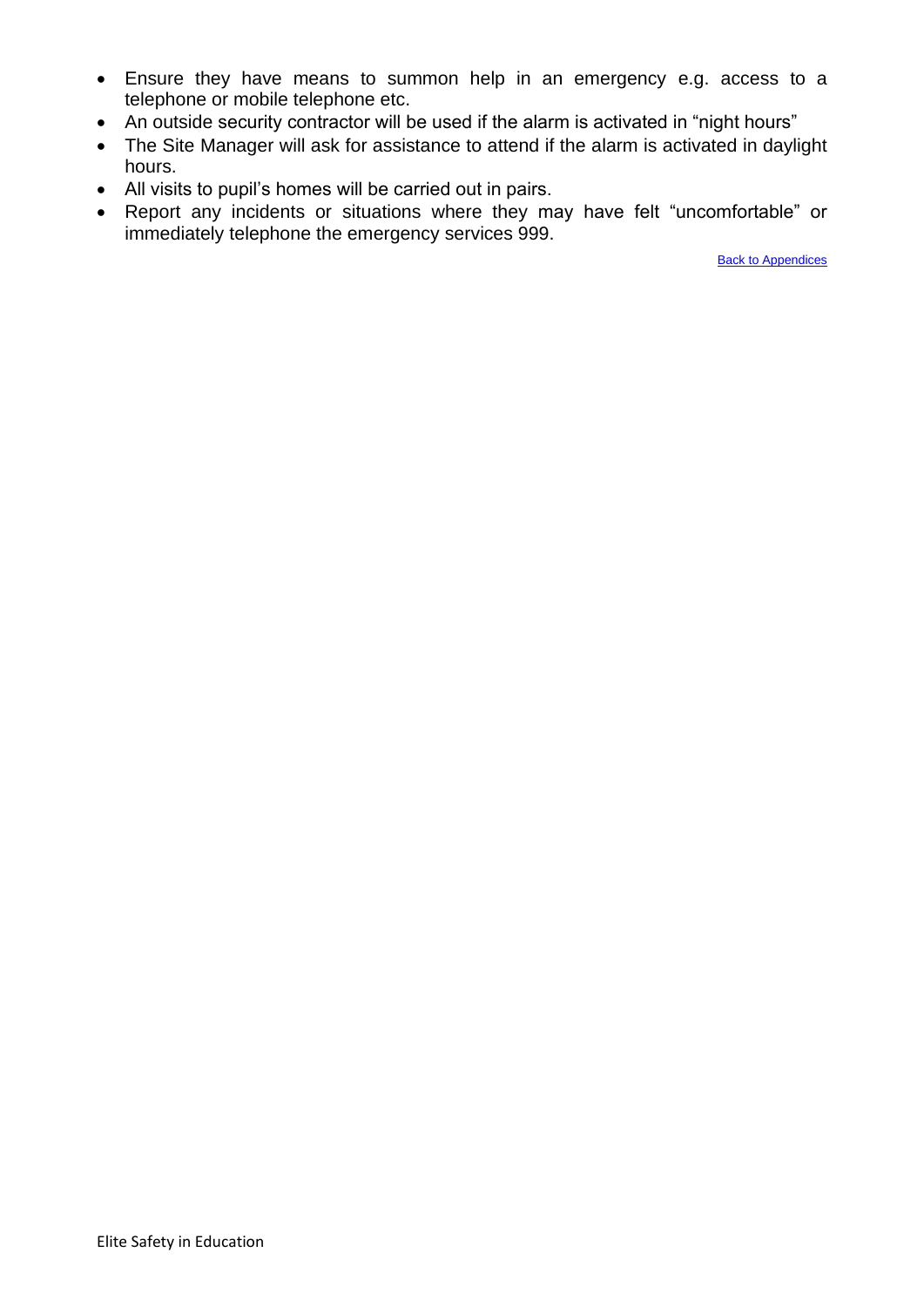# <span id="page-41-0"></span>**Mobiles/Communication Technology**

# **Aim**

Is to inform all members of our school community about the appropriate use of mobile phones at our school, and to outline the procedures and processes of this policy.

# **Staff**

During teaching time, while on playground duty and during meetings, mobile phones will be switched off or put on 'silent'.

Except in urgent or exceptional situations, mobile phone use is not permitted during the school day, while on playground duty and during meetings. These situations must be agreed in advance by the Head Teacher or Deputy Head Teacher.

Should staff need to take photographs whilst on the school site, they should seek the Head Teacher's approval in advance and must utilise the school's own photographic equipment. Under no circumstances can Ipads be used to take photographs of the pupils or other staff without the consent of the Head Teacher. The Ipads/Ipods must not be used for communication of social networking sites.

Disciplinary measures can and will be taken, should staff be deemed to have used social networking sites inappropriately. Contravening The Data Protection Act, bringing the school into disrepute, disclosing information about the school and/or its' personnel constitute inappropriate use.

## **Pupils**

The Head Teacher and Governors of Lanesfield Primary School recognises that many pupils and their families own a mobile phone. We also recognise that some parents/guardians may request that their children bring a mobile phone to school for before and after school safety/security reasons.

Our core business of teaching and learning needs to be conducted in an environment free from unnecessary distractions or disruptions. Therefore, the school will not allow the bringing of mobile phones to school by pupils, unless under exceptional circumstances which must be agreed prior with the Head Teacher or Deputy Head Teacher.

In general, pupils should not bring valuable items to school, as they can be easily lost or stolen, which is often distressing for a primary age child.

Pupils remain responsible for all their personal effects whilst at school. When pupils enter the school grounds the school takes no responsibility for mobile phones. Pupils should not bring mobile phones into school unless by prior arrangement. As such, mobile phones are brought to school entirely at the owner's risk. The school accepts no responsibility for replacing lost, stolen or damaged mobile phones.

There are no reasons why a pupil needs to have in their possession, or use, a mobile phone during the school day. Should a pupil require a mobile phone, it is to be handed into the school office at the beginning of the school day and collected at the end of school.

Parents are reminded that in cases of emergency the school office remains a vital and appropriate point of contact and can ensure their child is reached quickly and assisted in any appropriate way.

## **Sanctions**

For those pupils who fail to follow the above guidelines, the following sanctions may be applied: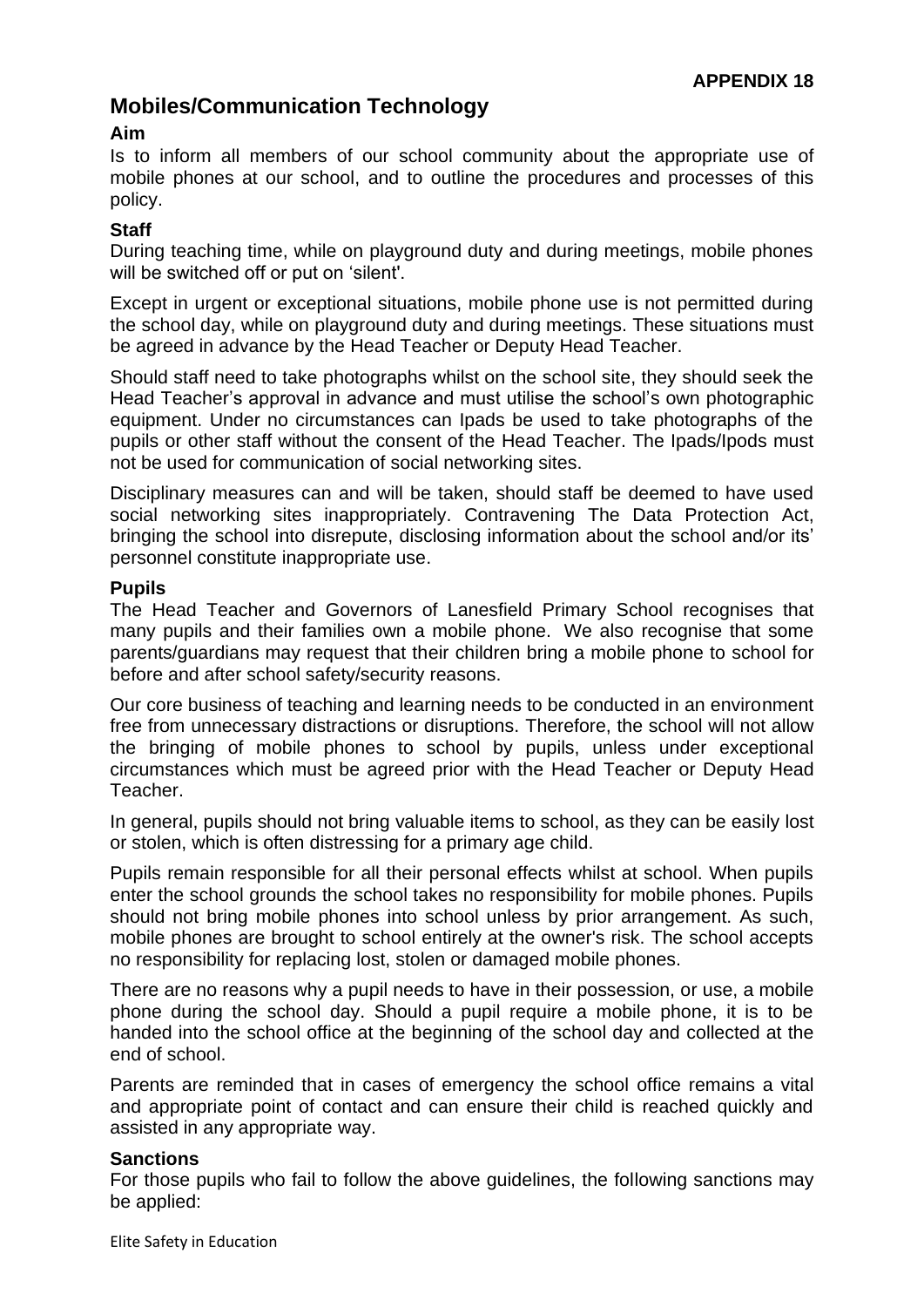- Confiscation of the mobile phone (handed back to the parent at the end of the day).
- Communication, with parents/guardians, regarding mobile phone use at school.

## **Inappropriate Use**

Generally, a mobile phone will be deemed to be used inappropriately if it:

- Disrupts or is likely to disrupt the learning environment or interfere with the operation of the school
- Threatens or is likely to threaten the safety or wellbeing of any person; or is in breach of any law
- Distracts from the performance of duties

Inappropriate use of mobile phones will include pupils using them to bully, intimidate or otherwise harass other people through any SMS or text message, photographic, video or other data transfer system available on the phone.

It should be noted that it is a criminal offence to use a mobile phone to menace, harass or offend another person. The school may consider it appropriate to involve the police.

#### **Related Technology**

The procedures applying to the inappropriate use and security of mobile phones, apply equally to the inappropriate use of portable computer games, Ipods and similar devices.

#### **Exemptions**

Exemptions of this policy can only be approved by the Head Teacher and then only in exceptional circumstances.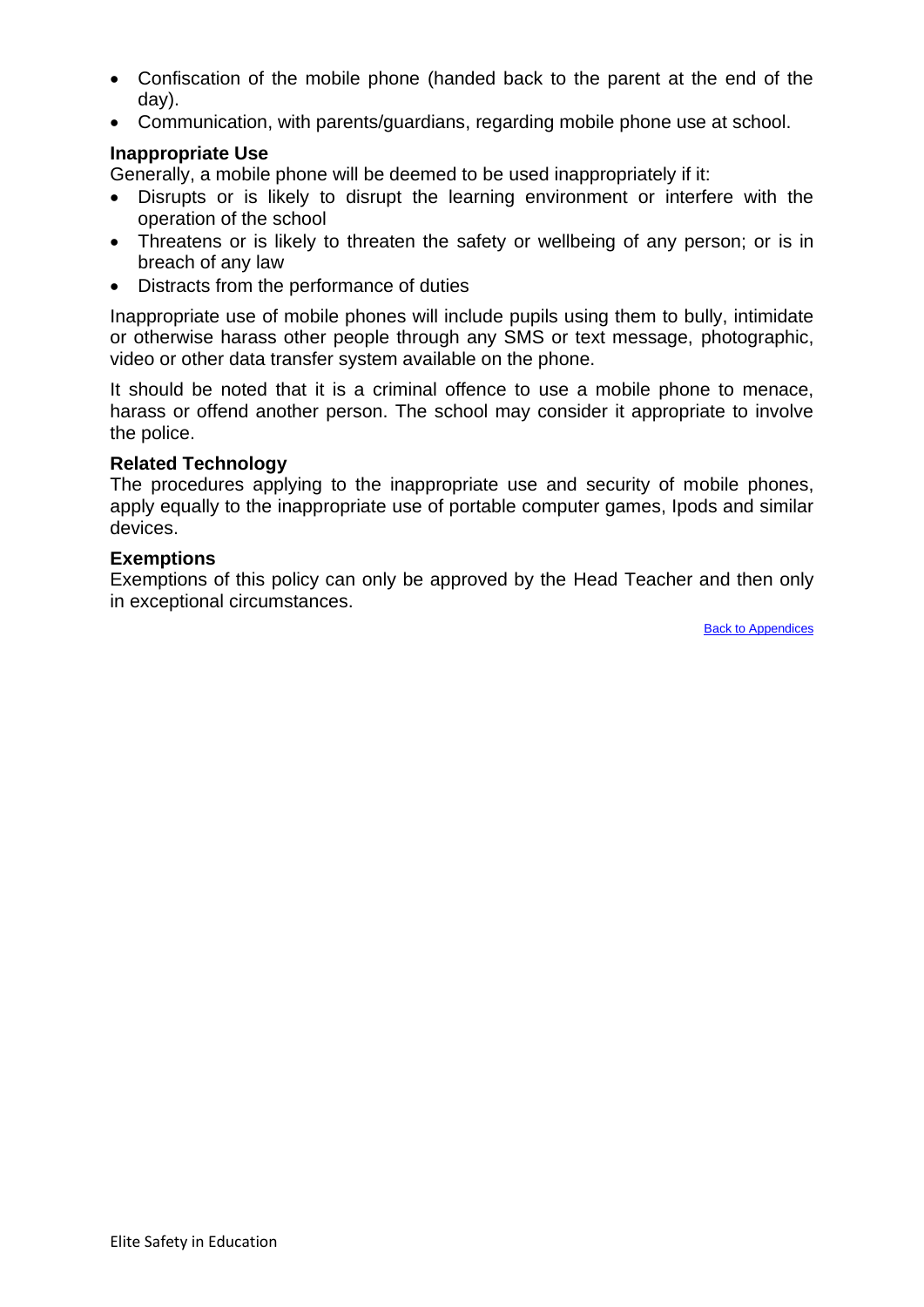# <span id="page-43-0"></span>**Moving & Handling**

Manual handling is considered by Lanesfield Primary School to be all operations requiring lifting carrying, pushing, pulling.

Generic risk assessments for regular manual handling operations are undertaken and staff provided with information on safe moving and handling techniques.

#### **Staff should ensure they are not lifting heavy items unless they have received training and/or equipment in order to do so safely.**

All manual handling activities which present a significant risk to the health and safety of staff will be reported to the Head Teacher and where such activities cannot be avoided, a risk assessment will be conducted to ensure such risks are adequately controlled. A copy of this assessment will be retained in the risk assessment file to be accessed by all.

## **Moving and Handling**

All staff who move and handle pupils have received appropriate training (both in general moving and handling people techniques and specific training on any lifting equipment. hoists, slings etc. they are required to use.)

All moving, and handling of pupils has been risk assessed and recorded by a competent member of staff.

Equipment for moving and handling people is subject to inspection on a 6-monthly basis by a competent contractor.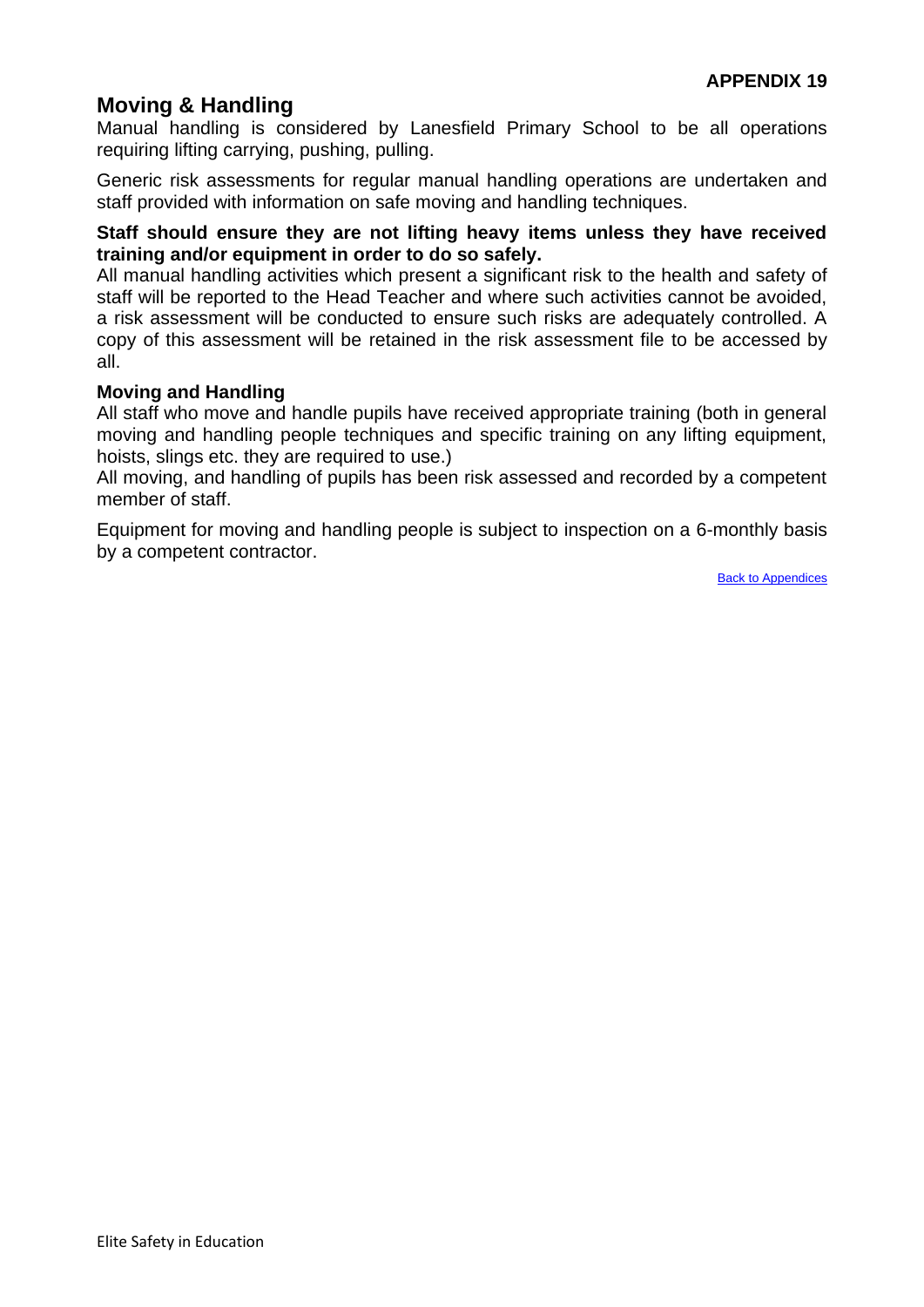# <span id="page-44-0"></span>**New & Expectant Mothers**

This covers new or expectant mothers who are employees, who are pregnant, or who have given birth within the previous six months, or who are breast feeding. Pregnancy places extra strain on new or expectant mothers and closer attention needs to be given to their health and safety at work. It is both a moral duty and a legislative requirement under the Managements of Health and Safety at Work Regulations 1999 Regulation 16 relating to risk assessment for new and expectant mothers, that employers take particular account of the risks to expectant mothers at work.

Lanesfield Primary School concurs that it has a moral, as well as legal duty, to ensure the health and wellbeing of employees in these circumstances; and special consideration is taken when considering the risks to this group of workers.

Lanesfield Primary School is aware that expectant mothers may have health and safety concerns which need to be addressed individually and risk assessments will be completed once the Head Teacher is aware that an employee is an expectant mother.

A person specific risk assessment will be conducted with the member of staff concerned and any reasonable action necessary will be mutually agreed and the assessment retained on the personnel file for future reference.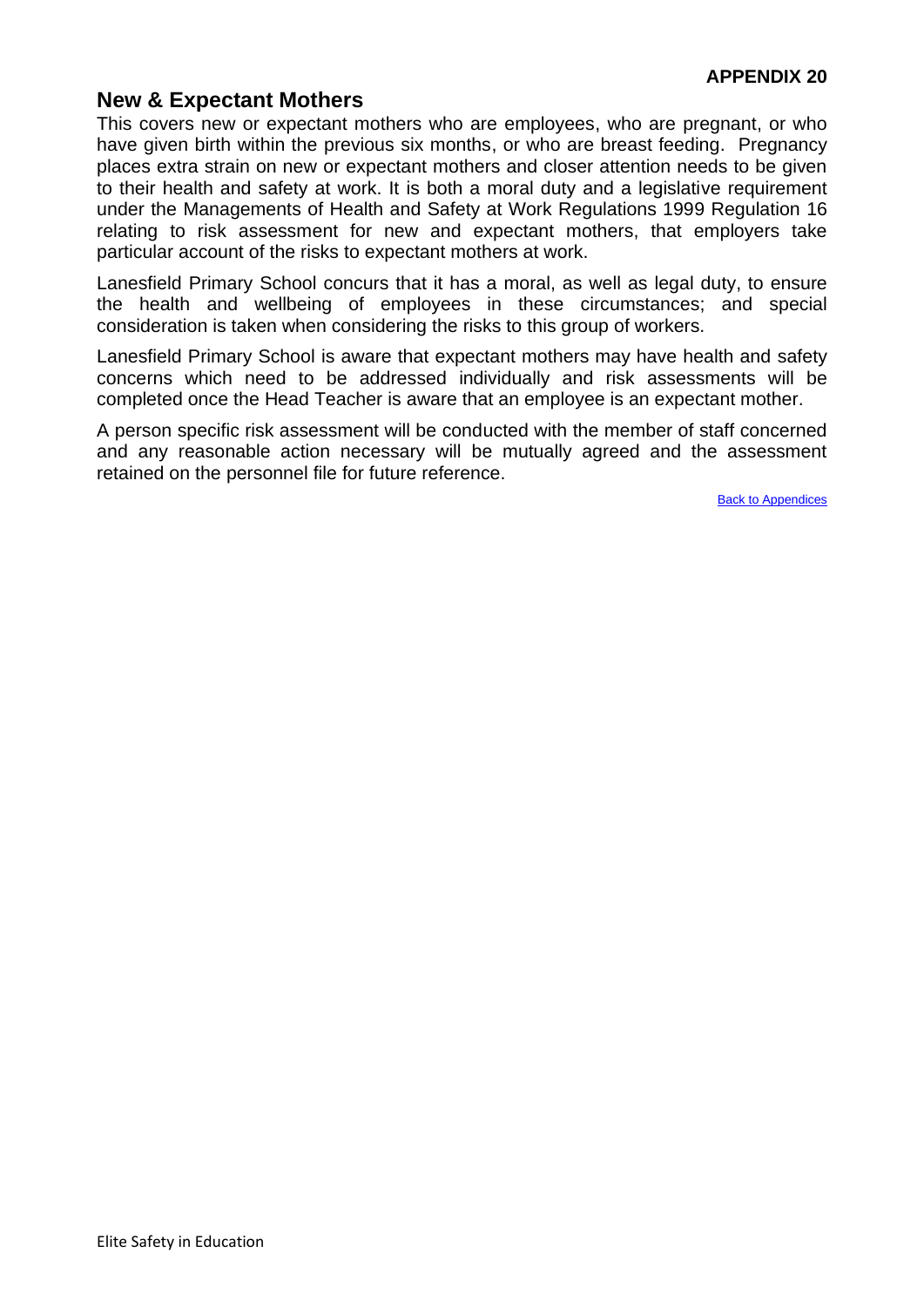# <span id="page-45-0"></span>**Noise**

Lanesfield Primary School will take all reasonable measures to protect the hearing of individual employees who are required to work in designated noise areas or who are exposed to significant levels of noise.

A risk assessment will be undertaken if required to determine any circumstances where employees may be exposed to excessive levels of noise. Employees exposed to such noise will be advised of the risk.

There are no areas of the school building at present which are deemed to have excessive noise levels and no requirement for anyone entering the school building to wear ear protection.

Clear management of person and pupil movement and communication, in line with the school's behaviour policy, is expected at all times in order to ensure that the noise from persons using the building is not excessive or a danger to health and well-being.

The school will take all reasonable measures to ensure that where existing noise levels can be reduced at source, such as by the fitting of noise absorption devices, this will be considered.

When new plant equipment is purchased Lanesfield Primary School will, ensure that the specification of the equipment is developed to maintain noise levels during manual operation at the lowest possible level.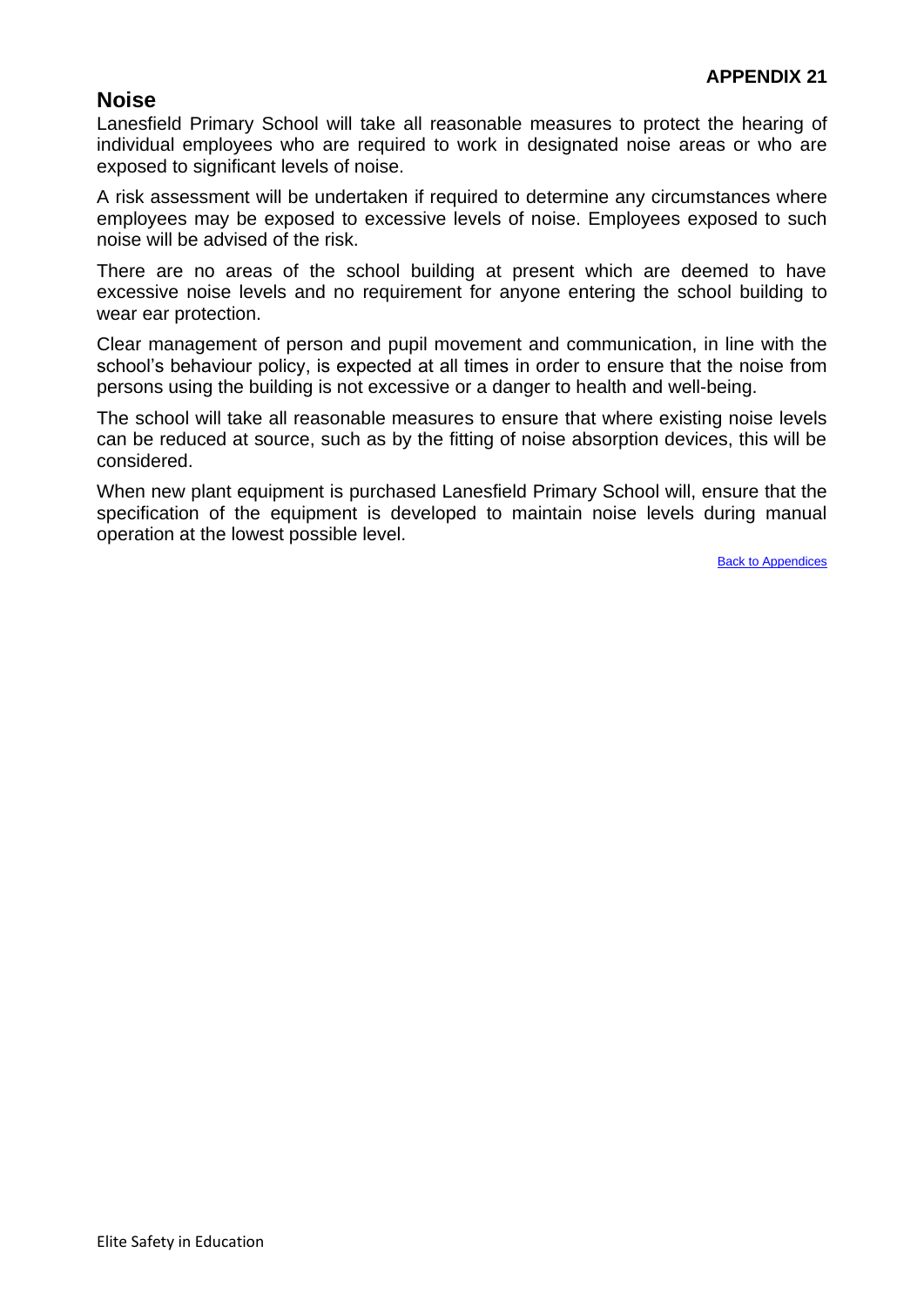# <span id="page-46-0"></span>**Premises & Work Equipment**

#### **Statutory Inspections**

Regular inspection and testing of school equipment is conducted by appropriate contractors according to timescales specified by regulations/guidance available. Records of such monitoring will be kept in the in the cupboard outside the main office.

All, staff are required to report any problems found with plant/equipment to the Site Manager using the book in the staff room. Defective equipment will be clearly marked and taken out of service by storing in a secure location pending repair/disposal.

#### **Curriculum Areas**

Curriculum coordinators are responsible for reporting maintenance requirements for equipment in their areas to the Head Teacher.

#### **Gas Safety**

All gas appliances will be inspected and tested on an annual basis by a Gas Safe registered contractor.

#### **Electrical Safety**

Staff will not undertake any work on electrical equipment or installations, including resetting tripped fuses, without receiving sufficient training.

PAT testing is undertaken on a two yearly basis.

The contractor is responsible for maintaining the PAT inventory and a copy will be given to school.

The Site Manager will ensure that the statutory five-year check of the electrical installation is carried out by a competent person. A record of this test will be kept, and the necessary action plan drawn up in response.

Electrical sockets will not be overloaded in this school and, where it is necessary to use an extension lead, these will be of the fused and switched type to prevent overloading.

Before using any piece of electrical equipment staff will conduct a visual inspection to ensure that the plug tops, leads, and outer casings are free from defects. Where defects are detected the equipment will be immediately labelled and isolated. The equipment will be securely locked away and not used again until the defect has been rectified or disposed of.

Repairs to any electrical equipment belonging to the school will only be undertaken by a trained and competent person. Records are kept of any repair to electrical equipment required.

The electrical equipment will be suitable for the environment in which it is being used and portable appliance testing will be conducted as necessary, depending on the type of equipment.

#### **Welfare**

The workplace is clean and tidy; lighting in the workplace is reasonable and suitable toilets and washing facilities are available. Drinking water is available and there is an adequate supply of both hot and cold running water. Suitable facilities are available for rest and for pregnant women. Floors and traffic routes are kept clean, dry and are nonslippery. Windows can be opened, and lower level windows can be safely cleaned. Pedestrians and vehicles are separated at the main entrance with pathway leading to the main reception. Doors and gates are suitably constructed and incorporate appropriate safety devices.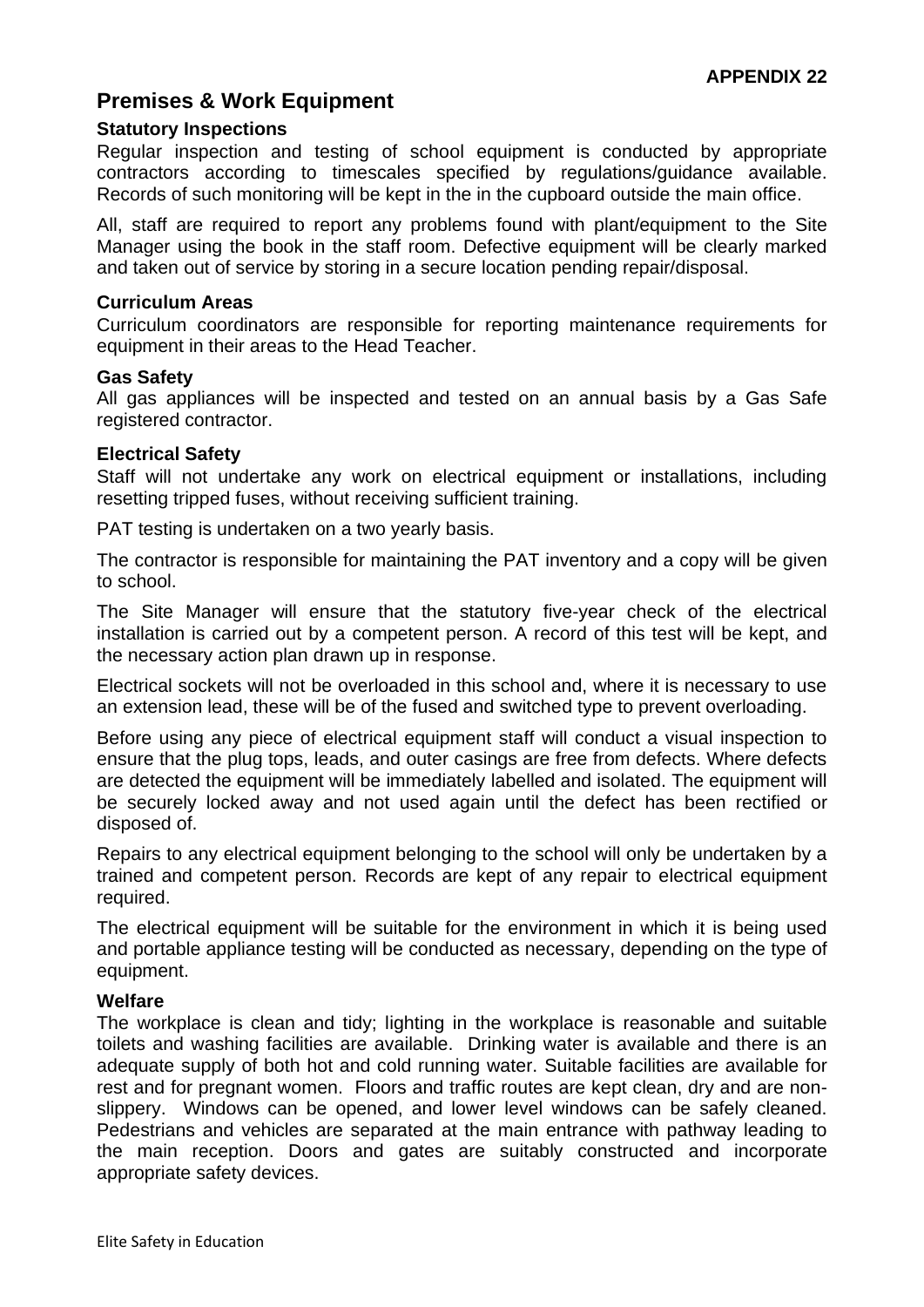# **Play Equipment**

All play equipment will only be used when supervised. Equipment will be checked daily or before use for any apparent defects.

The P.E. equipment will be inspected on an annual basis by an approved contractor.

A visual inspection of fixed outdoor play equipment will be carried out by the Site Manager; a termly inspection will be carried out by an Operational Inspector of Play and an annual inspection by an Annual Inspector of Play (RPII).

#### **Smoking**

The site is kept as a non-smoking site this also includes the use of all form's electronic cigarettes.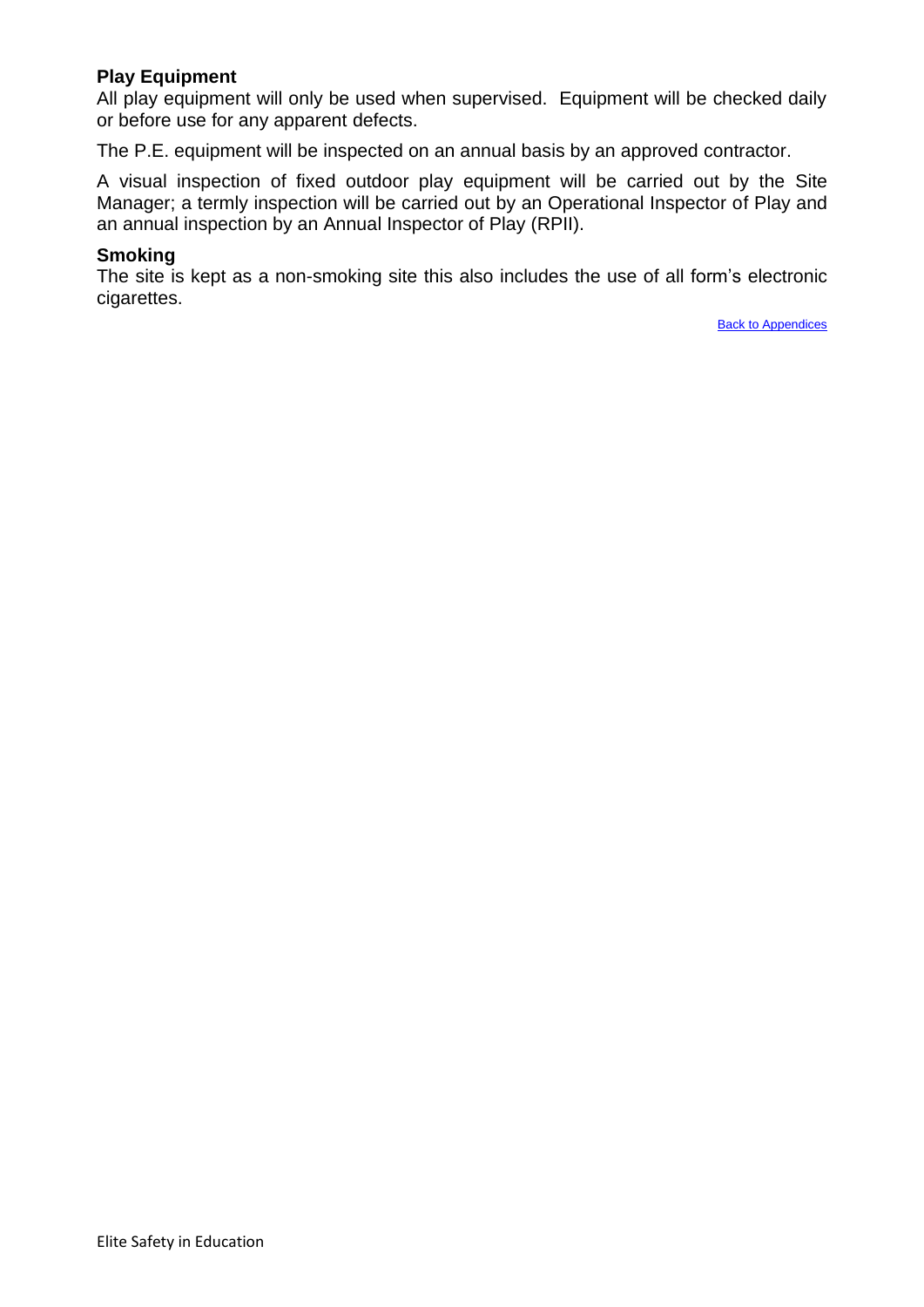# <span id="page-48-0"></span>**Risk Assessments**

The school risk assessments (for all activities, teaching and non-teaching and premises) will be co-ordinated by Elite Safety in Education and the school staff.

The risk assessments are held centrally on the Learning Platform, and a hard copy will be kept in the business/site office.

Risk assessments will be reviewed on an annual basis or when the work activity changes, incidents occur, whichever is the sooner. Staff, are made aware of any changes to risk assessments relating to their work.

#### **How a Risk Assessment Will Be Undertaken**

The Governing Body consider risk assessment to be a careful examination of the hazards in the school and an assessment of whether the particular hazard is likely to harm anyone and what precautions need to be taken.

The definitions of `hazard' and `risk' adopted by the Health and Safety Executive are helpful in understanding what is involved:

Hazard means anything that has the potential to cause harm (e.g. chemicals, electricity, working from ladders etc.);

Risk is the likelihood, great or small, that someone will be harmed by the hazard.

The Health and Safety Executive has proposed a "five step approach" to risk assessment. The following sections outline how this five step approach governs risk assessment in Lanesfield Primary School:

#### **Look For Hazards**

Hazards come in many forms. They are "anything that can cause harm" and can include substances, processes, the layout or structure or condition of premises, machines etc. In Lanesfield Primary School this can include pupils, parents and visitors to the school.

The important matter is that a wide-ranging examination is undertaken. A risk assessment which looked only at work procedures and processes might miss a hazard associated with, for example, a slippery surface on a staircase. It is better for a person undertaking a risk assessment to think creatively and look for all factors which might create a hazard, in order to include the widest range of possible hazards, than to leave something out.

Risks will be looked for throughout the course of a normal day, as the business of the school is conducted.

## **Decide Who Might be Harmed and How**

In Lanesfield Primary School, consideration will be given to the number of staff who might be harmed by a particular hazard and also to the number of pupils and visitors who might be harmed.

Risks will be evaluated, in the formal recording process as high, medium or low.

Evaluate the risks and decide whether existing precautions are adequate or whether more should be done

"Risk" reflects a combination of the likelihood that a particular hazard will cause harm or injury and the likely severity of that harm or injury. The risk assessment process will assess the level of risk in the particular circumstances and identify the measures to be taken.

The method of assessing levels of risk used at Lanesfield Primary School involves looking at the residual risk remaining once control measures have been implemented.

The first priority is to seek to remove the risk altogether by removing the hazard or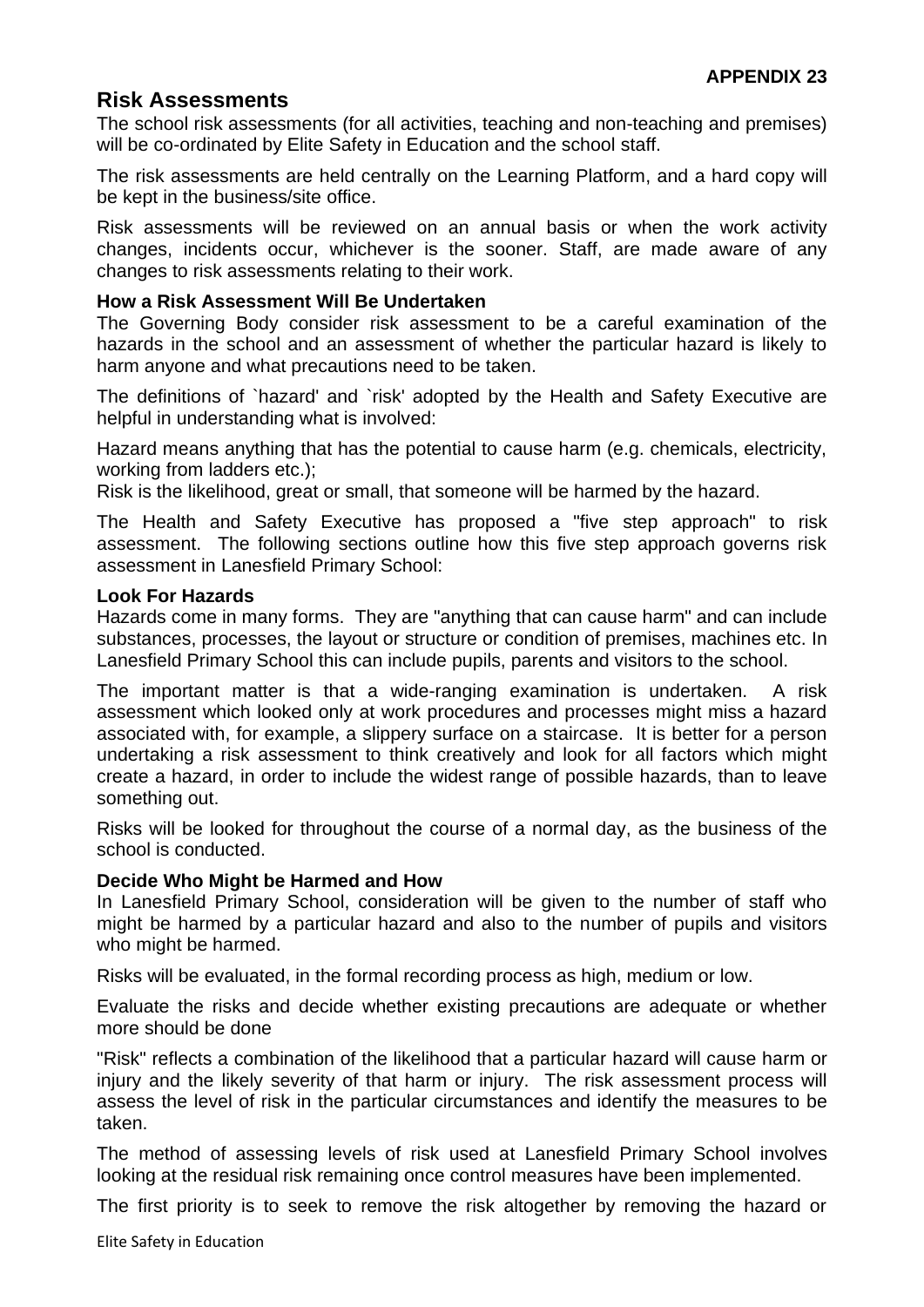discontinuing the hazardous process.

Where this is not practicable or possible, the Governing Body will, as a second priority, seek to reduce the risk by modifying the work processes involved and thereby making the activity less hazardous, reducing the number of people exposed, reducing the length of exposure etc.

The third priority, only acceptable where none of the first two are feasible, is to institute appropriate protective measures such as providing protective equipment or isolating or drawing attention to the hazard.

#### **Record the Findings**

This is a legal requirement at Lanesfield Primary School because there are 5 or more employees but is considered as a matter of course due to the presence of pupils.

The risk assessments are recorded on a proforma and are accessible to all employees.

Employees are required to sign to say they will check risk assessments if they are unsure of the control measures.

#### **Review the Assessment from Time to Time**

The requirement to review the risk assessment applies particularly when significant changes have taken place in schools which may have introduced new hazards.

At Lanesfield Primary School and risk assessments are reviewed on an annual basis or earlier if an incident has occurred.

#### **Training**

As noted previously, risk assessments must be undertaken by competent persons. Risk assessments undertaken by untrained or inadequately trained people are likely to be worthless and fail to discharge the Governing Body's responsibility for risk assessment. They may even lead to additional hazards, whereas proper risk assessments may identify hazards previously hidden or unknown.

The Head Teacher, teachers and non-teaching staff at Lanesfield Primary School will therefore have access to quality training and guidance from the LA or an independent provider on the principles of risk assessment and on how to assess risks in a systematic way.

#### **Risk Assessment Forms**

A risk assessment form, together with advice and examples of how to complete them, has been adopted by the Governing Body and is invaluable in organising and presenting a risk assessment.

#### **Monitoring and Funding**

Staff may need reassurance that the way in which they have undertaken risk assessments is adequate. This is achieved through the Head Teacher.

Safety representatives will be entitled to receive copies of risk assessments. They will be provided with copies of risk assessment forms and will be expected to always examine them carefully.

## **Individual Risk Assessments**

Specific risk assessments relating to individuals, e.g. staff member or young person/pupil are held on that person's file and will be undertaken by the relevant staff.

It is the responsibility of staff to inform the Head Teacher of any medical condition (including pregnancy) which may impact upon their work. Such risk assessments will be reviewed on a regular basis.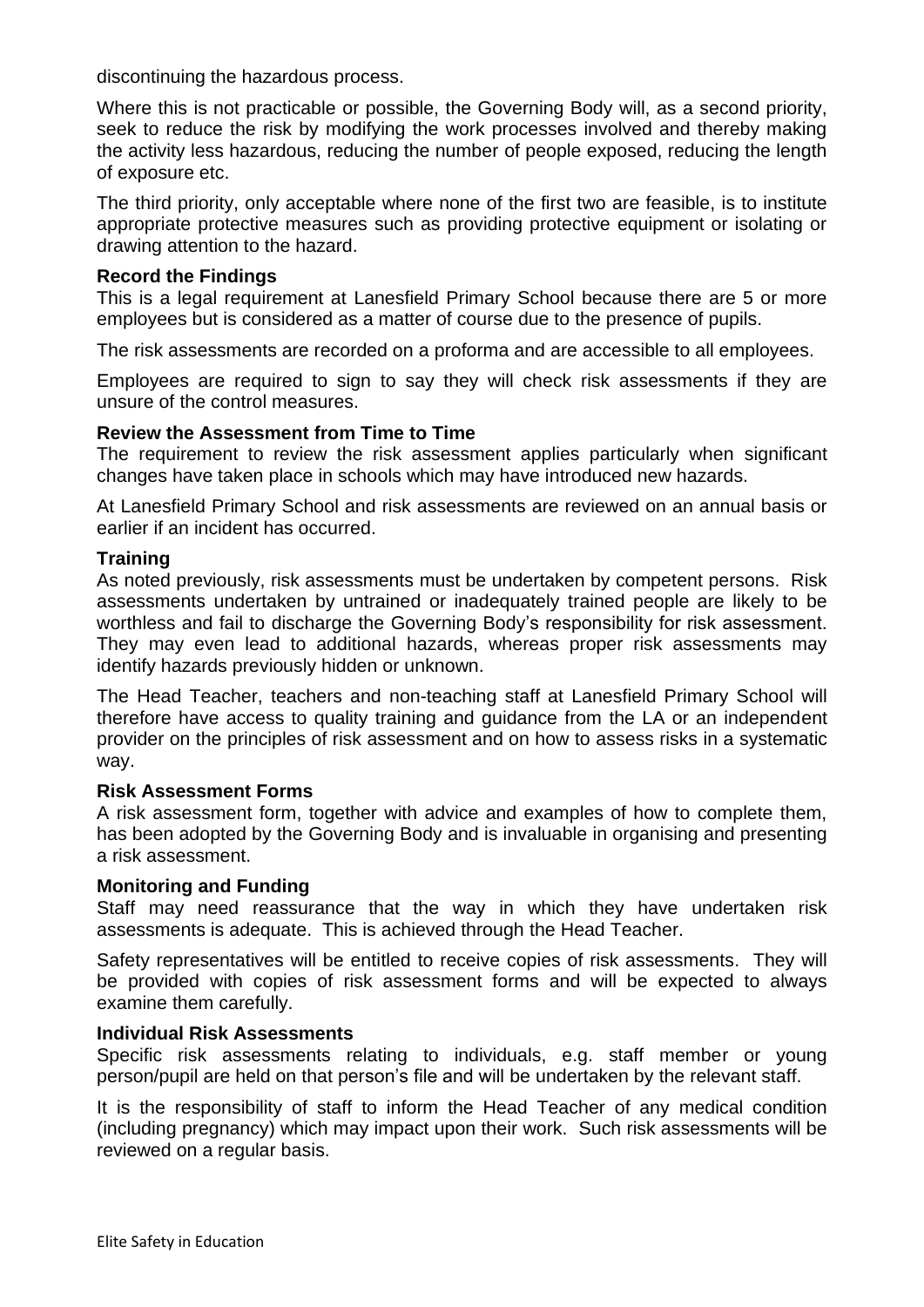# **Curriculum Activities**

Risk assessments for curriculum activities will be carried out by a relevant staff member using the relevant codes of practice and model risk assessments developed by national bodies.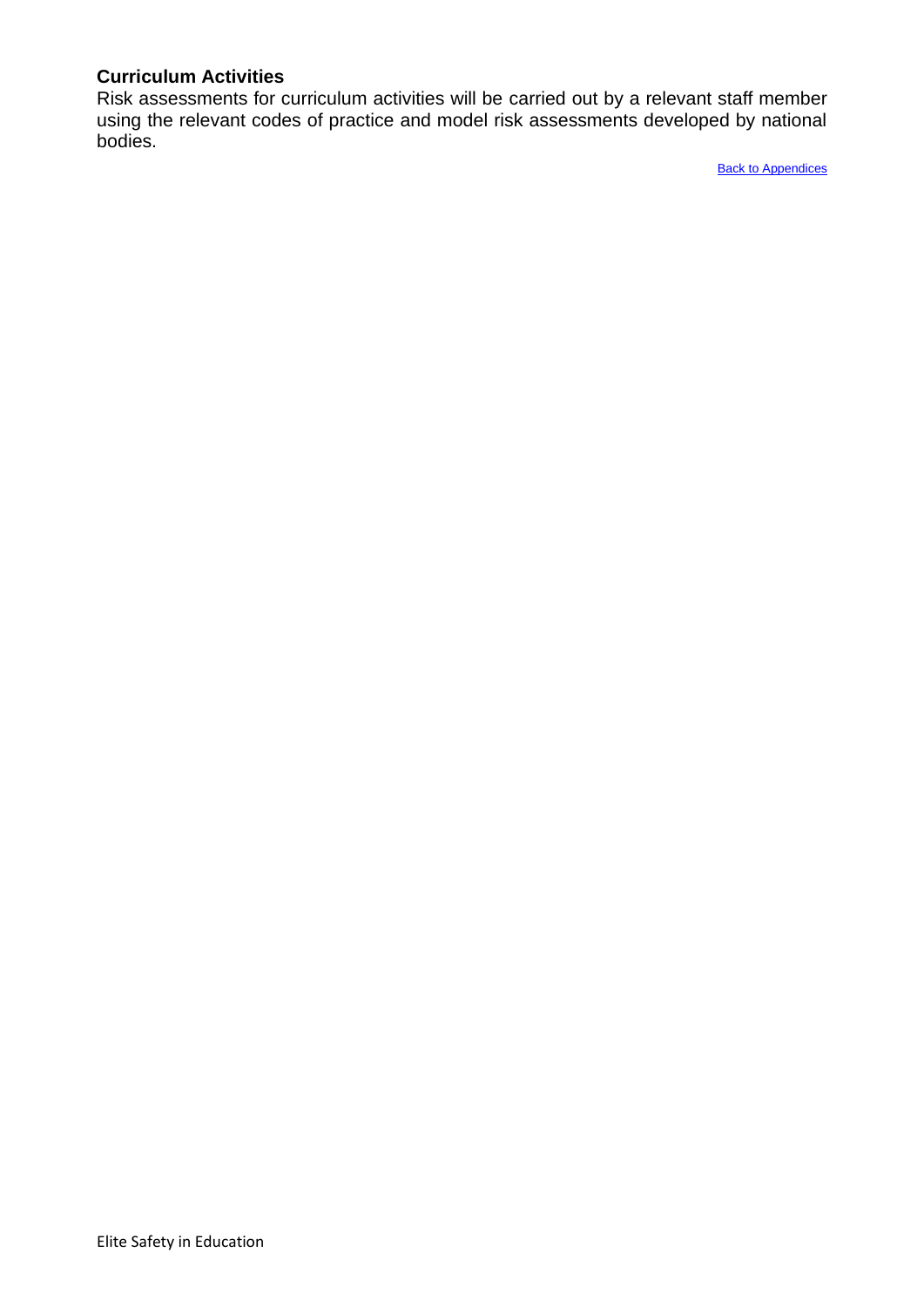# <span id="page-51-0"></span>**Security**

Safety of our pupils, staff, and visitors to the school is of paramount concern to our whole school community. Governors have endeavoured to make the school as safe as possible.

# **Entry to School for Visitors/Staff**

The Reception area is clearly marked and directs visitors to the front entrance of the school. Visitors will enter the main school foyer with an airlock system in operation to prevent them from proceeding any further until they have been identified and let in by the reception staff.

Visitors who are admitted into the school are asked to sign in using the electronic system and given a badge to wear. Staff are informed of planned visitors, through a weekly newsletter and a daily board.

All visitors are responsible for their own health & safety and the safety of "others" who are under their control whilst on school premises.

## **Pupil Supervision**

The Head Teacher or in his/her absence a nominated member of staff remains on the premises until the last child is collected.

Security of the school building is reviewed by the Governors meetings

## **Alarm System**

The school alarm is always set each day and the school employs the services of an external contractor to react to alarms out of hours.

#### **Care of ICT Equipment**

All laptops and Ipads are secured in various rooms.

## **Security of Data**

The Governors recognise their responsibility to ensure that measures are taken to ensure no breach of security.

"Appropriate technical and organisational measures shall be taken against unauthorised or unlawful processing of personal data and against loss or destruction of, or damage to, personal data."

## **Curriculum Networked Computers:**

- Accessed by personal passwords
- Password gives pupils and staff different access levels
- Office Manager and Head Teacher only has access to management files
- Files are backed up daily

#### **Office Computers:**

- Accessed only via individual passwords for head and school office
- Financial files are accessed via further password
- Access to the school office is prohibited except for staff requiring access for a specific purpose

## **Other Data Protection Issues:**

- Printed material is disposed of by shredding
- Parents are informed of data kept in school and its use through the Fair Processing **Notice**
- Personal data is not disclosed over the telephone
- School anti-virus software is updated regularly
- The school uses the service of an external contractor to look after the IT services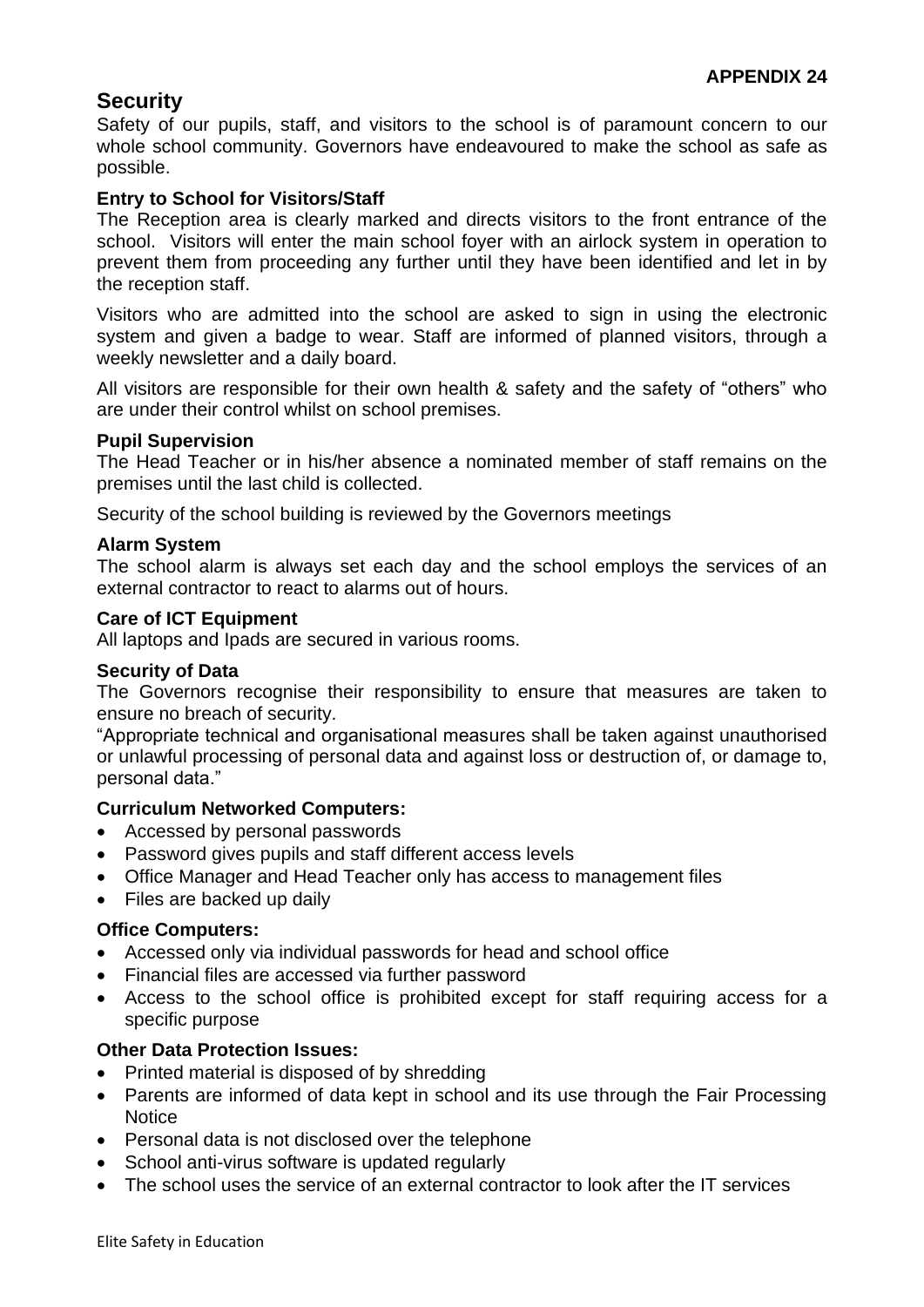## **Internet Safety**

The Internet is regularly used in school as it has numerous educational benefits. In order to minimise the risk of children accessing unsuitable material, the school provides constant supervision and uses only, selected links and child-friendly search engines and these are filtered through software to help monitor what is being accessed. Parents and carers are asked to sign authorisation for their child to use the Internet.

Parental permission is sought when children are admitted into school, authorising photographs of their children or their work to be incorporated on the school's website or in newsletters or other publications.

#### **Safety of Children**

It is the responsibility of each teacher to ensure that all curriculum activities are safe. Similarly, curriculum coordinators will always be vigilant for hazards concerning equipment or activities related to their area of responsibility. If a teacher or curriculum coordinator has any concerns about pupil safety, s/he should bring them to the attention of the Head Teacher before that particular activity next takes place.

We do not take any child off the school site without the prior permission of the parent.

In loco parentis forms the duty of care which all teachers must operate when they have children in their care. This applies to all activities within the school curriculum, to extracurricular activities during or outside normal school hours and whether undertaken on or away from the school premises.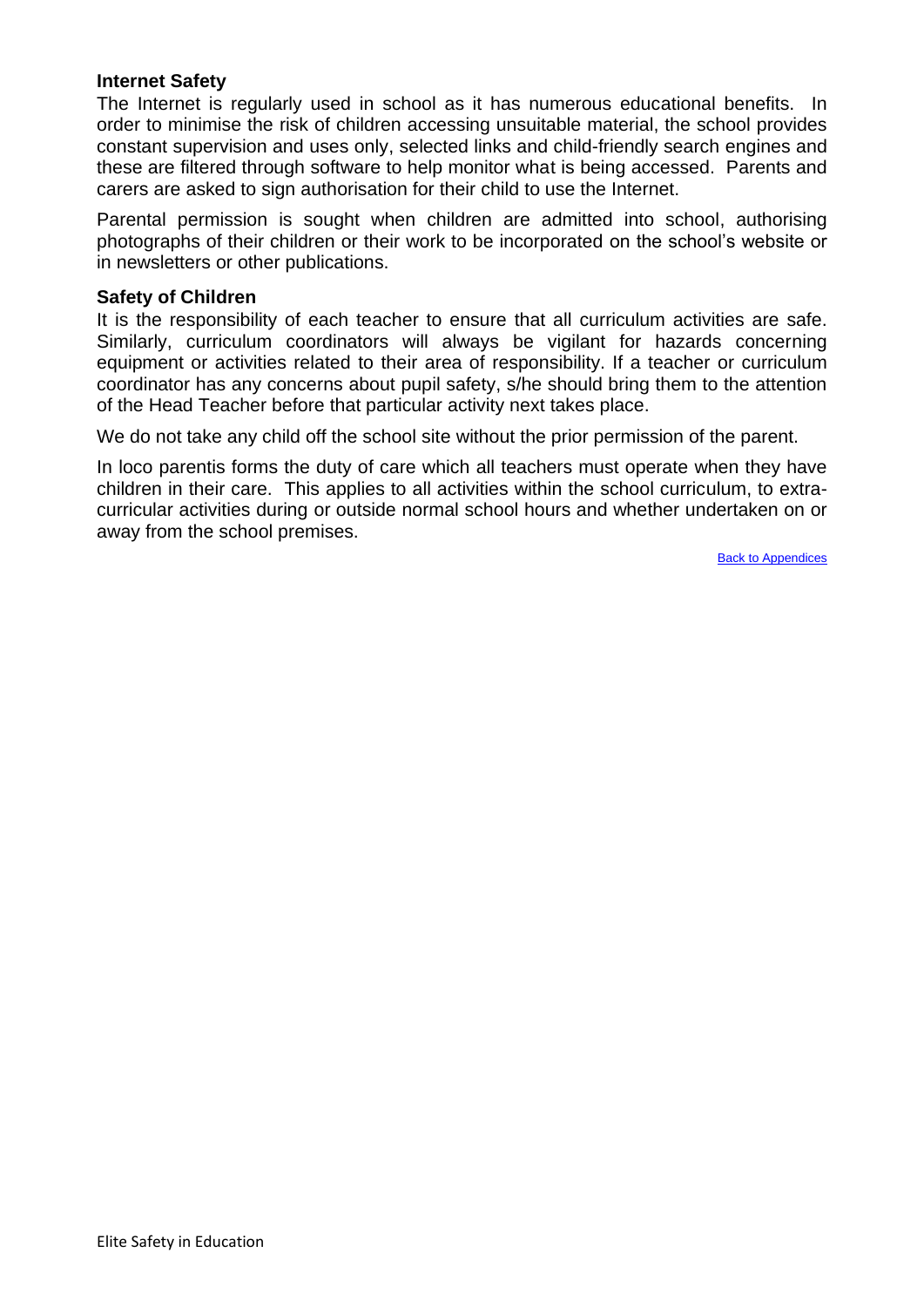# <span id="page-53-0"></span>**Stress/Wellbeing**

The school takes very seriously the need to safeguard the health and welfare of all our staff. This includes their professional development. The school also pays particular attention to the assessment and prevention of work-related stress, thus complying with health and safety law. If a member of staff is experiencing stress at work, he/she should inform the Head Teacher without delay. After any absence, staff report to the Head Teacher to complete a return-to-work form. Staff are encouraged to report any workrelated issues which are impacting on health.

Specific arrangements are in place to address wellbeing and work related stress. Stress and wellbeing have been addressed in compliance with the HSE Management Standards. Information about work related stress has been provided to employees. Factors which may suggest that there is a problem with stress related illness, e.g. high rates of absenteeism and poor performance are monitored by the Head Teacher.

The school are committed to promoting high levels of health and well- being and recognise the importance of identifying and reducing workplace stressors through risk assessment, in line with the HSE management standards.

The school will be monitoring well-being through the HSE Stress Management Tool Questionnaire.

Systems are in place within the school for responding to individual concerns and monitoring staff workloads.

- Regular Performance Management Reviews
- Mentoring for all staff and NQTs
- Open door policy of Head Teacher
- PPA is provided for all Teaching Staff in order to ensure high quality teaching.
- Back to work interviews
- Peer Inductions
- Access to counselling service.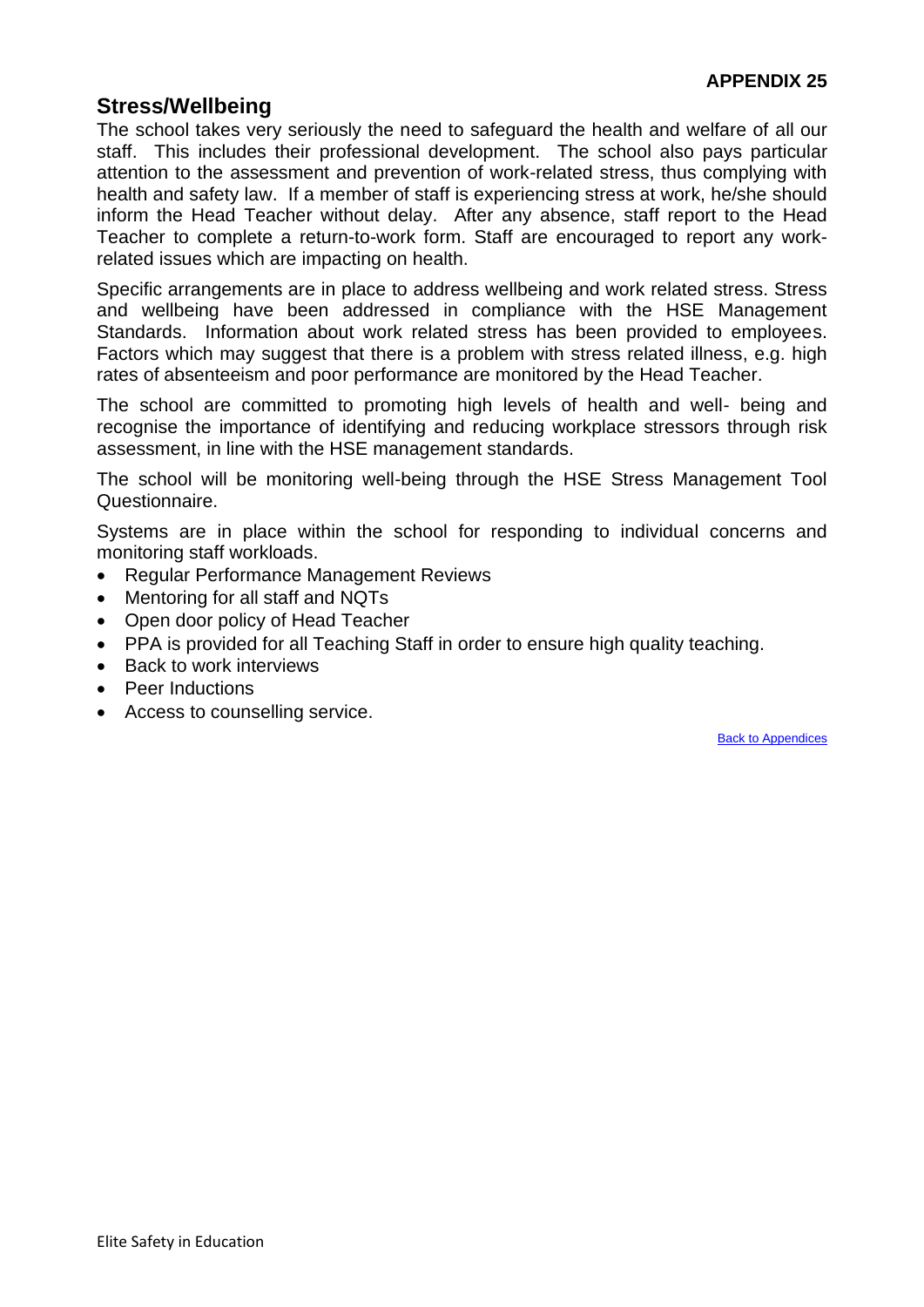# <span id="page-54-0"></span>**Sun Protection**

Skin cancer is one of the most common cancers in the UK and the number of cases is rising at an alarming rate. The good news is that the majority of these cases could be prevented. Most skin cancers are caused by UV radiation from the sun. If we protect ourselves from the sun, then we can reduce our risk. This is particularly important for children and young people whose skin is more delicate and easily damaged.

Sunburn in childhood, can double the risk of skin cancer.

Lanesfield Primary School, have used the guidance promoted through Cancer Research and particularly the Sun-Smart Campaign in order to draw up this policy.

# **What is the Sun-Smart Campaign?**

Sun-Smart is the national skin cancer prevention campaign run by Cancer Research UK. The Sun-Smart schools initiative encourages nurseries and pre-schools to develop and adopt sun protection policies. They are part of a broader campaign communicating effective skin cancer prevention messages to the general public.

The five key Sun-Smart skin cancer prevention messages are:

- Spend time in the shade between 11and 3
- Make sure you never burn
- Aim to cover up with a t-shirt, hat and sunglasses
- Remember children burn more easily
- Use factor 15+ sunscreen

At Lanesfield Primary School we want staff and pupils to enjoy the sun safely. We shall work with staff, pupils and parents to achieve this through:

#### **Education:**

- We will talk about how to be sun smart in assemblies at the start of the summer term.
- Parents and guardians will be sent a letter explaining what the school is doing about sun protection and how they can help at the beginning of the summer term.

## **Timetabling:**

• Where reasonably practicable children will play outside out of direct sunlight.

## **Shade:**

• The trees provides summer shade

## **Clothing:**

• Pupils are asked to bring in appropriate clothing i.e. sun hats.

#### **Sunscreen:**

- Children encouraged to, have sun-cream applied by parents before school.
- Children allowed to, bring sun-cream in but where possible apply it themselves. Staff will assist where required.
- Sunscreen use will be encouraged on school trips.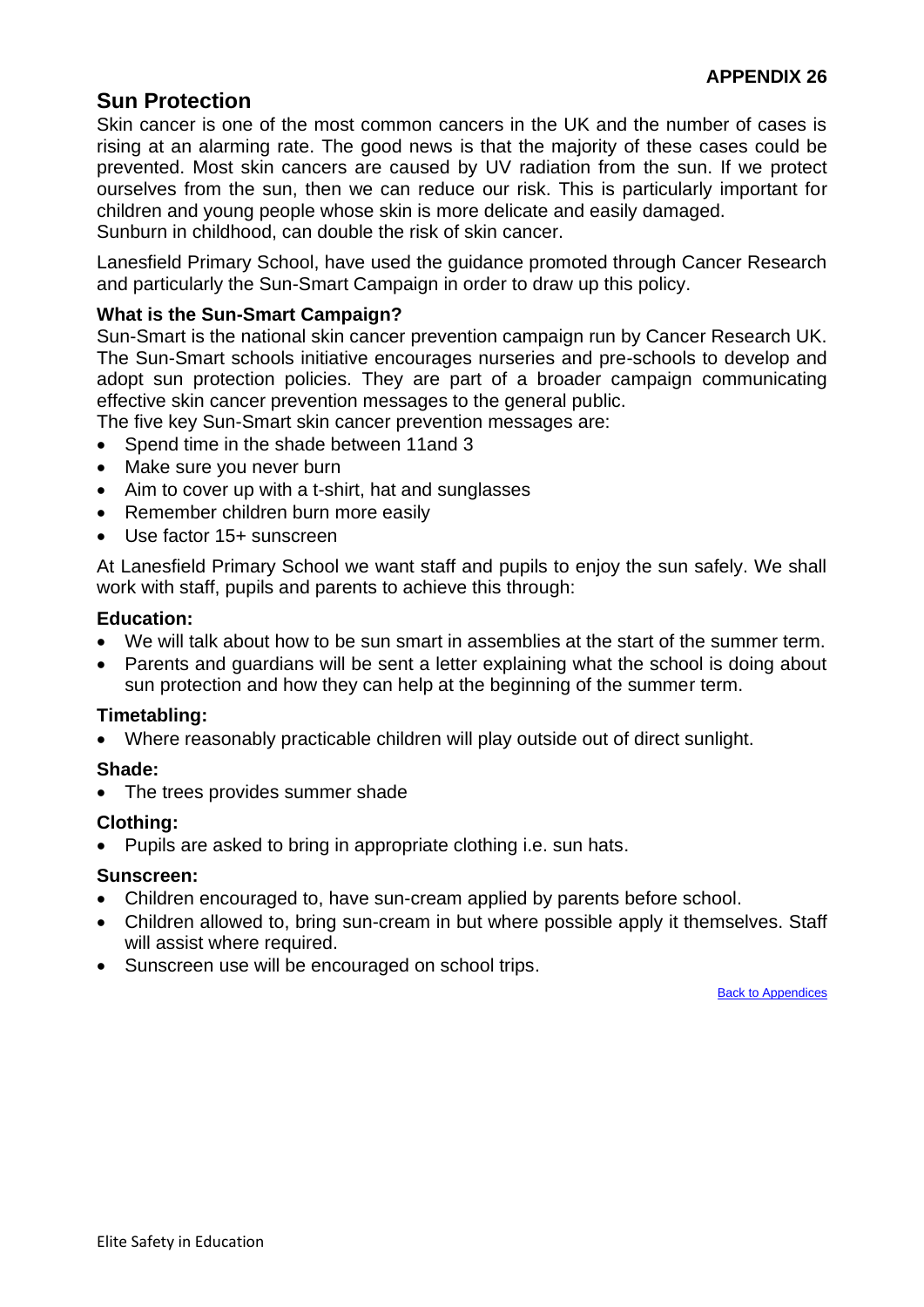# <span id="page-55-0"></span>**Vehicles**

Vehicular access to the school is restricted to school staff and visitors only and not for general use by parents/guardians when bringing children to school or collecting them.

The carpark is controlled by an electronic system operated via fob or code for staff and visitors will need to press the intercom button to gain access.

The maximum speed limit entering the school is 5 miles per hour.

The school has a designated disabled parking bay.

#### **Deliveries**

Where possible deliveries should be made before children start the school day.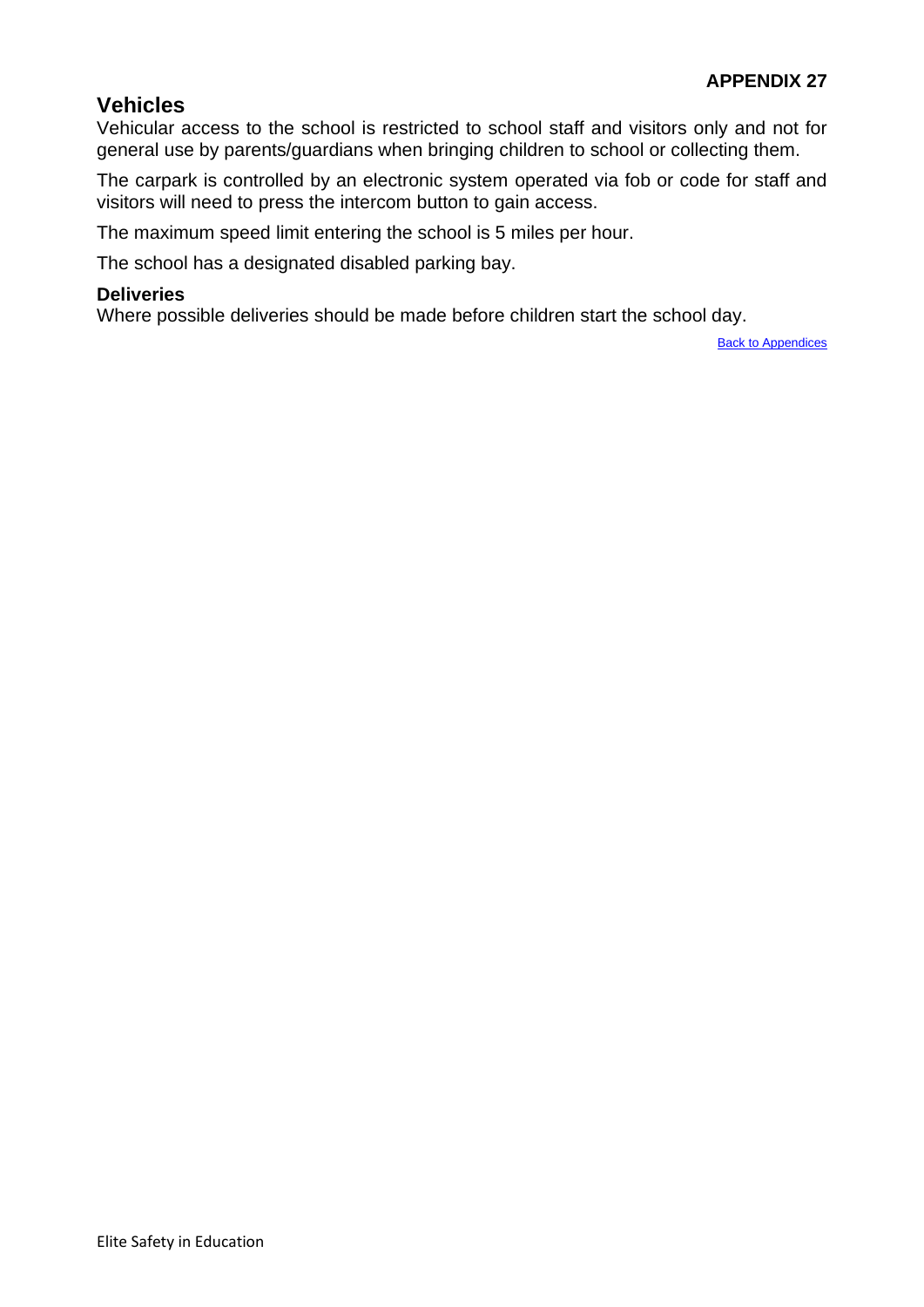# <span id="page-56-0"></span>**Violence**

Lanesfield Primary School will not tolerate violent behaviour from parents, visitors or others who enter the school.

The school has a responsibility to protect, so far as is reasonably practicable, the safety of all employees who work for the school.

## **Prevention:**

To reduce the risk of violence staff should consider the following guidance:

- Consider the working environment e.g. exits, space available
- Do not meet parents when colleagues are not in the near vicinity
- There may be individuals who have a reputation for aggression. This information should be shared confidentially within the school.
- Always have another member of staff present.
- If there is a confrontation try to calm the situation, staff should be aware of their stance and tone of voice etc.

Where a situation is identified the parent is encouraged to return for a preplanned appointment.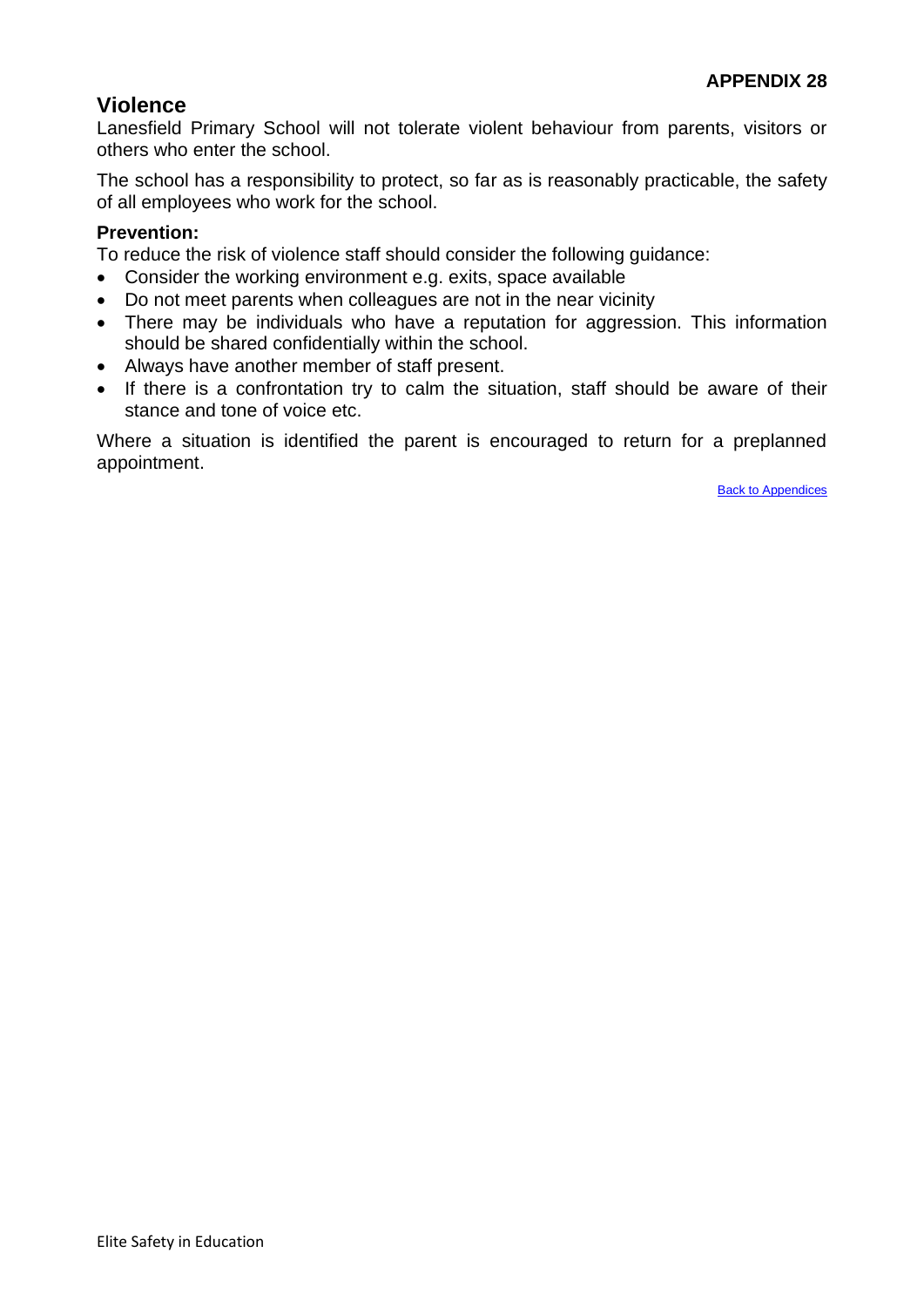## <span id="page-57-0"></span>**Volunteers in School Introduction**

At Lanesfield Primary School, we define a volunteer as: any adult who agrees to undertake, without pay, designated tasks which support the work of the school. This can include working alongside teaching and teaching support staff in the classroom or working in a support capacity within another area of school to. A volunteer should not be viewed as a substitute for a paid member of staff, but an additional supplement to school's resources.

Lanesfield Primary School values volunteers and the contribution that they make to the sustained success of the school. We hope that the association will be a mutually beneficial partnership between the school and the volunteer; that the benefits to be gained by the school in terms of community participation will be mirrored by the development gained by the volunteer from their experiences in school.

## **Safeguarding**

Lanesfield Primary School is committed to safeguarding and promoting the welfare of children and young people and expects all staff and volunteers to share this commitment.

All adults who volunteer for working at Lanesfield Primary School will require an Enhanced Disclosure & Barring Check prior to starting their placement in school.

It is the responsibility of the school to ensure that its child protection policy is adhered to at all times.

#### **Organisation**

- Volunteers will not be asked to undertake certain duties:
- Those which would normally fall within a Teacher's responsibility under *loco parentis*
- Covering for staff absence within the classroom.
- Unsupervised 1:1 work with children.
- Those which would normally be undertaken by a contractor engaged by school or the Local Authority (LA);
- Those requiring full financial or budgetary responsibilities.
- Any administrative tasks involving highly confidential or sensitive information.

Volunteers will be allocated a supervising member of the school's staff, although they may be working with other staff on a day-to-day basis. The line manager will be responsible for induction of the volunteer and will be the point of contact for any queries or problems.

The deployment of volunteers should not involve any substantial addition to the workload of staff; however, it is hoped that every effort will be made to ensure that the volunteer is adequately inducted and is given every assistance to perform, the duties required of them.

Volunteers will be given a schedule of the tasks and scope of the role that is expected of them, these to be agreed with the supervising person in view of any skills, experience, and training and development needs of the volunteer and organisational needs.

A Volunteer would sign in as a visitor. It should be noted that volunteers' work in school is, of necessity, of a voluntary nature and may be terminated at any time by the volunteer or the school.

#### **School Information and Regulations**

Volunteers will be provided with a handbook detailing relevant information. Any queries for information not covered in this should be addressed initially to the supervising person. Particular attention is drawn to health and safety issues. The same legislation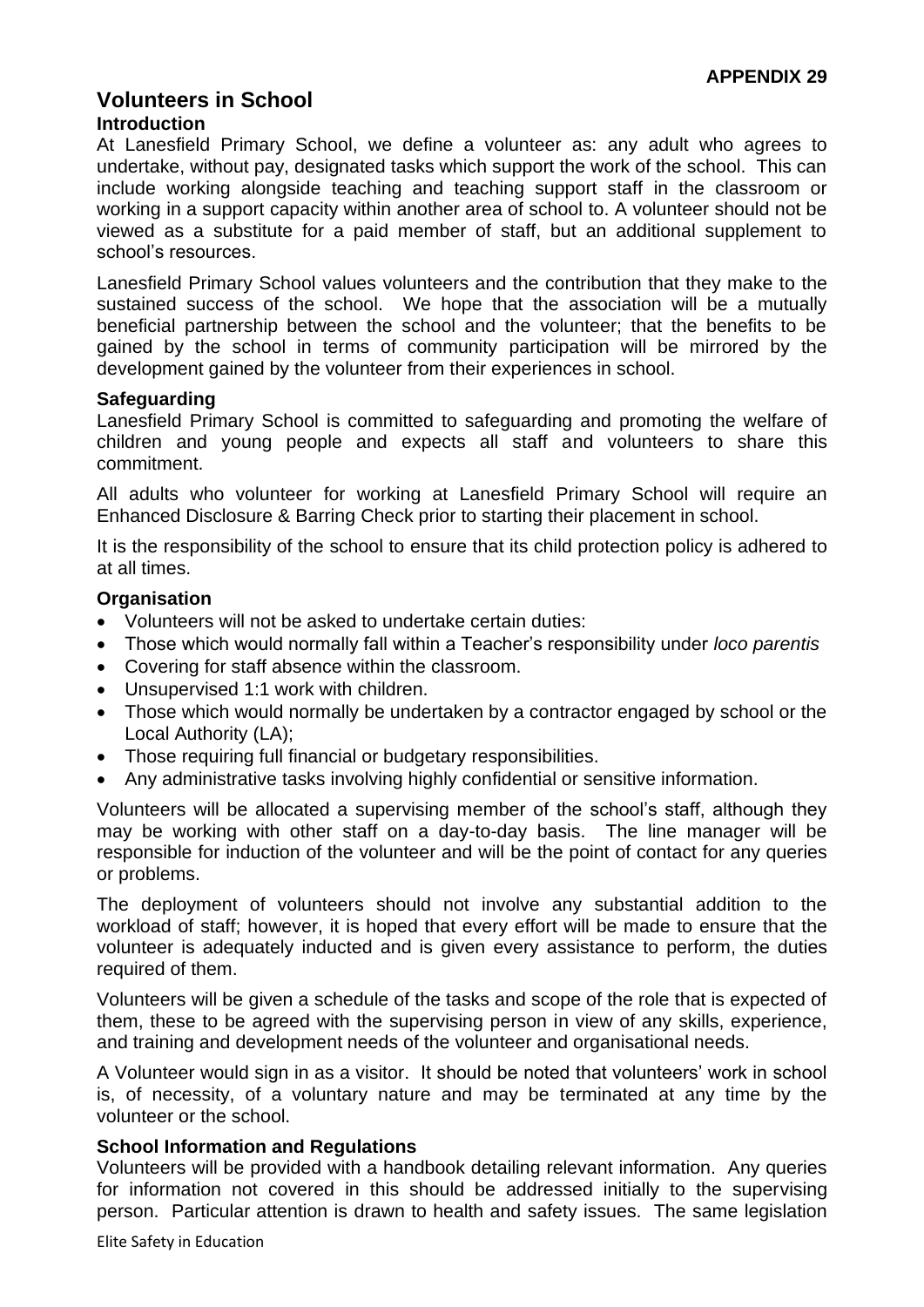and responsibilities on health and safety applies to volunteers as paid staff within the school.

The school holds Employers' Liability and Public Liability Insurance and this insurance covers volunteers in school.

#### **Expenses**

Although there is no obligation to make financial re-imbursements to volunteers, the school will, under normal circumstances reimburse 'out-of-pocket' expenses (e.g., excess travel costs connected with the tasks undertaken for school etc.). Travel expenses will be reimbursed at the current agreed rate; any other expenses (e.g., resources or equipment purchased for school use) will be reimbursed at the cost paid. All financial claims made should be agreed with the Head Teacher prior to expenditure.

#### **Induction and Training**

Volunteers who work in school will be given an induction process which aims to enable them to become familiar with the school, staff and their roles, how their role fits into this, principles and procedures unique to the school and an outline of our expectations of the volunteer's role and tasks involved. A Health and Safety Induction and safeguarding training will take place on the first day in school, if not before.

If the volunteer is undertaking formal training (e.g., NVQ or other work-based qualification), the school will endeavour to support this by allowing opportunities and practical advice for them. If training is a requirement of the expected role within school, such opportunities should be provided for the volunteer.

#### **Complaints and Grievances**

It is acknowledged that problems and conflicts could arise when the person is a volunteer as much as for a paid member of staff. Initial issues should be raised with the supervising person and it is to be hoped that the issues may be resolved through these channels. In the event that this is not possible, the Head Teacher will investigate the matter with a view to resolution. Failure to resolve at this level will necessitate Governing Body involvement.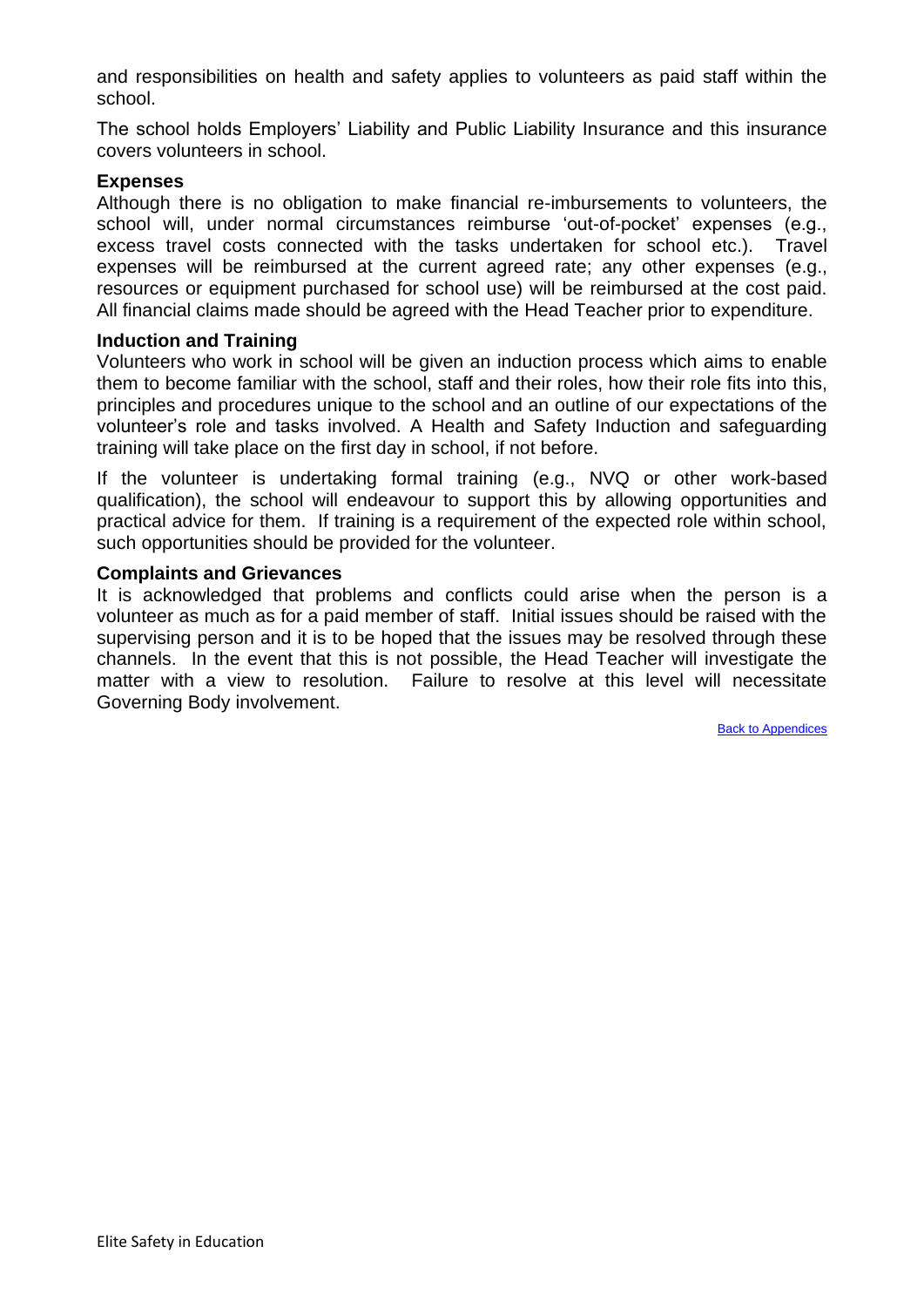# <span id="page-59-0"></span>**Work at Height**

Working at height can present a significant risk. Where such activities cannot be avoided a risk assessment will be conducted to ensure such risks are adequately controlled. A copy of this assessment will be provided to employees authorised to work at height.

When working at height (including accessing storage or putting up displays) appropriate stepladders or kick stools are to be used. Staff must not climb onto chairs etc.

The schools nominated person responsible for work at height is the Site Manager.

The nominated person shall ensure:

- All work at height is properly planned and organised.
- The use of access equipment is restricted to authorised users.
- All those involved in work at height are trained and competent to do so.
- The risks from working at height are assessed and appropriate equipment selected.
- A register of access equipment is maintained, and all equipment is inspected regularly.
- Any risks from fragile surfaces are properly controlled.

There is an inspection record for the access equipment used at Lanesfield Primary and this is maintained each term.

Teaching staff and teaching assistants will put up display's using the correct procedures i.e. use of step-ladders, kick-stools.

A simple hierarchy is communicated to staff:

- Avoid working at height where possible
- Use equipment or other measures to avoid falls when working at height cannot be avoided. Examples of this at Lanesfield Primary include long handled equipment.
- Eliminate falling distance by using equipment to minimise working length.

Contractors will not be permitted to use any of the school's work equipment.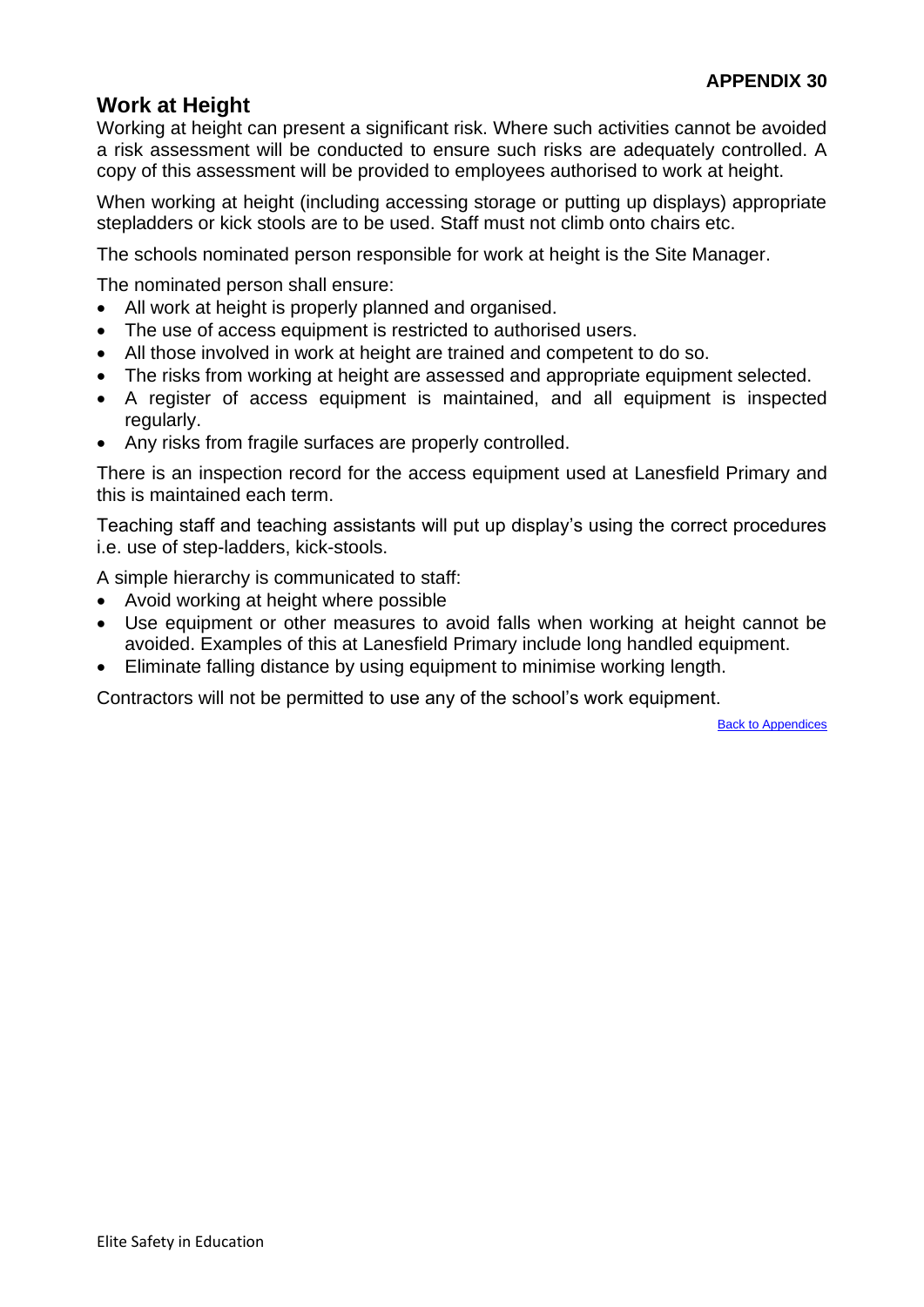# <span id="page-60-0"></span>**Work Experience Young and Inexperienced Workers**

A 'young person' is defined as anyone who is under 18 years old.

The school will ensure that young persons are protected from risks to their health and safety as a consequence of their lack of experience, absence of awareness of existing or potential risk or the fact that they have not yet fully matured. Risk assessments for work activities will be carried out for every young/ inexperienced person before they start work.

Young people are likely to need more supervision than adults. Good supervision will help us as a school get a clear idea of the young person's capabilities and progress in the job and monitor the effectiveness of their training. Induction and training will be tailored to the tasks the person will be undertaking.

#### **Work Experience:**

Our school do have students on work experience and understand we have the secondary responsibility for the health and safety of the student and should be managing any significant risks. Risk assessments, induction, and training will be provided, and a member of staff assigned to the work placement student as a Mentor.

#### **Temporary Workers:**

All agency or temporary staff will be inducted by the Head Teacher. A brief induction will be given covering fire procedures, first aid, and accident reporting and welfare arrangements. In addition to this, risk assessment that relate to the staff members area of work will be covered.